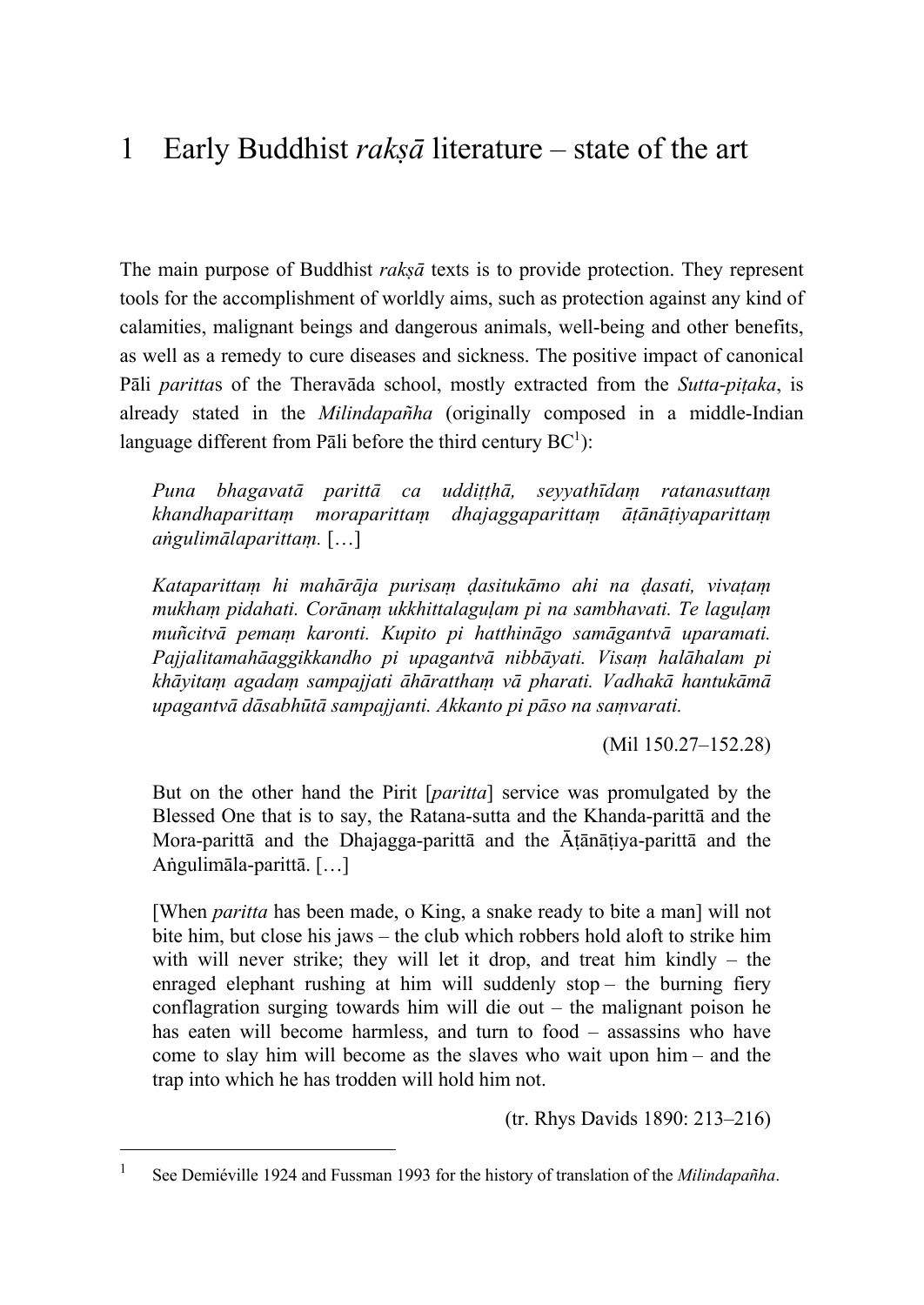The important role *rakṣā* texts always played in ritual practices cannot be underestimated. It is a special characteristic of these texts that they were not only preserved and transmitted, but actually applied in rituals and ceremonies to bring about their apotropaic effects in everyday life on almost every occasion. As noted by de Silva, "*PARITTA* is a very popular Buddhist ceremony in Śrī Laṅkā. It is not an exaggeration to say that hardly a day passes without this ceremony being performed."2 The same holds true for Burma, as was stated by Bode: "the Paritta [...] is, to this day, more widely known by the Burmese laity of all classes than any other Pali Book."<sup>3</sup> Monks and lay followers alike, but especially monastics living in dangerous environments, in the wilderness, always memorised and recited protective texts from a very early date as a means of self-protection.

This chapter presents the state of the art of modern research on early Buddhist *rakṣā* literature. It furthermore establishes a common ground between *rakṣā* texts and medical treatises, and discusses whether the literary genre of *rakṣā* texts is derived from a now lost scientific source. Moreover, it intends to trace the origin of *mantra*s in early Buddhist scriptures, and to examine the spread of *rakṣā mantra*s from their place of origin on the Indian subcontinent throughout and beyond South Asia.

<sup>&</sup>lt;sup>2</sup> De Silva 1981: 3.<br> $\frac{3}{2}$  De de 110001, 1065

<sup>3</sup> Bode [1909] 1965: 3.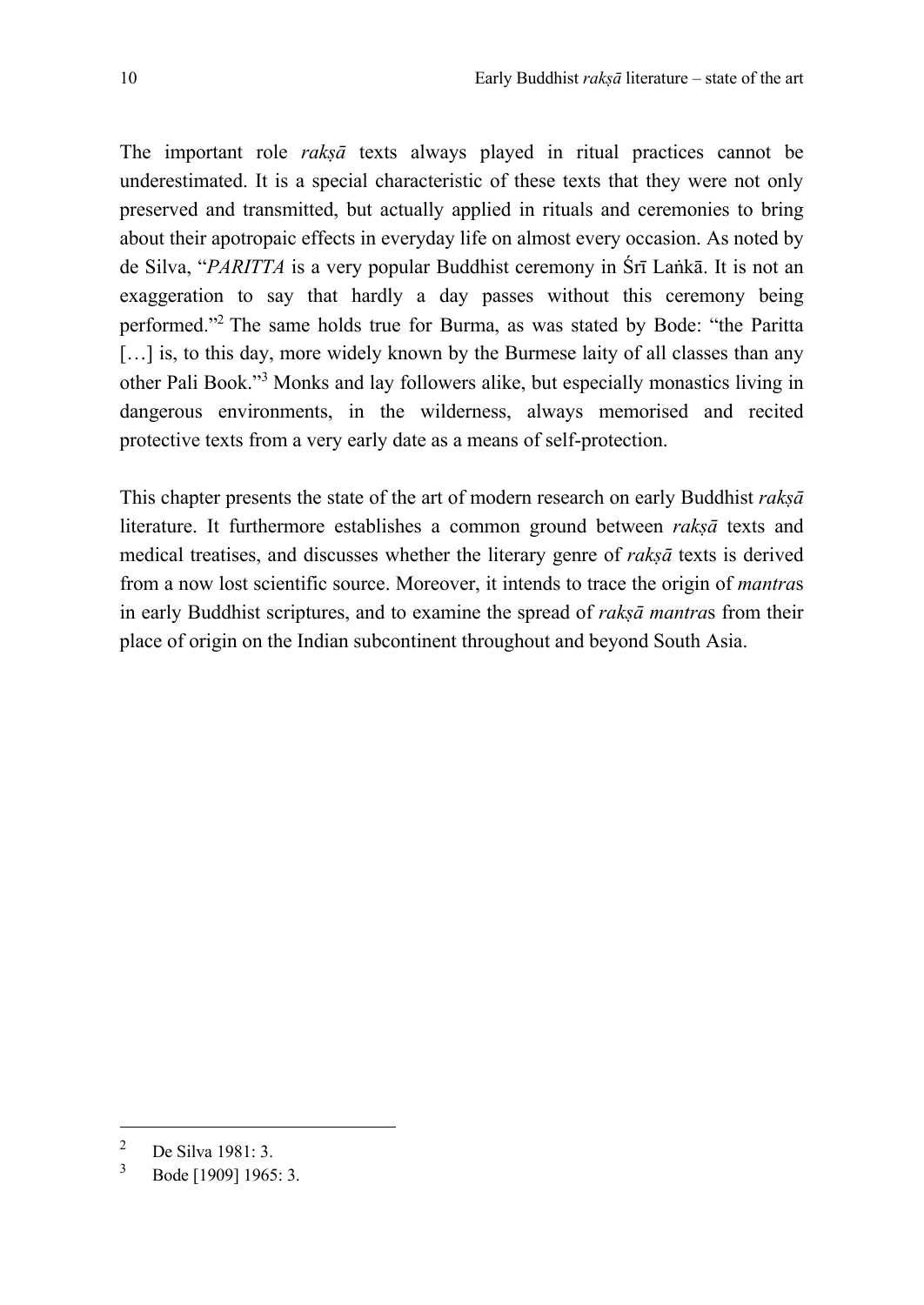### 1.1 A classification of *rakṣā* texts

Skilling (1992) has presented different classes or collections of protective texts in his article on the *rakṣā* literature of the Śrāvakayāna tradition. While some of these texts belong to the earliest Buddhist literature and are ascribed to the Buddha himself, other texts emerged only in the first centuries of the Common Era. Skilling distinguishes four classes of *rakṣā* texts: 1) the *paritta*s of the Theravādins, 2) the *mahāsūtra*s of the Mūlasarvāstivādins, 3) the *svastigāthā*s of various schools, and 4) the *Pañcarakṣā* collection. Their characteristics shall be briefly described below.4

In the Theravāda school we find a series of texts under the Pāli name *paritta* (P. for "protection, safeguard"), which originates from the old Indian root *pari-trā* "to protect" and was often used synonymously to the term *rakṣā*. <sup>5</sup> An early list of *paritta*s can be found in the *Milindapañha*, <sup>6</sup> and in the fifth century commentaries by Buddhaghosa. <sup>7</sup> Taken together these lists give the titles of nine *paritta*s. Today there exist various collections not only in Pāli, but also in Singhalese, Burmese, and Siamese. In Śrī Laṅkā *paritta*s constitute a collection of 29 texts called the *Catubhāṇavāra* gathered mostly from the *Sutta-piṭaka* preserved in Pāli.<sup>8</sup> The last seven *paritta*s are, however, a later addition and Śrī Laṅkān commentaries of the

<sup>&</sup>lt;sup>4</sup> For an extensive discussion of the four classes of *rakṣā* texts, see Skilling 1992: 116–144.

<sup>5</sup> The *paritta* collection is a, contrary to other classes of the *rakṣā* scriptures, well-examined literary genre. Lily de Silva gives a comprehensive bibliography of scholarly works in her study on the meaning, content, and historicity of Pāli *paritta*s, and their application in ceremonies (cf. de Silva 1981: xi–xii). For further references, see Skilling 1992: 116. Particularly important is here Waldschmidt's detailed description of a *paritta* ceremony (cf. Waldschmidt 1967a: 465–478). See also Harvey (1993: 53–84) for the use, function, and limitations of *paritta*s.

<sup>6</sup> Mil 150.28–151.1: *Ratana-sutta*, *Khanda-paritta*, *Mora-paritta*, *Dhajagga-paritta*, *Āṭānāṭiyaparitta*, *Angulimāla-paritta*.

<sup>7</sup> See for example the longest list in the commentary on the *Aṅguttara-nikāya*, the *Manorathapūraṇī*: Mp II 342.1–3: *Āṭānāṭiya-paritta*, *Isigili-paritta*, *Dhajagga-paritta*, *Bojjhaṅgaparitta*, *Khandha-paritta*, *Mora-paritta*, *Metta-paritta*, *Ratana-paritta*.

<sup>8</sup> The 29 titles are (extracted from de Silva 1981: 5f.): *Saraṇagamana*, *Dasasikkhāpada*, *Sāmaṇerapañha*, *Dvattiṃsākāra*, *Paccavekkhaṇā*, *Dasadhamma-sutta*, *Mahāmangala-sutta*, *Ratana-sutta*, *Karaṇīyametta-sutta*, *Khanda-paritta*, *Mettānisaṃsa*, *Mittānisaṃsa*, *Moraparitta*, *Canda-paritta*, *Suriya-paritta*, *Dhajagga-paritta*, *Mahākassapatthera-bojjhaṅga*, *Mahāmoggallānatthera-bojjhaṅga*, *Mahācundatthera-bojjhaṅga*, *Girimānanda-sutta*, *Isigilisutta*, *Āṭānāṭiya-sutta*, *Dhammacakkappavattana-sutta*, *Mahāsamaya-sutta*, *Parābhava-sutta*, *Ālavaka-sutta*, *Aggikabhāradvāja-sutta*, *Kasībhāradvāja-sutta*, and *Saccavibhaṅga-sutta*.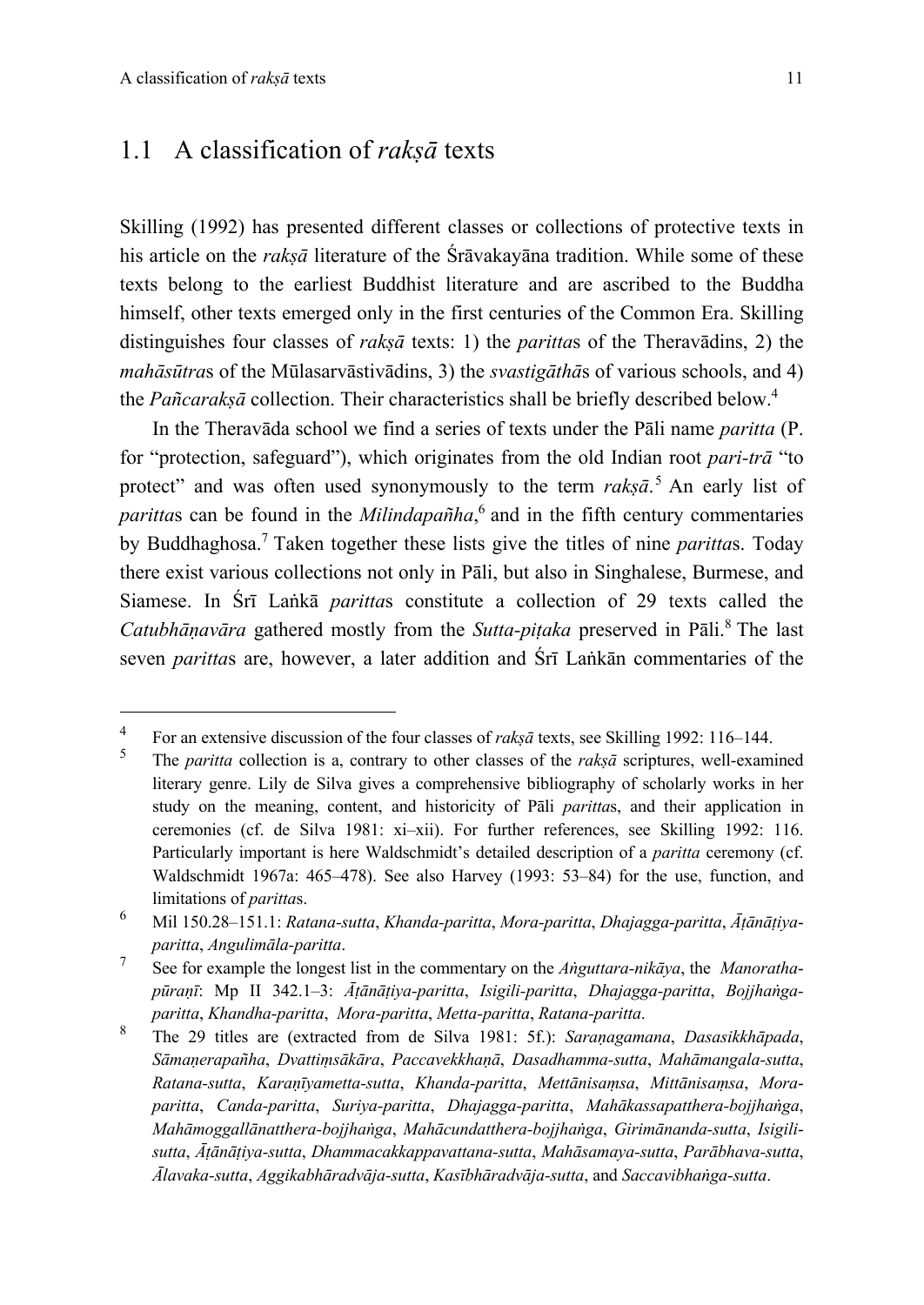twelfth and eighteenth centuries reference the shorter list of 22 *paritta*s. The seven additional texts of the longer collection differ in order and context in different editions.

In the Mūlasarvāstivāda tradition some of the *paritta*s – the *Dhajagga-sutta*, the *Āṭānāṭiya-sutta*, and the *Mahāsamaya-sutta* – are classed under the term *mahāsūtra,* the *Dhvajāgra-mahāsūtra*, the *Āṭānāṭīya-mahāsūtra*, <sup>9</sup> and the *Mahāsamājamahāsūtra.* <sup>10</sup> The counterpart to the Pāli *Ratana-sutta*, a *paritta* text, is the *Vaiśālīpraveśa-mahāsūtra*. However, this is merely in terms of context, since they share only one common verse. The term *mahāsūtra* applies to a collection of six or eight *sūtra*s in the *Āgama*s of the Mūlasarvāstivādins, preserved in Chinese and Tibetan translation. While the Chinese list refers to six *mahāsūtra*s, the Tibetan list preserved in the early ninth century *Ldan dkar ma* or *Lhan dkar ma* (henceforth: *Ldan dkar ma*) catalogue as well as in Bu ston Rin chen grub's (1290–1364) *History of Buddhism* (Tib. *Chos 'byung*) some 500 years later gives nine titles.<sup>11</sup> According to Skilling, the collection of nine Tibetan *mahāsūtra*s can be dated to the eighth century.12 Together with one other text, which is not listed among these nine *sūtra*s, but also bears the title *mahāsūtra*, the *Vaiśālīpraveśa-mahāsūtra*, we eventually can speak of a collection of ten *mahāsūtra*s. Sanskrit fragments of six of these *sūtra*s have been found in Central Asia. Even if they can certainly be classed as *rakṣā* texts according to their protective function, they are not explicitly labelled as *mahāsūtra*s.13

<sup>9</sup> This texts bears slightly different titles in Tibet (Mūlasarvāstivāda) and Central Asia (Sarvāstivāda): *Āṭānāṭīya-mahāsūtra*in Tibetan translation, *Āṭānāṭika-sūtra* in Central Asian Sanskrit manuscripts.

<sup>10</sup> For an extensive study of *mahāsūtra*s and their relation to *paritta*s and other classes of *rakṣā* literature, see the general introduction in Skilling 1997a: 3–208, and especially 63–88. For the *Pañcatraya*- and *Māyājāla*-*mahāsūtra*s, see Skilling 2017.

<sup>11</sup> The Sanskrit titles are (extracted from Skilling 1992: 126): *Cūḍaśūnyatā*-, *Mahāśūnyatā*-, *Pañcatraya*-, *Māyājāla*-, *Bimbisārapratyudgamana*-, *Dhvajāgra*-, *Āṭānāṭīya*-, and *Mahāsamājamahāsūtra*. There are two *Dhvajāgra*-*mahāsūtra*s.

<sup>&</sup>lt;sup>12</sup> Skilling (1997a: 17): "The Mūlasarvāstivādin collection must have existed by the beginning of the eighth century, the date of translation of the Vinaya of that school into Chinese. As for the date of the texts themselves, not much can be said."

<sup>13</sup> For a study on the Sanskrit manuscripts of the *Āṭānāṭika-sūtra* found in Central Asia and Gilgit, see Hoffmann [1939] 1987, and Sander 2007. For the *Mahāsamāja-sūtra*, see Waldschmidt [1932] 1979: 149–206*,* and Sander 1987b: 159–179; for the *Dhvajāgra-sūtra*, see Waldschmidt [1932] 1979: 43–53, and 1959; for the *Bimbasāra-sūtra*, see Waldschmidt [1932] 1979: 114–148.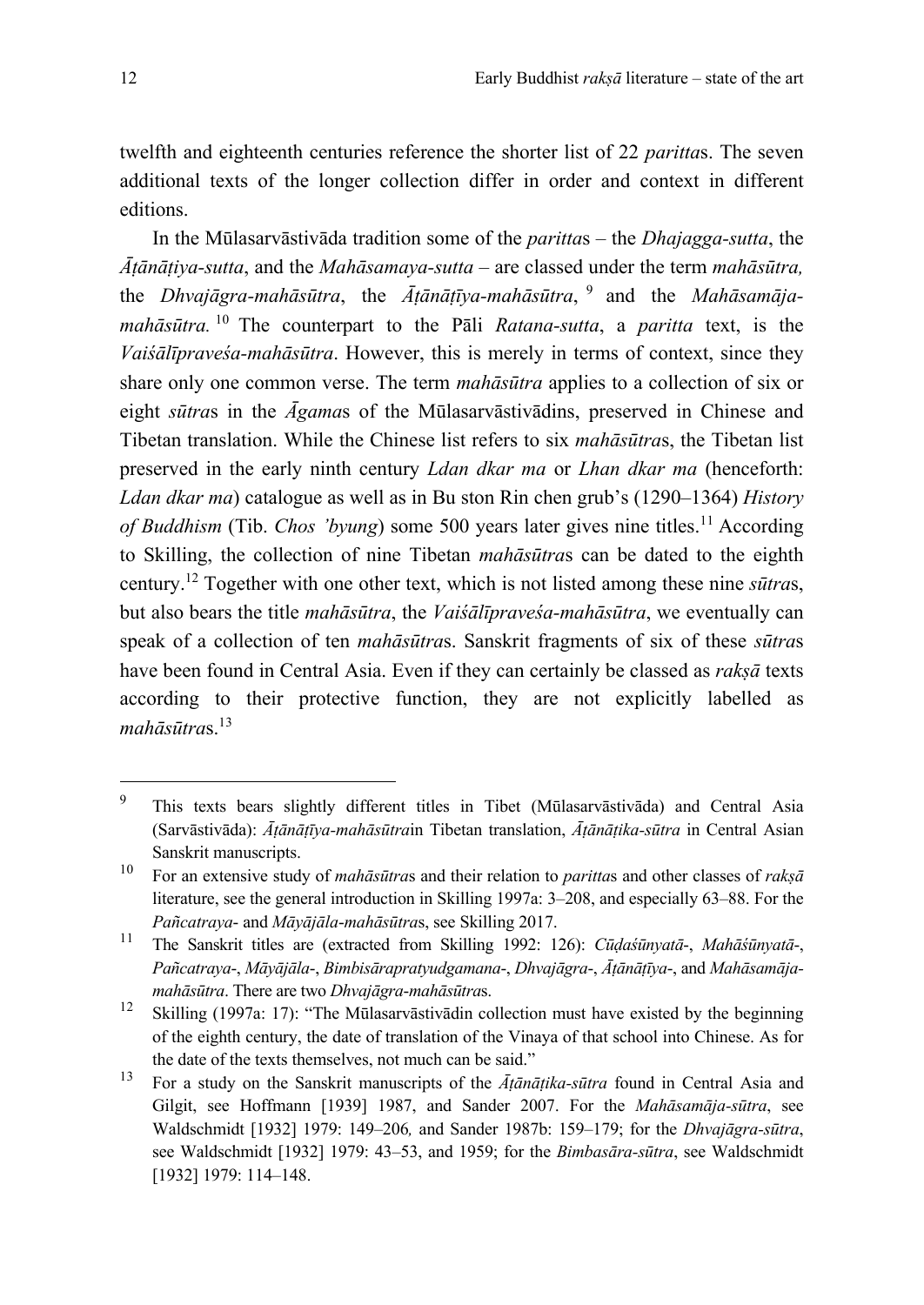The third class of *rakṣā* texts – or rather *rakṣā* verses – can be subsumed under the title *svastigāthā*s, which promote welfare, benediction, or blessings. This group is represented by a multitude of verses known as *svasti-*, *svastyayana*-, or *maṅgalagāthā*, *praṇidhāna* or *satyavāk*, which can be found in various Buddhist schools. The only extant collection of *svastigāthā*s is found in Tibetan translation. The *Ldan kar ma* catalogue gives a list of seven texts, which it ascribes to the category of *Bkra shis kyi rnam grangs* (Skt. \**Svastiparyāya*).<sup>14</sup> *Svastigāthā*s appear at the end of various divisions in the Tibetan Kangyur and Tengyur, and function as blessings upon completion of the meritorious work of compiling the Tibetan canon. The catalogue (Tib. *dkar chag*) to the Golden Tengyur (Tib. *Gser gyi lag bris ma*) created in the mid-eighteenth century explains the promotion of welfare on account of the compilation of the Buddhist scriptures as follows:

*da ni las byas pa don yod par bya ba'i phyir | bsngo ba dang | smon lam dang | bkra shis kyi skor 'di rnams la |* […]

*gang zhig brjod na don rnams kun 'grub cing | gnas skabs kun tu bde legs 'gyur ba yi ||* 

*bsngo ba smon lam bkra shis tshigs bcad skor || bzhi bcu tham pa legs par bzhugs pa yin ||*

(Golden Tengyur, 225, *dkar chag*, *tso*, 366.5–367.1)

Now, in order to make fruitful the work that has [just been] completed [the copying of the Tanjur], the dedications (*bsngo ba = pariṇamanā*), aspirations (*smon lam = praṇidhāna*), and blessings (*bkra shis = maṅgala*) [follow] ...

Well-placed [here] are the forty-odd dedications, aspirations, and verses of blessings

which when recited accomplish all aims and promote welfare at all times.

(tr. Skilling 1992: 131)

<sup>14</sup> The seven titles are: *Bkra shis kyi chigs su bcad pa chen po*, *Shis pa brjod pa'i chigs su bcad pa*, *Bkra shis kyi shigs su bcad pa*, and *Bkra shis su bya ba'i shigs su bcad pa* (Skt. *Maṅgala*), and *Bde legs kyi chigs su bcad pa*, *Yang bde legs su bya ba'i chigs su bcad pa*, and *Yang bde legs su su 'gyur ba'i chigs su bcad pa* (Skt. *Svasti*) (cf. Lalou 1953: 330, 351, 353).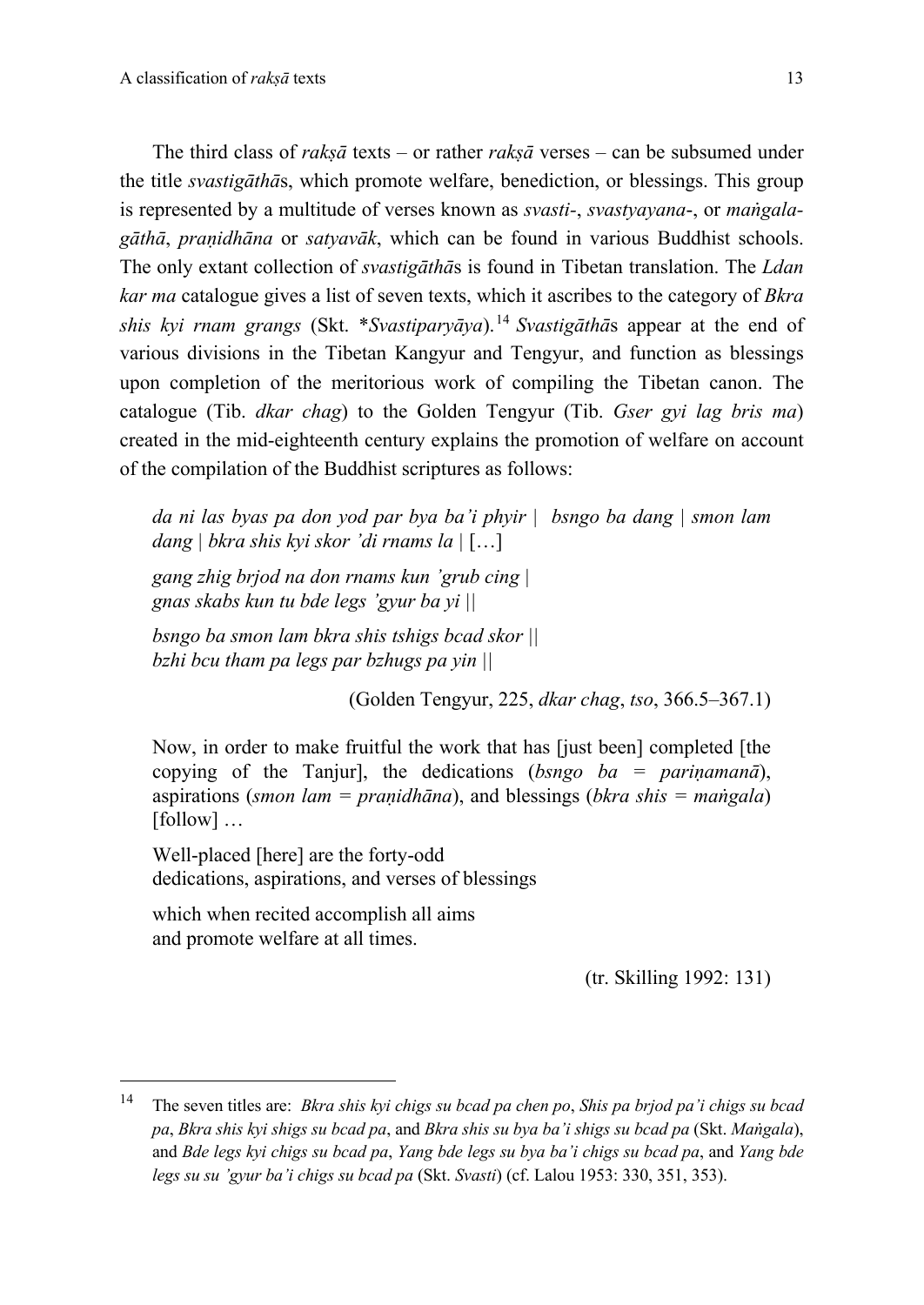The five texts of the *Pañcarakṣā* (Skt. for "Five Protections") collection belong to the fourth class of *rakṣā* texts. Strictly speaking, there are two different collections, one preserved in Tibetan, and one in Sanskrit. The two collections only share three texts, so that we should speak of seven, rather than five texts. The *Ldan kar ma* catalogue (section XIII) lists the following Tibetan texts under the equivalent title *Gzungs chen po lnga la* "The Five Great *Dhāraṇī*s", probably an alternative name for the *Pañcarakṣā* collection in the Tibetan tradition: 1) *Rma bya chen mo* (Skt. *Mahāmāyūrī*), 2) *Stong chen mo rab tu 'joms pa* (Skt. *Mahāsāhasrapramardana*), 3) *Rig pa'i rgyal mo so sor 'brang ba chen mo* (Skt. *Mahāpratisāravidyārājñī*), 4) *Gsil ba'i chal chen mo* (Skt. *Mahāśītavana*),and 5) *Gsang sngags rjesu 'dzin pa* (Skt. *Mahāmantrānudhāri*).<sup>15</sup> A Tibetan manuscript found in Tabo<sup>16</sup> gives the same texts, but lists them in a different order: 1) *'Phags pa stong chen mo rab tu 'jom ba zhes bya ba'i mdo* (Skt. *Ārya*-*mahāsāhasra-pramardanī-sūtra*), 2) *'Phags pa rig sngags kyi rgyal mo rma bya chen mo* (Skt. *Ārya-mahā-māyūrī-vidyā-rājñī*), 3) *'Phags pa bsil ba'i tshal chen po'i mdo'* (Skt. *Ārya-mahā-śītavana-sūtra*), 4) *'Phags pa rig pa'i rgyal mo so sor 'brang ba chen mo* (Skt. *Ārya-mahā-pratisarā-vidyārājñī*), and 5) *'Phags pa gsang sngags chen po rjes su 'dzin pa'i mdo'* (Skt. *Āryamahā-mantra-anudharaṇi*[or *anudhāri*]*-sūtra*)*.* <sup>17</sup> Hidas assumed that the latter list represents an earlier collection:

[I]t is possible that these five texts constituted a proto-*Pañcārakṣā*collection in Sanskrit and later on two of them, the *Mahāśītavana* and the *Mahāmantrānudhāri* were replaced with the *Mahāśītavatī* and the *Mahāmantrānusārinī* respectively.<sup>18</sup>

The following table gives the titles of the five Sanskrit and Tibetan *Pañcarakṣā* texts. The Sanskrit titles of the Tibetan texts are extracted from the transliterations given internally at the beginning of the texts. The Tibetan translation of the Sanskrit *Mahā-daṇḍadhāraṇī-śītavatī*, the *Be con chen po shes bya ba'i gzungs* or

<sup>&</sup>lt;sup>15</sup> Cf. Lalou 1953: 327, 351.

<sup>16</sup> The collection of Tabo manuscripts can be dated from the mid-tenth to the sixteenth centuries (cf. Scherrer-Schaub/Bonani 2002). Although it is not possible to definitely date the manuscript under consideration, its structure, style, and archaic orthography speak in favour of its antiquity (cf. Harrison 1996).

<sup>&</sup>lt;sup>17</sup> Cf. Harrison 1996: 53.

Hidas 2012: 24 n. 16.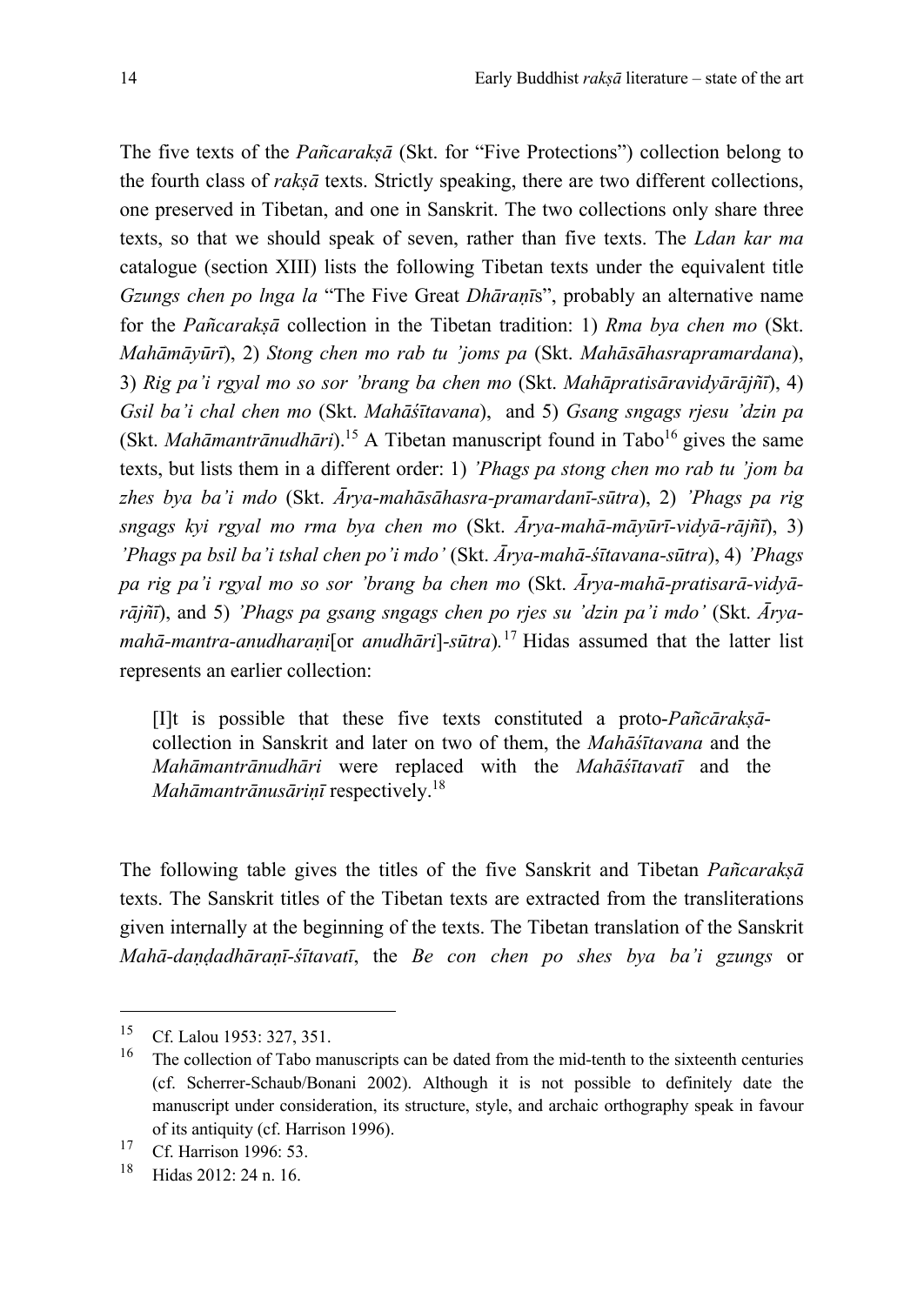*Mahādaṇḍa-dhāraṇī* (displayed with grey background), is not listed among the "The Five Great *Dhāraṇī*s".19

| Sanskrit titles              | Tibetan titles                                                                                               |  |
|------------------------------|--------------------------------------------------------------------------------------------------------------|--|
| Mahāsāhasrapramardana-sūtra  | Mahāsāhasrapramardanī-nāma-mahāyānasūtra<br>Stong chen po rab tu 'joms pa shes bya ba'i mdo $(D 558, Q 177)$ |  |
| Mahāmāyūrī-vidyārājñī        | Mahāmāyūrī-vidyārājñī<br>Rig sngags kyi rgyal mo rma bya chen mo (D 559, Q 178)                              |  |
|                              | Mahāśītavana<br>Bsil ba'i tshal chen mo $(D 562, Q 180)$                                                     |  |
| Mahā-dandadhāranī-śītavatī   | Mahādanda-dhāranī<br>Be con chen po shes bya ba'i gzungs (D 606, Q 308)                                      |  |
| Mahāpratisarā-mahāvidyārājñī | Mahāpratisarā-vidyārājñī<br>Rig pa'i rgyal mo so sor 'brang ba chen mo $(D 561, Q 179)$                      |  |
|                              | Mahāmantrānudharani-sūtra<br>Gsang sngags chen mo rjes su 'dzin pa'i mdo (D 563, Q 181)                      |  |
| Mahāmantrānusārinī           |                                                                                                              |  |

Table 2: The titles of the Sanskrit and Tibetan *Pañcarakṣā* texts.

Out of the seven *pañcarakṣā* texts, Skilling (1992) ascribes only the *Mahāpratisarāmahāvidyārājñī* (henceforth: *Mahāpratisarā*) to the Mahāyāna, and classifies the other six texts under Śrāvakayāna. <sup>20</sup> However, Hidas (2017) remarks that some manuscript colophons refer to the *Mahā-daṇḍadhāraṇī-śītavatī* as a Mahāyāna scripture.<sup>21</sup> Skilling describes the remaining five texts as Śrāvakayāna *rakṣā*s *par excellence*. They are all compilations, which centre upon *paritta*s, but expand upon this core with statements of homage, *mantra*s, popular cultic practices, and ritual instructions. Skilling noted:

<sup>19</sup> Hidas demonstrated that the title *Mahāśītavatī* reflects a later stage in the transmission of this text. An early title is likely to have been *Mahā-daṇḍadhāraṇī-śītavatī* or simply *Mahādaṇḍadhāraṇī*. For a critical edition, translation and study of this text, see Hidas 2017: 449. An edition of the *Mahāśītavatī* was originally published by Iwamoto 1937b.

<sup>&</sup>lt;sup>20</sup> Cf. Skilling 1992: 143.<br><sup>21</sup> Cf. U. d. 2017: 454.

<sup>21</sup> Cf. Hidas 2017: 454.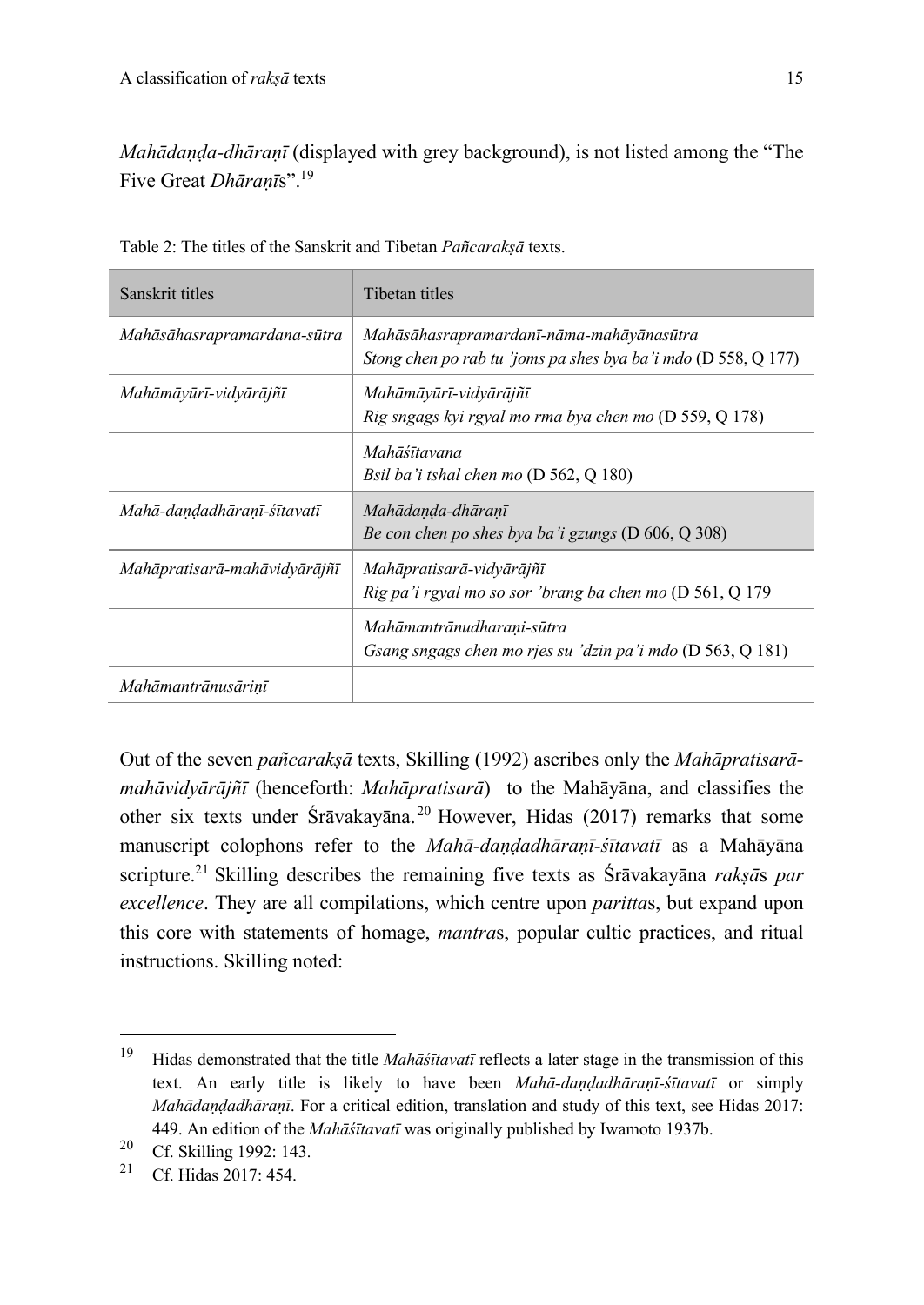All have *paritta* at their heart, and are expanded by preambles, by verses of homage, by *mantras* and praises of *mantras*, by lists of deities, by descriptions of rites, and so on: they are composite compilations that must have evolved over several centuries. All contain common elements, such as the cult of past Buddhas, the Four Kings, and deities such as *yakṣas*, etc., common verses, and common phraseology.22

It is at present not possible to definitely date the composition of the *Pañcarakṣā* collections, since the manuscript evidence is rather late. The Tibetan translation was produced in about 800 CE, while the oldest manuscripts of the Indian collection can be dated to about 1100 CE. There is, however, a large timespan between the actual emergence of the individual texts, which were first transmitted independently before they were grouped together and formed the *Pañcarakṣā* collection, and the date of the oldest preserved manuscripts of the collections  $2<sup>3</sup>$ 

Skilling's classification of the *rakṣā* literature, however, does not comprise a number of *rakṣā* texts, which were transmitted independently, and which cannot be ascribed to one of the categories or collections of *rakṣā* texts discussed above. These texts include the *Asilomapratisara*, <sup>24</sup> the *Bhadrakarātrī-sūtra*, the *Daśabalasūtra*, <sup>25</sup> the *Diśāsauvastika-sūtra*, <sup>26</sup> the *Druma-kinnara-rāja-paripr̥cchā-sūtra*, <sup>27</sup> the *\*Manasvi-nāgarāja-sūtra*, <sup>28</sup> the *Megha-sūtra*, <sup>29</sup> the *Mekhalā-dhāraṇī*, <sup>30</sup> the *Nagaropama-vyākaraṇa*, <sup>31</sup> the *Satyā-sūtra*, <sup>32</sup> the *Upasena-sūtra*, <sup>33</sup> and the *Vidyāsthānopama-sūtra*. 34

 $^{31}$  Cf. Bongard-Levin et al. 1996.<br> $^{32}$  Cf. Weldschmidt 1050: 195

 $\frac{22}{23}$  Skilling 1992: 144.

<sup>23</sup> As Hidas pointed out, the *Mahāpratisarā* circulated in Gilgit in the first half of the seventh century, and he therefore places the *terminus ante quem* for the emergence of this text to the late sixth century, even if earlier forms of this text might have already existed in the fifth century (cf. Hidas 2012: 21 n. 4).

<sup>&</sup>lt;sup>24</sup> Cf. SHT I+IV 60.

<sup>25</sup> The canonical *Daśabala-sūtra* in the *Majjhima-nikāya* and in the *Saṃyukta-āgama* does not show any protective elements or *mantra*s, which were supplemented only in Central Asia. Cf. Waldschmidt [1932] 1979: 207–225, and 1958: 382–405. A complete overview of the four extant versions of the *sūtra* is available in Chung 2008: 165f., and 2009.

 $\frac{26}{27}$  Cf. Tournier 2016.

 $\frac{27}{28}$  Cf. Harrison 1992.

<sup>&</sup>lt;sup>28</sup> Cf. Strauch 2014.

<sup>&</sup>lt;sup>29</sup> Cf. Bendall 1880.<br> $^{30}$  Cf. Trip 5th 5 1080.

 $rac{30}{31}$  Cf. Tripāṭhī 1980.

Cf. Waldschmidt 1959: 18f.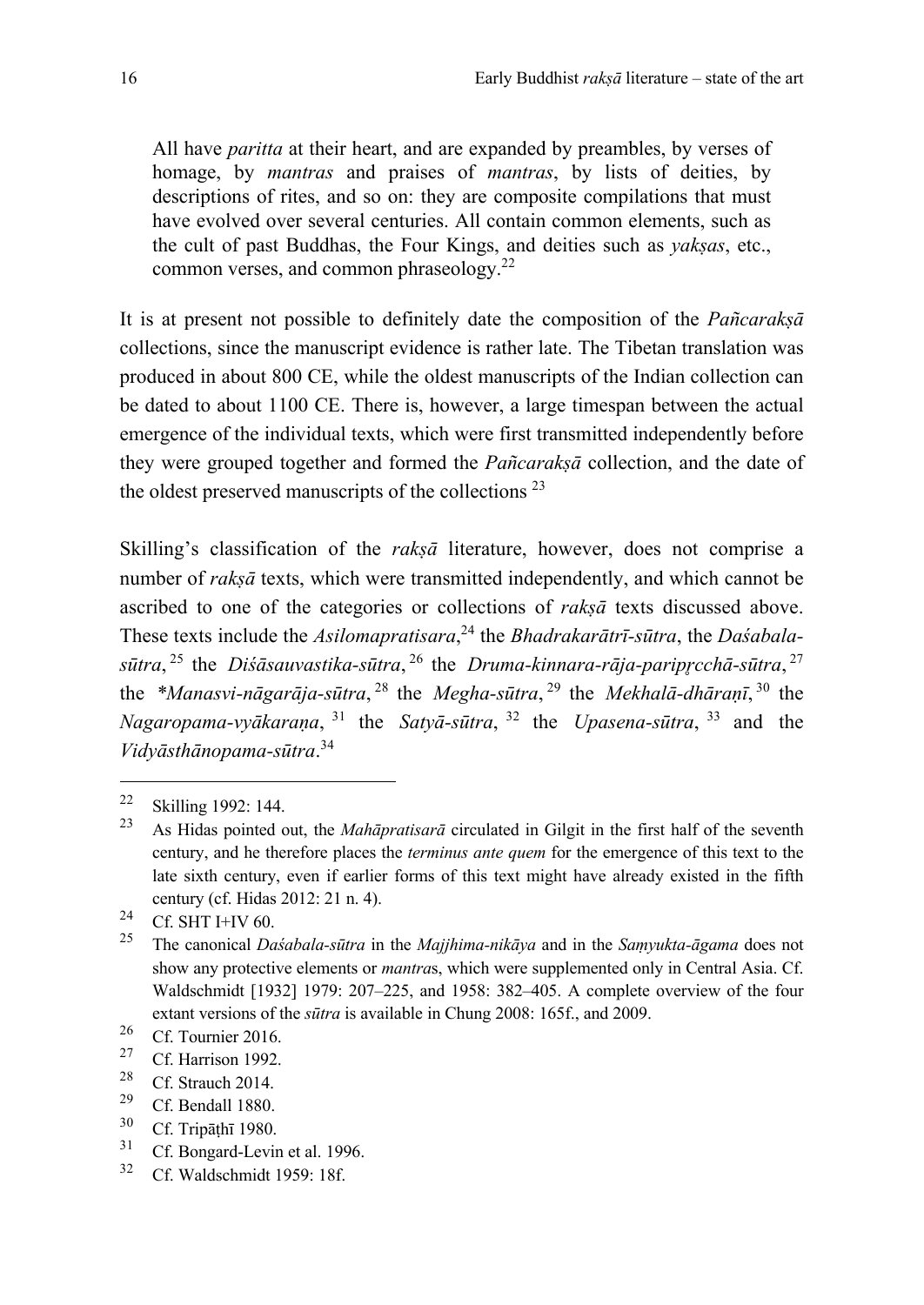All these texts bear linguistic elements typical for later *rakṣā* texts and can therefore easily be classed as *rakṣā* literature. It is, however, important to keep in mind that it is not a typical linguistic feature that makes a text a *rakṣā* text, but the function, purpose, and use of a text. This short list of texts is in no case complete for there are various other protective texts. Some manuscripts found in Gilgit, Bamiyan, Nepal, and Central Asia, <sup>35</sup> most of them still unidentified, seem to be *rakṣā* collections, or composite or multiple-text manuscripts comprising several *rakṣā*  texts transmitted together in one manuscript. <sup>36</sup> It seems that the use and ritual function of texts might have determined the linguistic shape they were transmitted in. A complete inventory of existent *rakṣā* manuscripts in Indian languages is currently not available and remains a desirable subject of further research.

 $33$  Cf. Waldschmidt 1967b.<br> $34$  Cf. Waldschmidt 1960.

 $^{34}$  Cf. Waldschmidt [1959: 3–8] 1967c: 373–378.

<sup>35</sup> For *rakṣā* manuscripts from Gilgit, see von Hinüber 1981, 2004: 12–17, 2014, and 2018. For *rakṣā* manuscripts from Bamiyan now scattered around the world and kept in various private collections, see the *Schøyen Collection of Buddhist Manuscripts* (Braarvig 2000–2016), and the *Hirayama Collection* (Tamai 2016). Some *rakṣā* texts from Nepal can be found in R. Mitra 1882. In his *Survey of the Sanskrit Manuscripts in the Turfan Collection* (Berlin), Wille lists *rakṣā* manuscripts from Central Asia now kept in the Staatsbibliothek zu Berlin (cf. Wille 2014: 205f.: Apotropaic texts (*rakṣā*) and other charms (*dhāraṇī*, *vidyā*, *mantra*)).

<sup>36</sup> For such a multiple-text manuscript, see Hartmann/Wille 2010: 365–382, and Hartmann 2017a: 77–79.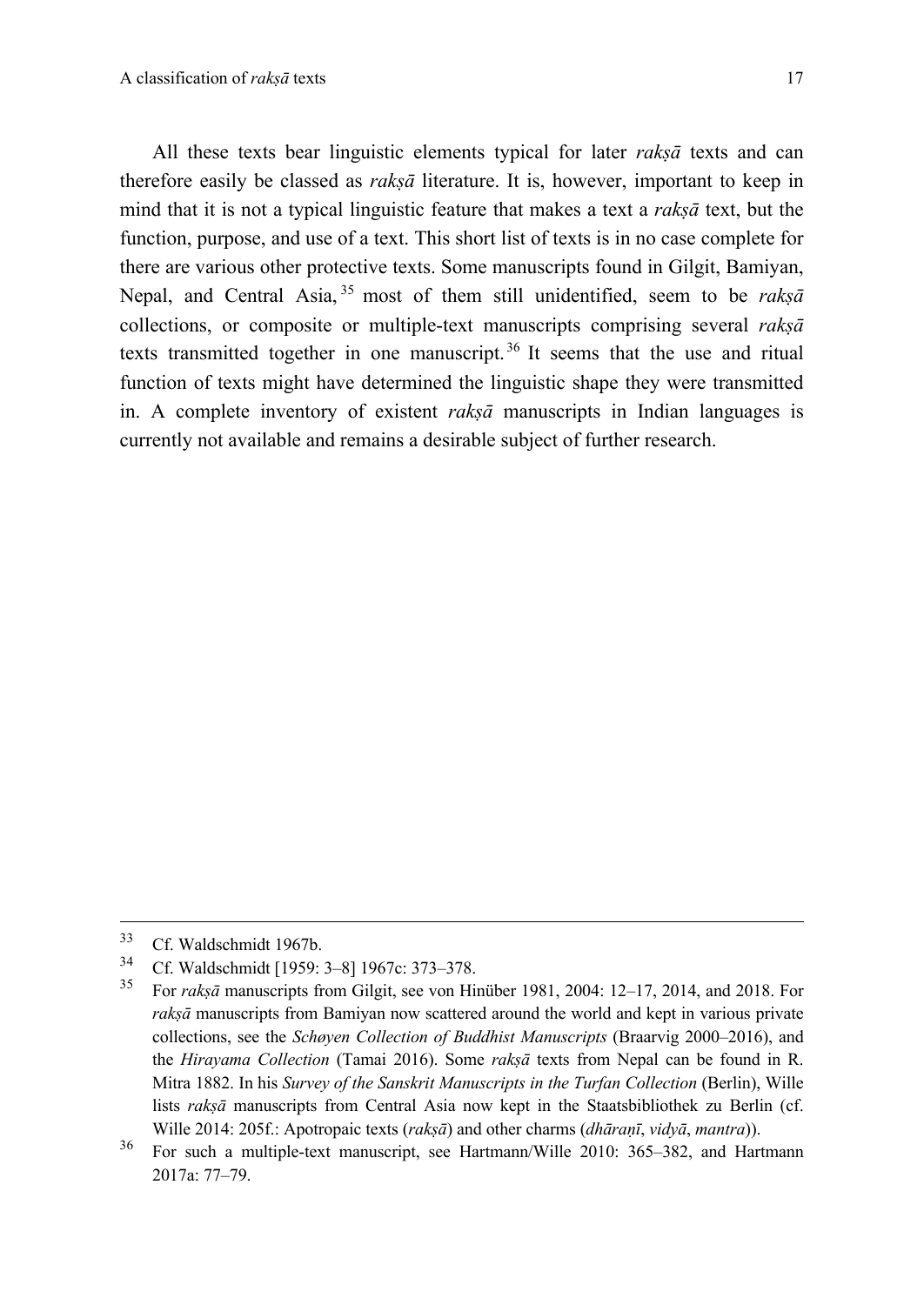#### 1.2 The source of protective texts

The healing of various kinds of diseases is one of the main purposes and functions of *rakṣā* literature. Throughout this literary genre we find lists of diseases, of poisonous substances, and of medicinal herbs, as well as instructions on how to conduct healing rituals. There was such faith in mantric scriptures that the recitation of *mantra*s constituted a separate branch of early Indic Buddhist medical practice, and it is not too far-fetched to assume a medical origin from which Buddhist *rakṣā*  literature evolved. Strauch (2014) suggested that a seemingly lost botanical or scientific tradition could be identified as one of the possible sources for Buddhist raksā practices.<sup>37</sup> Several apotropaic texts were indeed used in healing rites, and their *mantra*s were widely employed as means to cure illnesses. Often, texts centring upon healing illnesses use the term *vidyā* to designate their spells, which comprises the science of medicine, as Waddell (1912) demonstrated:

*'Vidyā'* with its meaning of higher knowledge or Art seems to have connoted frequently the art of medicine, so that most of the spells which are termed *Vidyā* purport to cure diseases – though many *Dhāraṇīs* also are expressedly intended for diseases.<sup>38</sup>

There is evidence from Central Asia that points to the use of the term *vidyā* in healing practices. Two spells (*vidyā*s) on one folio of a composite manuscript (SHT III 842) represent healing spells against diseases. On the recto, there is a spell against diseases of any kind (Skt. *sarvaroga*) entitled *sarvarakṣā vidyā*, and on the verso we find a spell against headache (Skt. *śīrṣartti*). The spell for every kind of protection on the recto reads:

*tasya kaścit prasahiṣyati devo vā nāgo vā asuro vā gandharvvo vā kinnaro vā mahorago vā yakṣo vā rākṣaso vā kumbhāṇḍo vā preto vā piśāco vā pūtano vā kaṭapūtano vā manuṣyo vā amanuṣyo vā yāva sarvvarogādhigato vā puṇyadattasya rakṣaṃ karomi paritraparigrahaṃ karomi yāva sarvvarogādhigato vā*

(SHT III 842r1–4)

 $37$  Cf. Strauch 2014: 81.<br> $38$  W<sub>1</sub> 44-11 1012: 171

Waddell 1912: 171.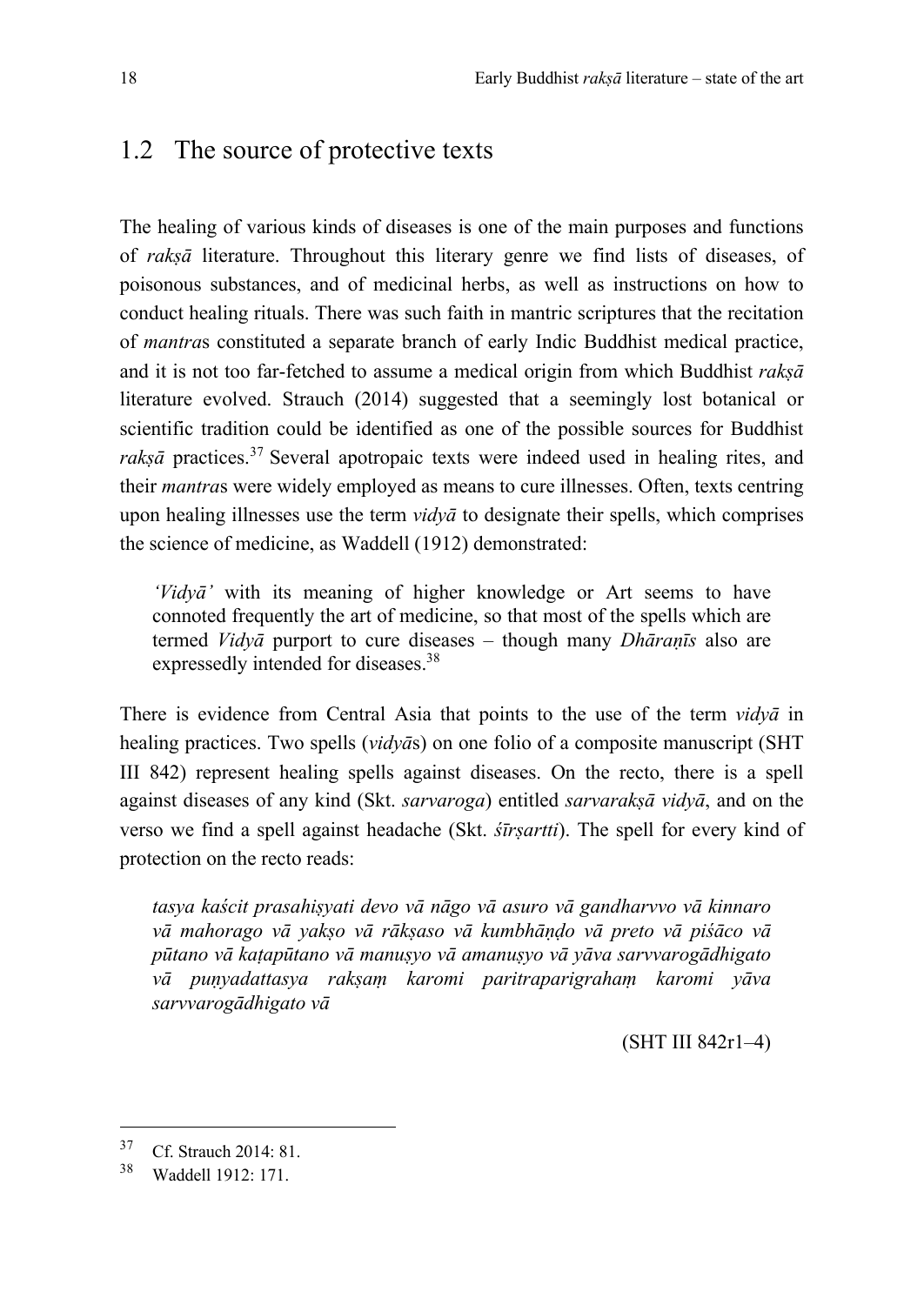He will withstand all diseases caused by any god, *nāga*, *asura*, *gandharva*, *kiṃnara*, *mahoraga*, *yakṣa*, *rākṣasa*, *kumbhāṇḍa*, *preta*, *piśāca*, *pūtana*, *kaṭapūtana*, human, or non-human. I provide protection for Punyadatta, and I safeguard from all diseases that come near.

Moreover, other *rakṣā* texts have been used in healing practices. There are several examples that show how the *Mahāmāyūrī-vidyārājñī* (henceforth: *Mahāmāyūrī*) was employed for healing purposes. It was included in the *Bhaisajyavastu*<sup>39</sup> of the *Vinayavastu* of the Mūlasarvāstivādins, which according to Zysk "represents the earliest form of Buddhist monastic medicine."40 There we are told that the Buddha once healed a young monk bitten by a snake by means of the recitation of the *Mahāmāyūrī mantra*. <sup>41</sup> The popularity of the *Mahāmāyūrī mantra* to cure illnesses in the early period (between the fourth and eighth centuries) is also expressed in the seventh century *Harṣacarita*, where Bāṇabhaṭṭa mentions that the *Mahāmāyūrī* was recited by the royal family for healing the emperor's disease, and to secure the wellbeing of the residents of the royal palace.<sup>42</sup> The *Mahāmāyūrī* was also frequently applied as remedy in healing rites in China and Japan in the eleventh and twelfth centuries. <sup>43</sup> The healing power of *dhāraṇī*s also played an important role in eighth century Japanese Buddhism, where the curing of the sick by chanting *dhāraṇī*s was included in the government's legal code. The historiography *Continued History of Japan* (*Shoku nihongi*), compiled in 797, tells us that a group of priests well versed in *dhāraṇī*s recited them for the protection and the health of the ruler and his family.44

The tradition of *mantra* healing is, however, deeply rooted outside of Buddhist practices, and found widespread application in early Vedic times. The main source for magico-religious healing is the *Atharvaveda*, which contains an enormous

 $^{39}$  Cf. Dutt 1942: 286-288.

 $\frac{40}{41}$  Zysk 1991: 52.

<sup>&</sup>lt;sup>41</sup> Cf. Panglung 1980 and 1981: 61.<br><sup>42</sup> Cf. Consell/Themas 1997: 127.

<sup>&</sup>lt;sup>42</sup> Cf. Cowell/Thomas 1897: 137.

<sup>43</sup> De Visser (1919-20: 387) writes on the use of the *Mahāmāyūrī* in China and Japan: "[…] daß besonders im elften und zwölften Jahrhundert viele berühmte Shingonpriester den Mahāmayūrī-Ritus in erfolgreicher Weise beginnen, immer auf Befehl des Kaisers, um Regen hervorzurufen, der Kaiserin eine leichte Geburt zuteilwerden zu lassen, und den Kaiser von einer Krankheit oder einem leichten Unwohlsein zu befreien."

<sup>44</sup> On the use of *dhāraṇī*s in Japanese Buddhist healing practices, see Abé 1999: 161f.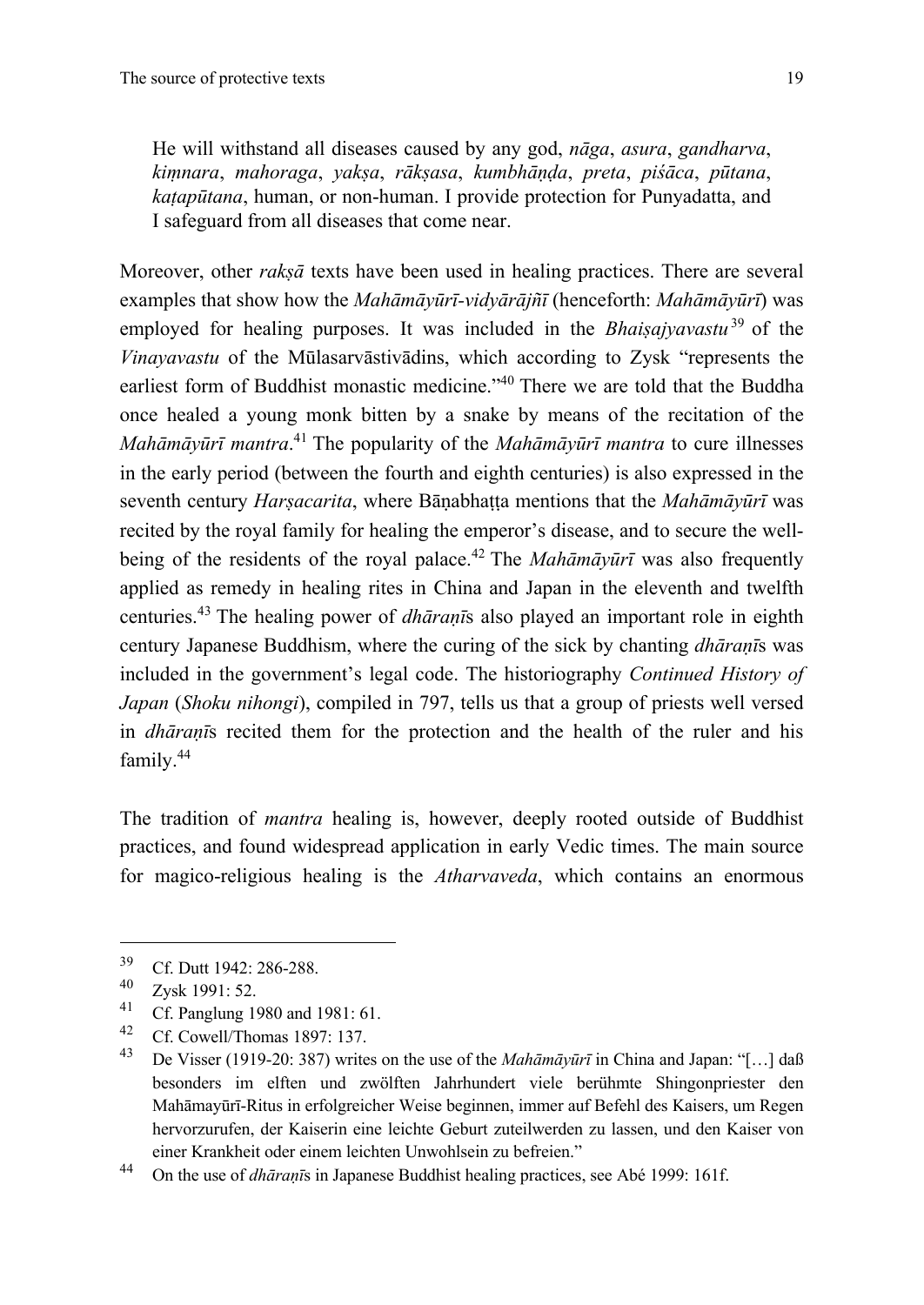number of hymns and *mantra*s devoted to healing illnesses.45 These *mantra*s, which were considered to be more efficacious than the actual use of herbs and medicine, were recited during special healing rites. This tradition continues then in scientific treatises, of which the *Bhela-*, *Caraka*-, and *Suśruta-saṃhitā*s of the Āyurvedic tradition represent the oldest ones.<sup>46</sup> Haldar summarizes the enumeration of diseases in the *Atharvaveda*, which can be cured through the utterance of *mantra*s, as follows:

They are securing curatives for various otherwise incurable diseases produced by the sins of past life, viz. Fever, Cholera and Diabetes; stopping the flow of blood from wounds caused by injuries from weapons, preventing epileptic fits and possession by different types of evil spirits, such as the *bhūta*, *piśāca*, *brahma-rakṣas*, etc.; curing *vāta*, *pitta* and *śleṣman*, heart diseases, Jaundice, white leprosy, different kinds of fever, Phthisis, Dropsy; [c]uring worms in cows and horses, providing antidotes against all kinds of poisons, supplying curatives for the diseases of the head, eyes, nose, ears, tongue, neck and inflammation of the neck warding off the evil effects of a Brāhmana's curse; arranging women's rites for securing sons, securing easy delivery and the welfare of the foetus.<sup>47</sup>

Almost identical lists of diseases can be found throughout Buddhist *rakṣā* literature in Indian, Tibetan, and Chinese sources. The positive effect of the *mantra*s of various texts is to prevent or to heal all kinds of illnesses, which are enumerated after the *mantra*s. These lists appear among others in the *Mahāmāyūrī*, <sup>48</sup> the Tibetan *Ṣaḍakṣara-vidyā*, <sup>49</sup> the Sanskrit, Tibetan, and Chinese versions of the *Āryatathāgatoṣṇīṣasitātapatra-nāmāparājitā-pratyaṅgirā-mahāvidyārājñī* (henceforth: *Buddhoṣṇīṣa*),<sup>50</sup> and the *Amoghapāśahr̥daya-dhāraṇī.* <sup>51</sup> Parts of an early Sanskrit

<sup>45</sup> For admirable studies on Indian classical medicine, see Filliozat 1949, and Roşu 1989, who collected works on the history of Indian medicine by the two scholars Gustave Liétard and Palmyr Cordier.

<sup>46</sup> For a study on the use of *mantra*s in Āyurvedic treatises, see Zysk 1989: 123–143.

 $^{47}$  Haldar 1977: 14.

<sup>&</sup>lt;sup>48</sup> Cf. Takubo 1972: 28f.

 $^{49}$  Cf. Holz 2017: 232.

<sup>50</sup> Cf. Samten/Pandey 2002: 152f. For a Sanskrit manuscript from Turkestan, see Hoernle 1916: 52, no. 150. For a Sanskrit manuscript from Nepal, see R. Mitra 1882: 227 no. B 46. For the Chinese text, see Taishō IXX 943A, 944B, 945, 976, 977; for the Tibetan text, see A 709, A 1092, D 591, H 542, N 515, Q 203, Z 567; for a translation of the Tibetan version, see Waddell 1914: 49–54.

<sup>51</sup> Cf. Meisezahl 1962: 314.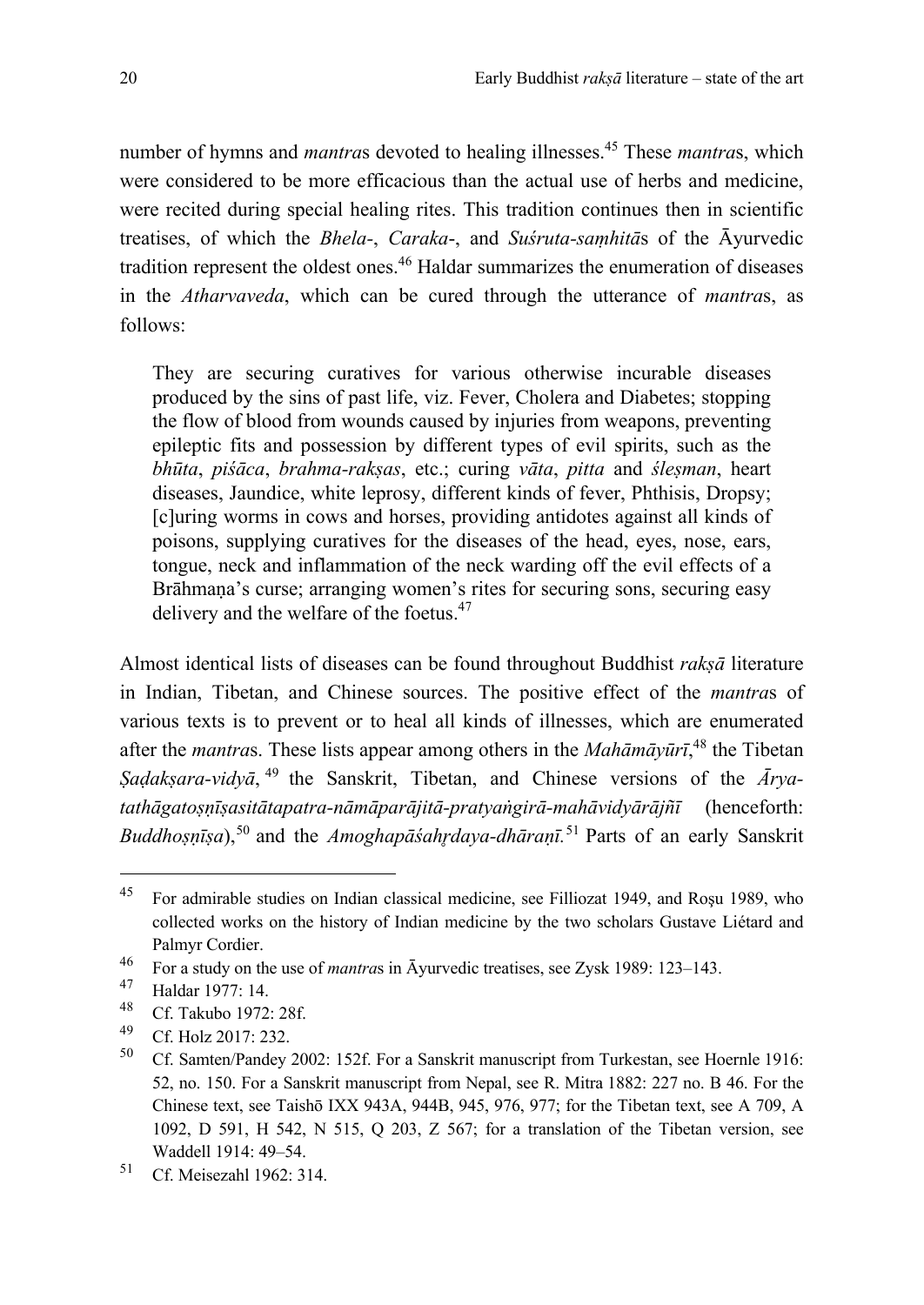version of the *Mahāmāyūrī* were found among the so-called Bower Manuscript from Kucha, Central Asia, a collection of medical treatises. This treatise, which can be dated to the first half of the sixth century,<sup>52</sup> contains a similar list of diseases, though in a slightly different order.<sup>53</sup> The enumeration of illnesses, and of demons and other evil beings causing fever in the *Mahāmāyūrī* here serves as example (see table 3 for a comparative list of different kinds of fever and diseases in other sources):<sup>54</sup>

*śirorttim apanayantu. arddhāvabhedakam arocakam akṣirogaṃ nāsārogaṃ mukharogaṃ kaṇṭharogaṃ hr̥drogaṃ galagrahaṃ karṇaśūlaṃ dantaśūlaṃ hr̥dayaśūlaṃ pārśvaśūlaṃ pr̥ṣṭhaśūlaṃ udaraśūlaṃ gaṇḍaśūlaṃ vaṣṭiśūlaṃ guḍaśūlaṃ yoniśūlaṃ prajanaśūlaṃ ūruśūlaṃ jaṃghāśūlaṃ hastaśūlaṃ pādaśūlaṃ aṅgapratyaṅgaśūlaṃ jvaram apanayantu. ekāhikaṃ dvāhikaṃ traitīyakaṃ cāturthakaṃ saptāhikaṃ ardhamāsikaṃ māsikaṃ dvaimāsikaṃ mauhūrtikaṃ nityajvaraṃ viṣamajvaraṃ bhūtajvaraṃ pretajvaraṃ mānuṣajvaraṃ amānuṣajvaraṃ vātikaṃ paittikaṃ śleṣmikaṃ sānnipātikaṃ sarvajvaraṃ sarvavyādhiṃ sarvagrahaṃ sarvaviṣaṃ sarvapāpaṃ sarvabhayaṃ ca nāśayantu* 

(Takubo 1972: 28f.)

Headache shall be removed. Hemiplegia, indigestion, diseases of the eyes, nose, mouth, throat, heart, compression of the throat, pain of the ears, teeth, heart, ribs, back, stomach, cheeks, bladder, piles, womb, menorrhagia, thighs, shanks, hands, feet, limbs, minor limbs, and fever shall be removed. Every day, every second day, every third day, every fourth day, every seventh day, every half a month, every month, every second month, momentary, uninterrupted, and irregular fever, fever caused by *bhūta*s, *preta*s, human, and non-human beings, illness that arises from a combined derangement of air, bile, and phlegm, every kind of fever, all plagues, all evil demons, all poisons, all evil, and all fears shall be extinguished.

 $52$  Date according to Sander 1987a.<br> $53$  OS H<sub>1</sub> 1997 222

 $54$  Cf. Hoernle 1897: 223.

<sup>54</sup> For a comparative study of the above-mentioned sources containing lists of diseases, see Holz 2017: 237–240. Fragments of this list are also preserved in Sanskrit manuscripts from Turfan (cf. SHT III 900 and 906d).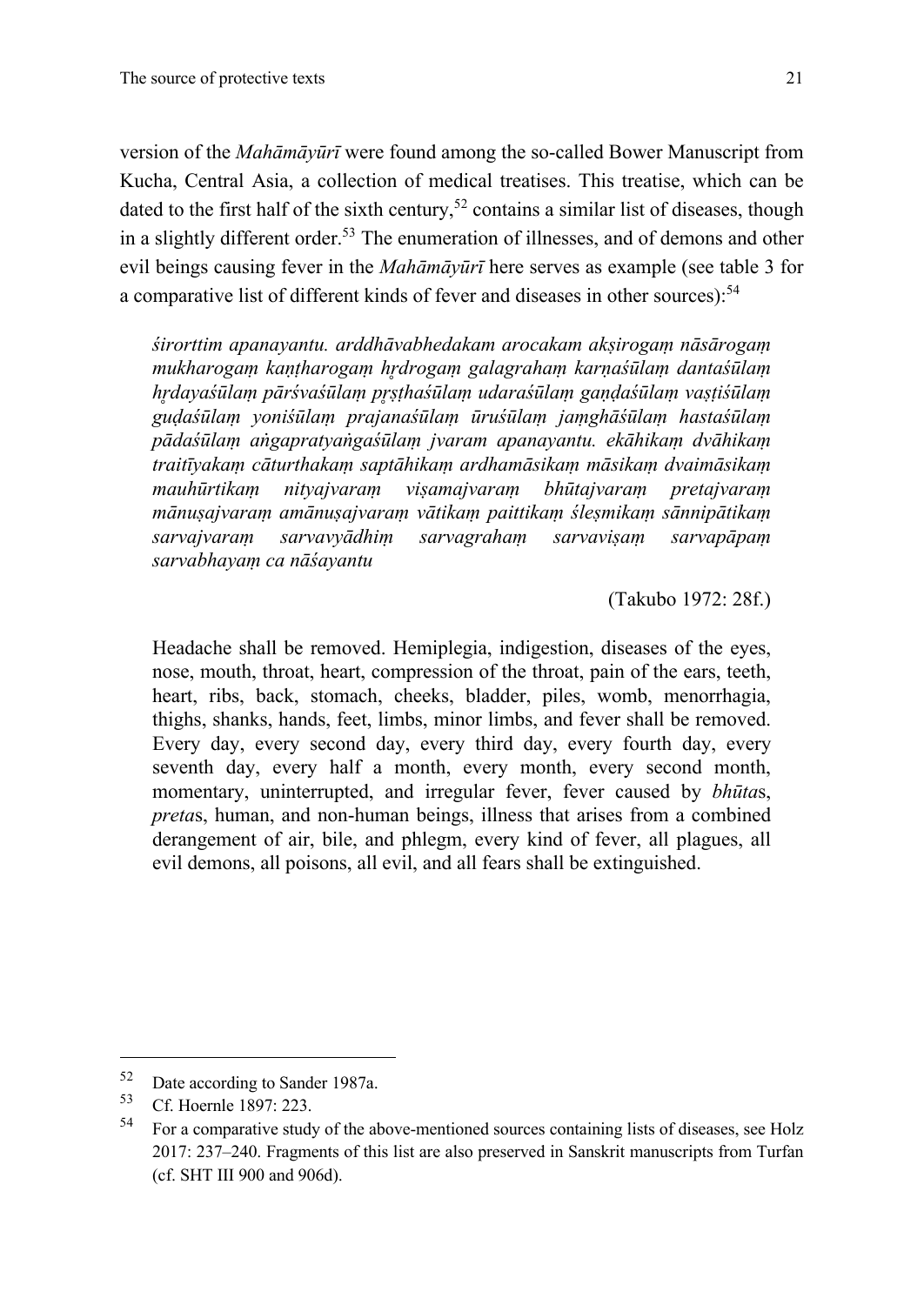| Mahāmāyūrī       | Buddhosnīsa      | <b>Bower Manuscript</b> | Atharvaveda                  |
|------------------|------------------|-------------------------|------------------------------|
| jvara            |                  |                         | takman (AV V, 22)            |
| ekāhikam         | ekāhikāh         | ekāhika                 |                              |
| dvāhikam         | dvaitīyakāh      | dvaitīyaka              | trtīyaka                     |
| traitīyakam      | traitīyakāh      | traitīyakāt             |                              |
| cāturthakam      | cāturthikāḥ      | cāturthakāt             |                              |
| saptāhikam       | saptāhikāh       | saptāhikāt              |                              |
| ardhamāsikam     | arddhamāsikāḥ    | ardhamāsikāt            |                              |
| māsikam          | māsikāh          | māsikāt                 |                              |
| dvaimāsikam      | dvaimāsikāh,     | daivasikāt              |                              |
| mauhūrtikam      | mauhūrttikāh     | mauhūrtikāt             |                              |
| nityajvaram      | nityajvarāķ      | nityajvarāt             |                              |
| vişamajvaram     | vişamajvarāķ     | vişamajvarāt            | viśvaśārada                  |
| bhūtajvaram      |                  | bhūtajvarāt             |                              |
| pretajvaram      | pretajvarāķ      |                         |                              |
|                  | piśācajvarāķ     |                         |                              |
| mānusajvaram     | mānuşajvarāķ     | mānusyajvarāt           |                              |
| amānusajvaram    | amānuşajvarāķ    | amānusajvarāt           |                              |
| roga/śūla        |                  |                         | roga/śūla<br>$(AV IX, 1-22)$ |
| <i>sirorttim</i> | śirovartim       | śiro'rttim              | śīrșakti/śīrșāmaya           |
| arddhāvabhedakam | arddhāvabhedakam | ardhāvabhedakam         |                              |
| arocakam         | arocakam         | arocakam                |                              |
| akşirogam        | akşirogam        | akşirogam               | vātīkāra                     |
| nāsārogam        | nāsarogam        | nāsārogam               | vilohita                     |
| mukharogam       | mukharogam       | mukharogam              |                              |
| kantharogam      | kantharogam      | kantharogam             | uṣṇihā                       |
| hrdrogam         | hrdrogam         | hrdayarogam             | hrda                         |
| galagraham       | galagraham       |                         |                              |
| karnaśūlam       | karņaśūlam       | karnaśūlam              | karnaśūla                    |
| dantaśūlam       | dantaśūlam       | dantaśūlam              |                              |
| hrdayaśūlam      | hrdayaśūlam      | hrdayaśūlam             | hrdaya                       |
| pārśvaśūlam      |                  | pārśvaśūlam             | pārśva                       |
| prsthaśūlam      | prsthaśūlam      | prsthaśūlam             | prstī                        |
| udaraśūlam       | udaraśūlam       | udaraśūlam              | tiraścī                      |
| gaņḍaśūlam       |                  | gaņḍaśūlam              |                              |
| vaştisülam       | vastiśūlam       | vastiśūlam              |                              |
| gudaśūlam        | gudaśūlam        |                         | guda                         |
| yoniśūlam        | yoniśūlam        |                         | śroņi                        |
| prajanaśūlam     | pradaraśūlam     |                         |                              |
| ūruśūlam         | ūrūśūlam         | ūruśūlam                | ūru                          |

Table 3: Comparative list of different kinds of fever and diseases.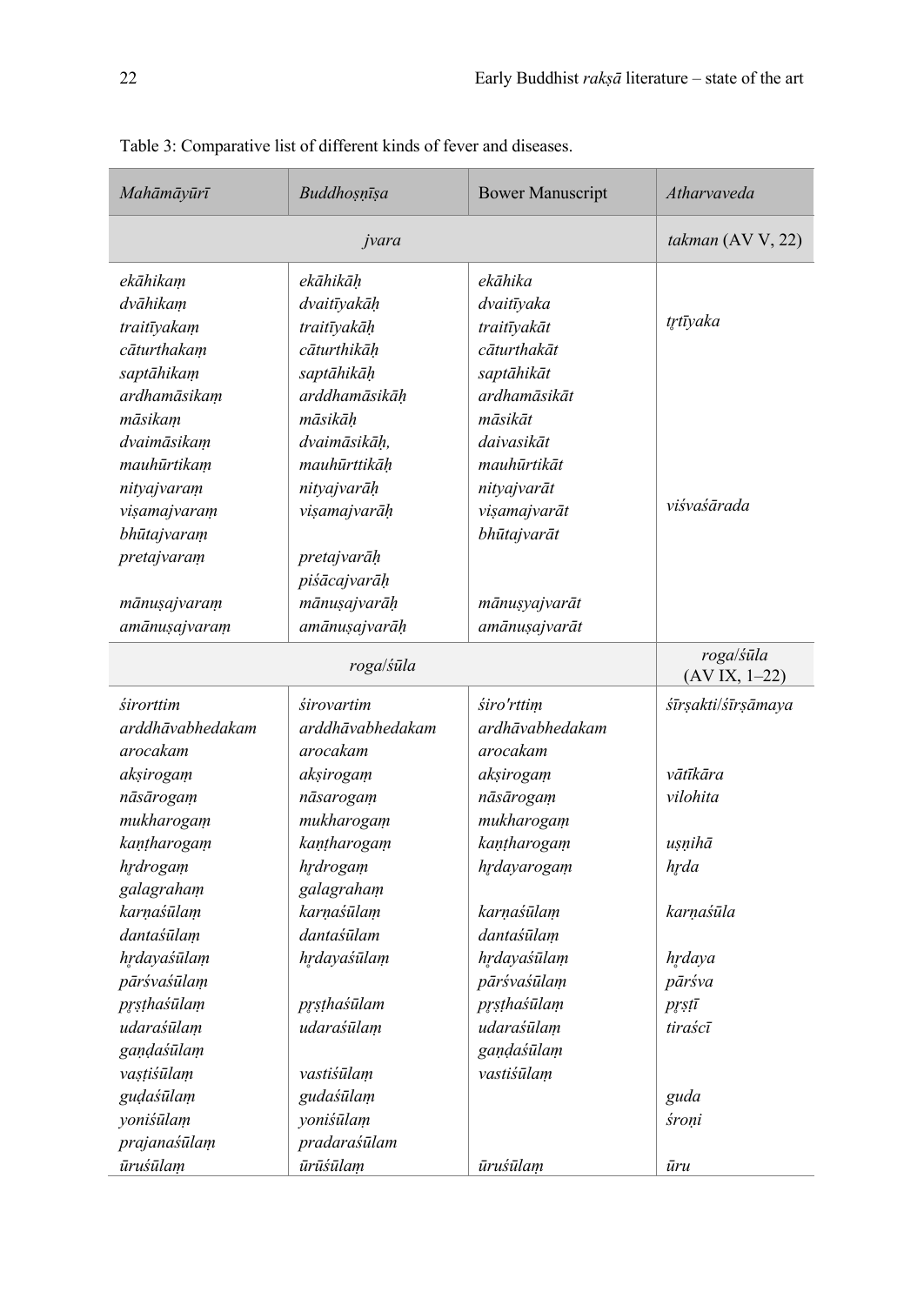| Mahāmāvūrī         | Buddhosnīsa        | <b>Bower Manuscript</b> | Atharyayeda |
|--------------------|--------------------|-------------------------|-------------|
| jamghāśūlam        | janghāśūlam        | jamghāśūlam             | jānu        |
| hastaśūlam         | hastaśūlam         | hastaśūlam              |             |
| pādaśūlam          | pādaśūlam          | pādaśūlam               | pāda        |
| angapratyangaśūlam | angapratyangaśūlam | amgapratyamgaśūlam      | angabheda   |
| vātikam            | vātikāh            |                         | vātīkāra    |
| paittikam          | paittikāh          |                         |             |
| ślesmikam          | ślaismikāh         |                         |             |
| sānnipātikam       | sānnipātikāh       |                         |             |
|                    | urahśūlam          |                         |             |
|                    | marmaśūlam         |                         |             |

Table 3 (*continued*)

Further references to healing rituals, which frequently appear in protective scriptures, give another indication that *rakṣā* texts are based on medical sources. The texts give instructions on how to prepare these rites, which together with the recitation of *mantra*s are then performed in order to cure a sick person. The *Mahāpratisarā* describes such a rite in the following way:<sup>55</sup>

*idānīṃ sampravakṣyāmi āturāṇāṃ cikitsanam | caturaśraṃ maṇḍalaṃ kuryān mr̥dgomayasamanvitam* ||1||

*pañcaraṅgikacūrṇena citrayen maṇḍalaṃ śubham | caturaḥ pūrṇakumbhāṃś ca sthāpayed vidhinā budhaḥ* ||2||

*puṣpāṇy avakiret tatra dhūpayed dhūpam uttamam | balikarma ca kurvīta mahāsāhasrapramardanam* ||3||

*pūrvavad gandhapuṣpāṃś ca dadyāc cātra vidhānavit | catasras tīrikāḥ sthāpyāḥ sarvāś ca paṭṭabaddhikāḥ* ||4||

*snāpayitvāturaṃ paścāc chucivastrasamāvr̥tam | śubhagandhānuliptaṅgaṃ praveśayen madhyamaṇḍalam* ||5||

*pūrvāmukhaṃ niṣādyainaṃ vidyām etām udāharet | saptaśo japtayā cāsya rakṣāṃ kuryād vicakṣaṇaḥ* ||6||

*āturasya tato 'rthāya vārāṃś cāpy ekaviṃśati | udāhared imāṃ vidyāṃ sarvarogapaśāntaye* ||7||

(Hidas 2012: 190f.)

<sup>55</sup> The *Mahāsāhasrapramardana-sūtra* also gives directions on how to conduct healing rituals (cf. Iwamoto 1937a: 30-43). Further healing rites can be found in the *Suvarṇabhāsottamasūtra*, and in the *Saddharmapuṇḍarīka-sūtra* (cf. Zysk 1991: 61f.).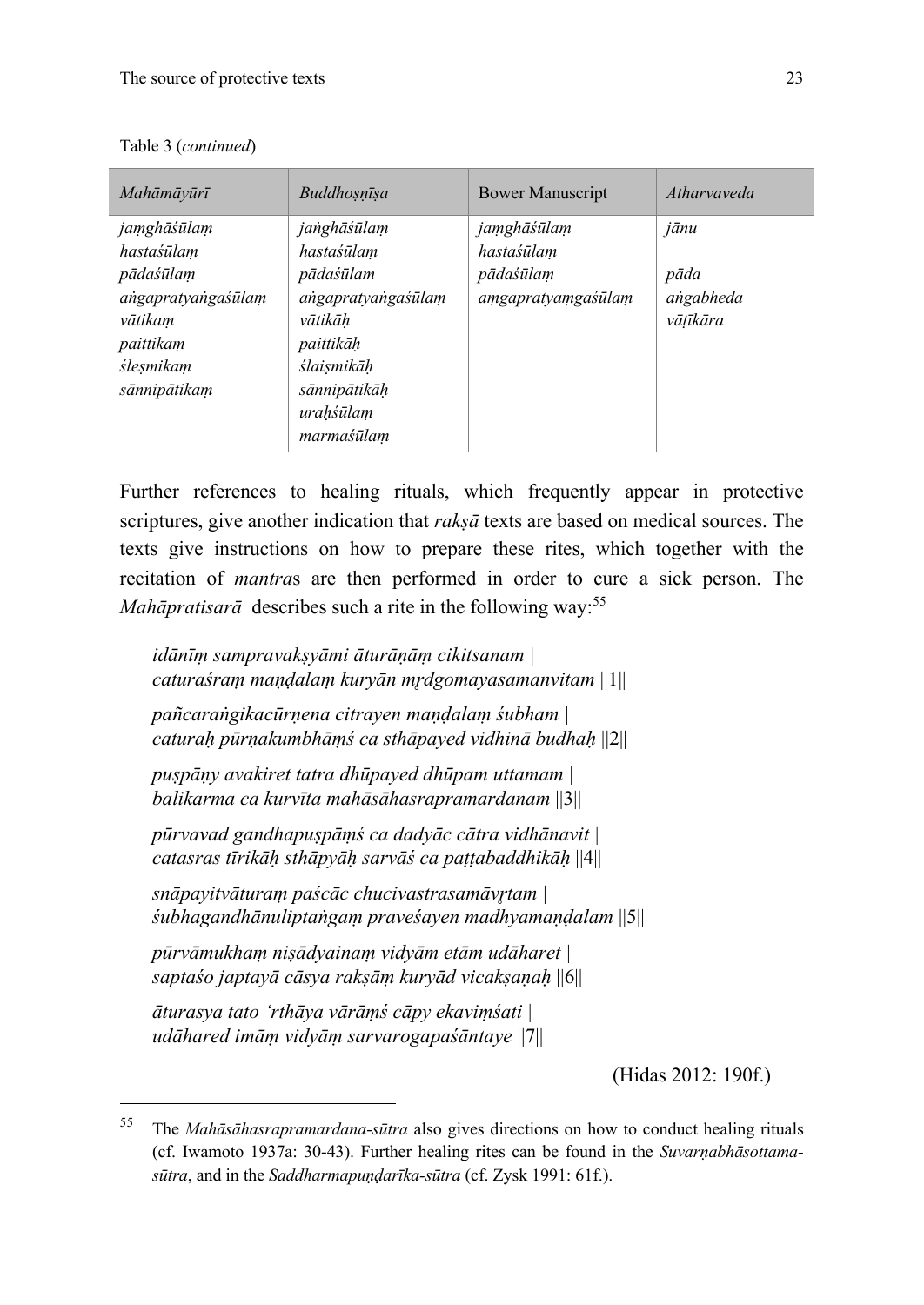Now I shall teach the healing of the sick. One should make a square mandala with soil and cowdung. ||1||

One should draw a splendid mandala with five-coloured powder. The wise one should place four filled jars according to the precept. ||2||

He should scatter flowers there and burn the finest incense. He should make the offering crushing the Great Thousand. ||3||

Then the knower of the precepts should offer there fragrances and flowers as before.

Four arrows are to be set in place, all bound with cloth. ||4||

Then one should bring the sick person to the middle of the mandala Having bathed him, having had him dressed in clean clothes and his body anointed with pleasant fragrances. ||5||

One should seat him facing East and should utter this spell. By muttering it seven times the skilful one will bring about his protection. ||6||

Then for the advantage of the sick person one should utter this spell another twenty-one times

For the cessation of all diseases.  $||7||$ 

(tr. Hidas 2012: 249f.)

Some *rakṣā* texts apply poisonous substances listed among the *mantra*s, which are devoted to healing diseases. The Tibetan parallel of the Gāndhārī \**Manasvināgarāja-sūtra*, the *'Phags pa klu'i rgyal po gzi can gyis zhus pa zhes bza ba'i gzungs*, refers to the "Great poisons and medicines" using the phrase *dug dang sman chen po bco brgyad po* (Z Vol. 101 p. 329.2, H Vol. 91 p. 316.2) "eighteen great poisons and medicines". It was indicated by the *Mahāsāhasrapramardana-sūtra*, which shows a close connection to scientific traditions, that some *mantra* syllables or terms refer to poisonous or medical substances:

*vīryeṇa tejasā teṣāṃ viṣam astv aviṣaṃ sadā | tatra mantrapadā bhonti nirviṣā viṣadūṣaṇāḥ || syād yathedam | harikeśi | nakile | rehile | amare aṇḍare paṇḍare | kaṭake | keyūre | hase hase hase | khase khase khase | kharaṅge | marugahaṇe svāhā || mumukṣa svāhā | hile svāhā | mile svāhā || hatā gaṇḍāḥ kilāsāś ca vaisarpāś ca vicarcikāḥ | piṭṭakā lohaliṅgāś ca kacchūr bhavati saptamī ||*

(Iwamoto 1937a: 33)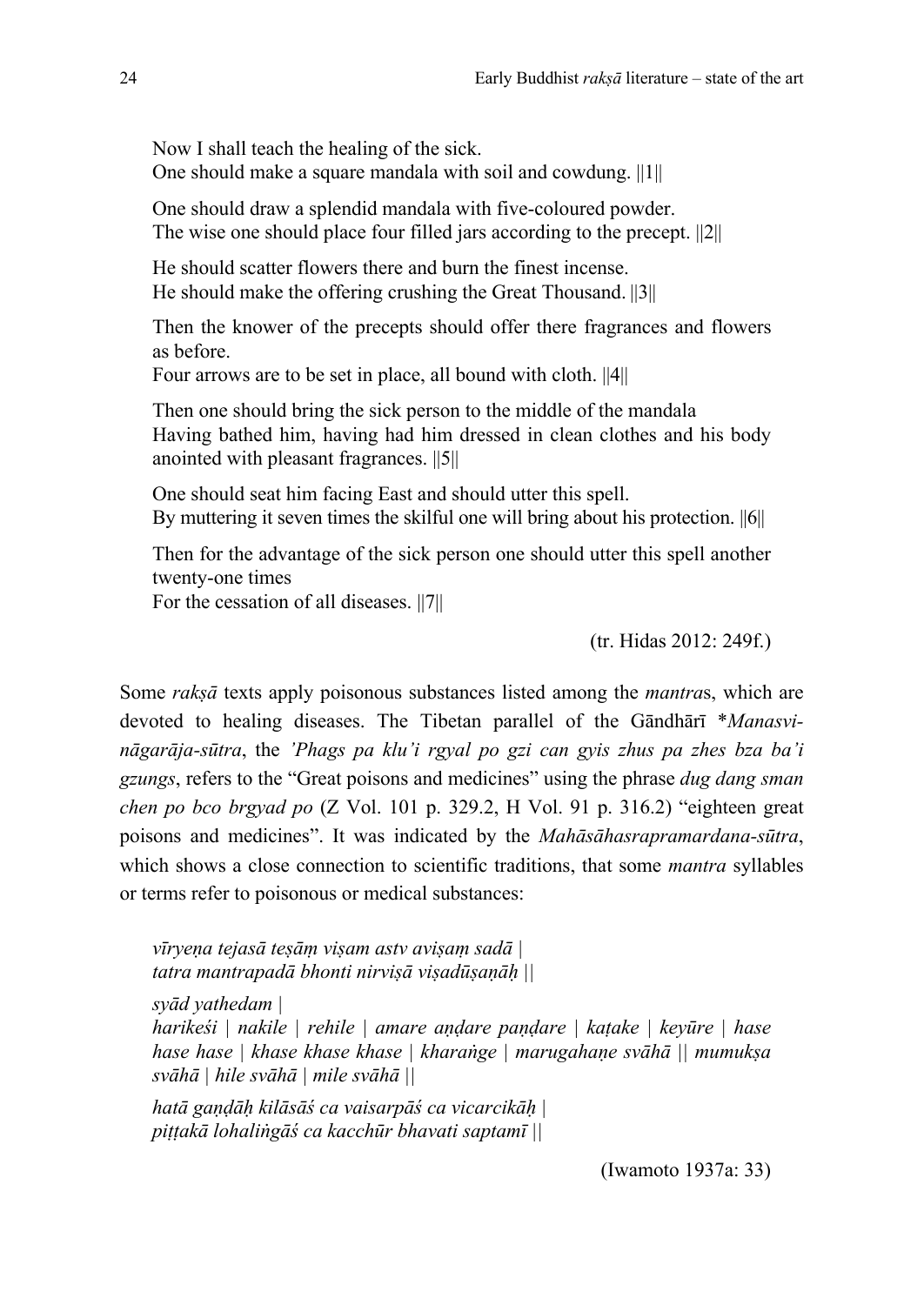By the energy, by the heat of them (i.e Buddhas, Pratyekabuddhas, Arhats, etc.) the poison shall always be non-poisonous. There are *mantra* words which are poisonless (*nirviṣa*), which make poison effectless *(viṣadūṣaṇa*), namely:

harikeśi. nakile. rehile. amare andare pandare. katake. keyūre. hase hase hase. khase khase khase. kharaṅge. marugahane Hail. mumuksa Hail. hile Hail. mile Hail.

Destroyed are goitress (*gaṇḍa*), cases of 'white leprosy' (*kilāsa*), the effect of the visarpa decease, itch (*vicarcikā*), cases of tartar (*piṭṭaka*), bloody abscesses, and scab (*kacchū*) as the seventh.

(tr. Strauch 2014: 79)

Some terms of this *mantra* can be connected with either poisonous or medical plants, although it is not possible at the moment to trace any similar list in the preserved early Āyurvedic or scientific scriptures of the Indian medical tradition.<sup>56</sup> It seems, however, highly probable that the list of poisons known to various *rakṣā* texts is derived from a now lost botanical or medical tradition, which has its origin outside of Buddhism, and which is not only deeply rooted in Indian magical healing circles, but also in a scientific tradition. This fact is further supported by the appearance of another list of healing substances, a list of medicinal herbs, which can be found in the *Amoghapāśahrdaya-dhāranī*. This text says that illnesses are cured through recitation over medicinal herbs. By wearing them as an amulet protection and prosperity will be provided. The relevant passage of the *Amoghapāśahrdayadhāraṇī* runs as follows:<sup>57</sup>

*jayā vijayā* | *nākulī* | *gandhanākulī vāruṇī abhayapāṇi* | *indrapāṇi* | *gandhapriyaṅgu | tagara cakrā | mahācakrā | viṣṇukrāntā | somarājī | sucandanā ceti* || *eṣāṃ yathāsambhavataḥ* | *aṣṭottaraśatavārān parijapya maṇiṃ kr̥tvā śirasi bāhau vā dhārayitavyaṃ* | *bālānāṃ gale | nārīṇāṃ vilagne | svayam parama saubhāgyakaraṇaṃ* | *alakṣmīpraśamanaṃ putradañ ca* || *etena maṇinā bandhena sarvarakṣā kr̥tā bhavati* | *viṣāgnirnnākramati* |

<sup>&</sup>lt;sup>56</sup> Cf. Strauch (2014: 81) who identified G. *bidumati*, Skt. *bindukinī* or *binduka* as a poison, *pāṇḍara*, *karaṇḍa*, and *śrīmatī* as a kind of plant, *taraṭa*, and *keyūra* as a certain medical plant, and *tejovatī* as a kind of pepper. For a discussion of the use of this spell in *rakṣā* texts and in Āyurvedic literature, see Strauch 2014: 75–78.

<sup>57</sup> The *Mahāsāhasrapramardana-sūtra* also gives a list of medicinal herbs (cf. Iwamoto 1937a: 30–43).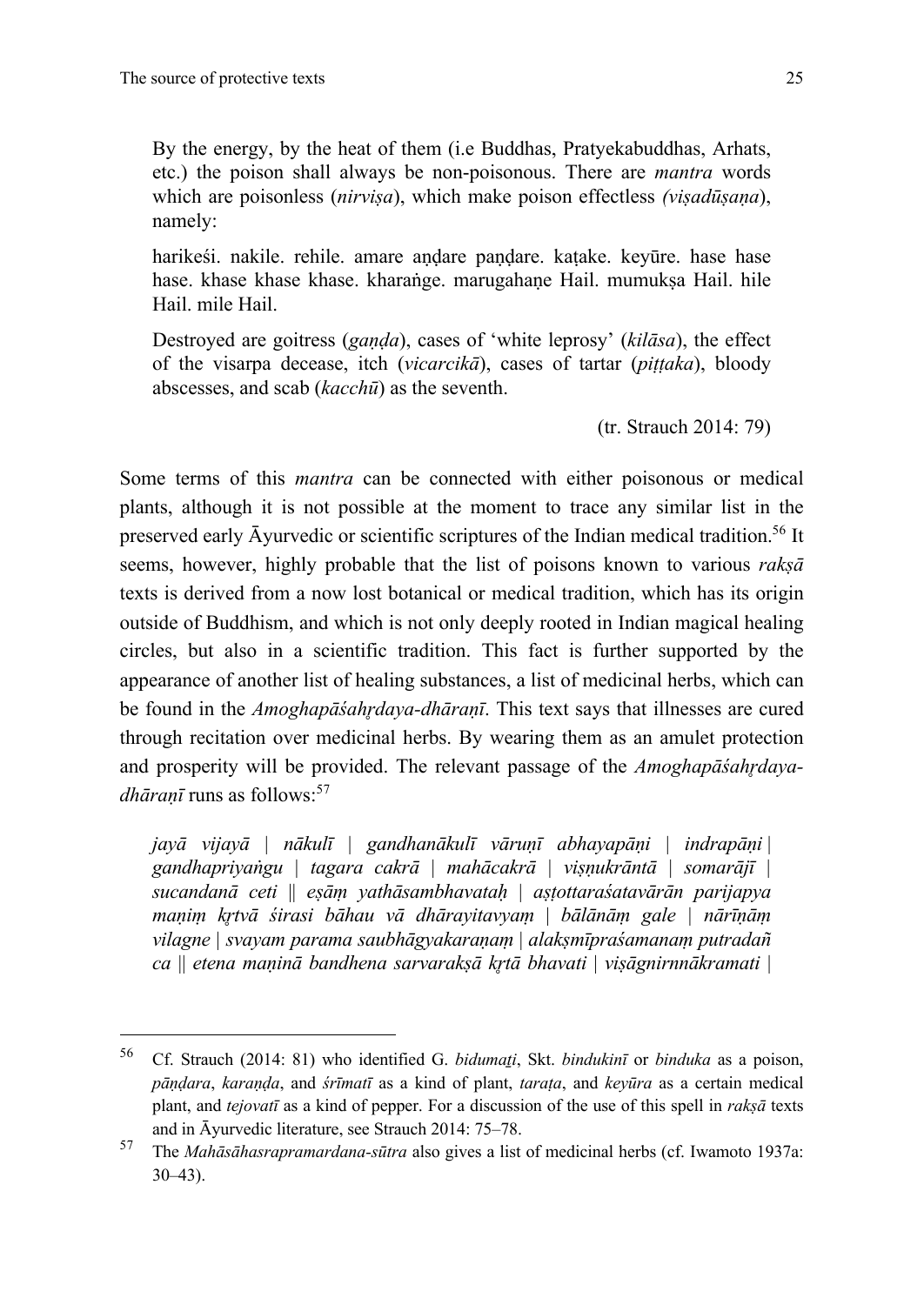*viṣakr̥taṃ notpadyate* | *utpannā api na pīḍāñ janayiṣyanti* | *śīghraṃ praśamayiṣyanti* | *grahāḥ praśamayiyṣyanti |* 

(Meisezahl 1962: 326)

After having recited [the *hrdaya*] hundred-eight times over the medicinal herbs *jayā, vijayā, nākulī, gandhanākulī, cāriṇī, abhayapāṇi, indrapāni, gandhapariyaṅgu, tagara, cakrā, mahācakrā, viṣṇukrānta, somarājī* and *sunandā*, a talisman (*maṇi*) is to be made [from them] which must be put on the head or on the upper arm; boys [wear it] around the neck and girls around the waist. It will be the cause of great prosperity, elimination of misfortune and bestowing with children. When the talisman is worn, every possible protection is assured. Poison and fire shall not approach. Poisoning shall not occur, and if [such a case] were possible, it will be cured quickly. All demons shall be expelled.

(tr. Meisezahl 1962: 299)

As Zysk has convincingly shown, the use of *mantra*s as remedy to cure diseases plays an important role in the medical tradition of the *Atharvaveda*, as well as in Āyurvedic sources. In his study of *mantra*s in the *Āyurveda*, he refers to the following *mantra* in the *Uttarasthāna* of Vāgbhaṭa's *Aṣṭāṅgahr̥daya-saṃhitā*: 58

*tadā mantraṃ*

*namaḥ puruṣasiṃhāya namo nārāyaṇāya ca | yathāsau nābhijānāti raṇe kr̥ṣṇaparājayam ||* 28 *||*

*raṇe kr̥ṣṇaḥ parājayam etena satyavākyena agado me prasidhyatu | namo vaiḍūryamāte hulu hulu rakṣa māṃ sarvaviṣebhyaḥ ||* 29 *||*

*hulu kulu rakṣa māṃ sarvaviṣebhyaḥ gauri gāndhāri cāṇḍāli mātaṅgi svāhā* 

 $($ Utt 35.27–30)

Then [recite] the *mantra*:

Homage to Puruṣasiṃha, homage to Nārāyaṇa. Just as one does not know a defeat of Kr̥ṣṇa in a battle, may the antidote be effective for me by this true speech. Homage to Vaiḍūryamātā, *hulu hulu*, protect me from all poisons. *hulu kulu*, protect me from all poisons. *gauri*, *gāndhāri*, *caṇḍāli*, *mātaṅgi*, *svāhā*!

<sup>58</sup> Cf. Zysk 1989: 140f. n. 24.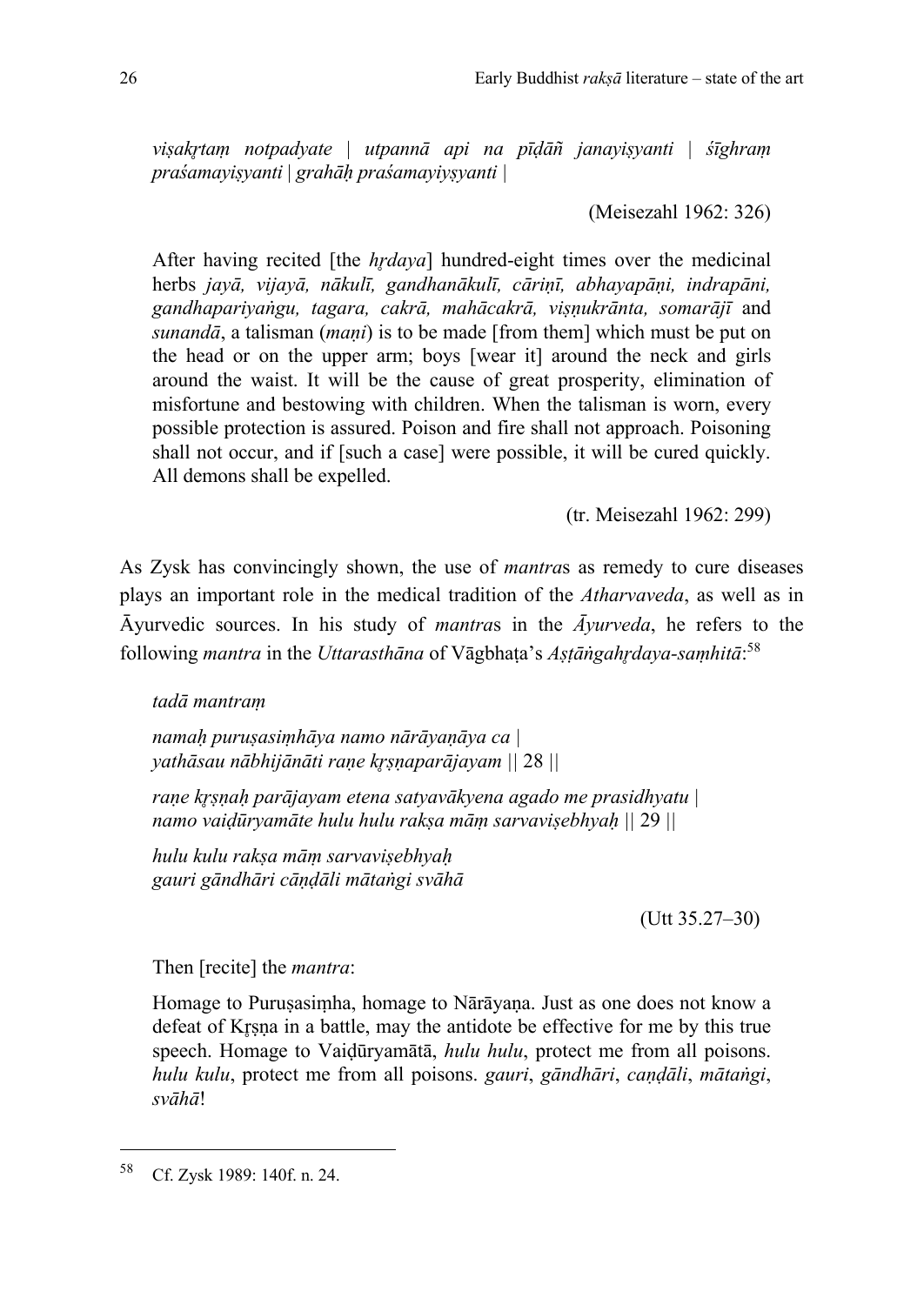This *mantra* not only shares some linguistic features with the *mantra*s of *rakṣā* literature, but also its benefits. It is believed to ward off all kinds of poisons, ghosts, demons, sorcery, misfortune, epidemic, disease, famine, war, thunderbolt, and fear. <sup>59</sup> Similar lists of calamities can be found throughout Buddhist *rakṣā*  literature.<sup>60</sup> The Āyurvedic *mantra* of the *Aṣṭāṅgahr̥daya-saṃhitā* also shares the alinguistic syllables *hulu hulu, hulu kulu* with the *mantra*s of *rakṣā* literature, as well as the series of invocations of the female deities *gauri gāndhāri cāṇḍāli mātaṅgi*. The close relationship between the *Aṣṭāṅgahr̥daya-saṃhitā mantra* and Buddhist *rakṣā mantra*s suggests that they could possibly be derived from a common source.

In summary, besides providing protection and welfare for all sentient beings, one of the main functions of *rakṣā* texts is curing diseases. Protective texts were widely employed in healing rituals. Furthermore, we find lists of diseases, which will not occur by the recitation of spells, references to healing rites, as well as lists of poisonous substances and medicinal herbs throughout *rakṣā* literature. The close relationship of protective texts and medical treatises points to a common scientific source, although it is at this point impossible to establish this common origin.

<sup>59</sup> Utt 35.30: *aśeṣaviṣavetālagrahakārmaṇapāpmasu* | *marakavyādhidurbhikṣayuddhāśanibhayeṣu ca.*

 $60$  For an example of such a list of calamities, see chapter 5.2.1 of the present work.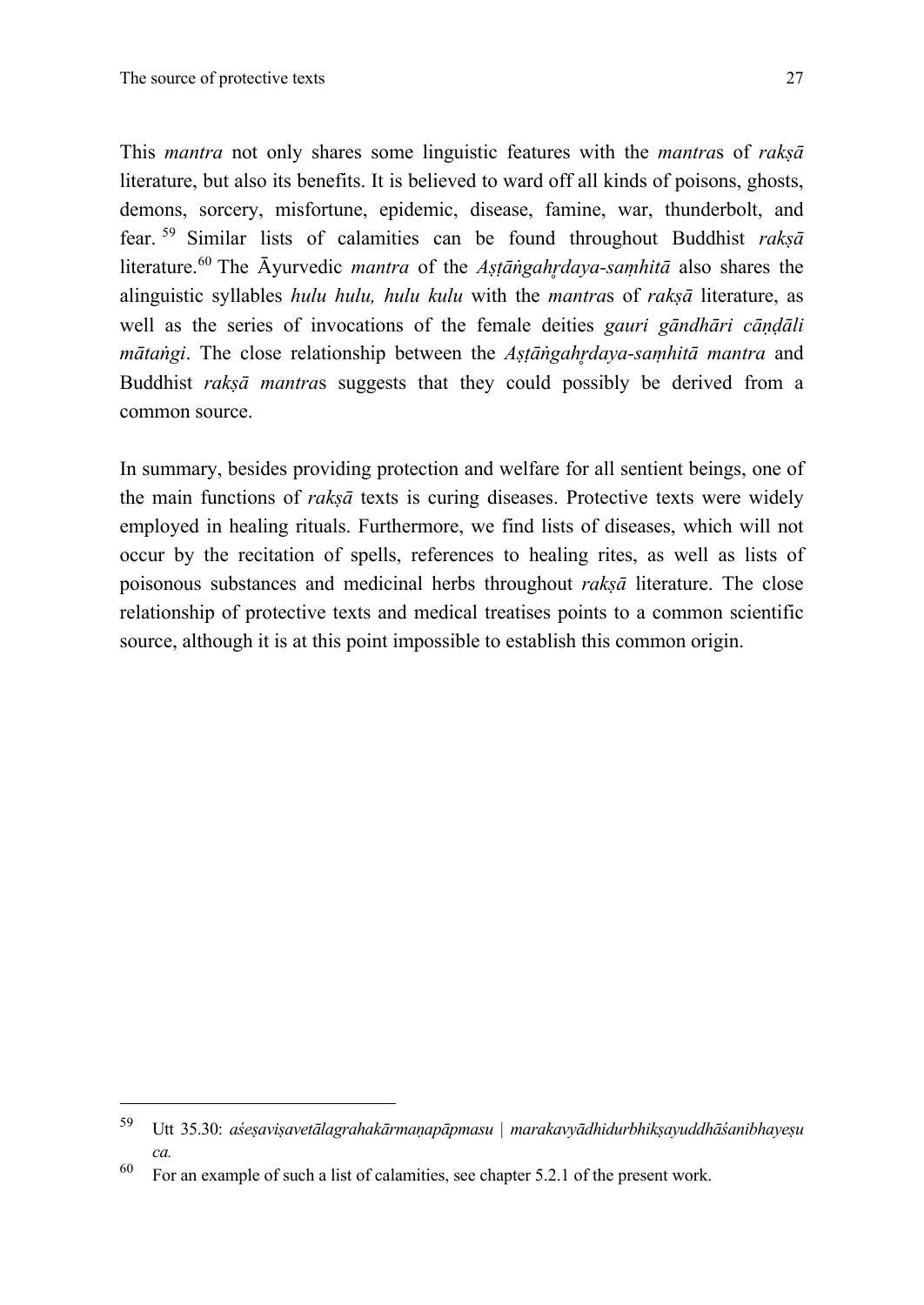### 1.3 Mantric scriptures in early Buddhism

With the discovery of numerous Gāndhārī manuscripts in the 1990s and early 2000s, which completely changed our perception of early Buddhism, we are now able to date the beginnings of early Buddhist spell practices. The \**Manasvi-nāgarāja-sūtra,* which is part of the Bajaur Collection of Kharosthī Manuscripts, $61$  represents the earliest material for the employment of *mantra*s in Buddhist *rakṣā* literature. The central theme of this text is fearlessness. The *nāgarāja* Manasvin approaches the Buddha and delivers a special *mantra* to avoid and avert every kind of calamity. As Strauch demonstrated, with its phraseology and compositional structure, this *sūtra* follows a certain pattern, which then became a common feature of post-canonical apotropaic texts.62 On philological and palaeographical grounds, the manuscripts of the Bajaur Collection can be dated to the first two centuries of the Common Era. The composition of the \**Manasvi-nāgarāja-sūtra* thus falls into the time of the very beginning of the use of *mantra*s in the *rakṣā* literature as suggested by Peter Skilling.<sup>63</sup>

Further literary evidence for the early use of *mantra*s is represented by two Chinese translations. The Chinese version of the *Śārdūlakarṇāvadāna* in the Śrāvakayāna tradition, and the *Druma-kinnara-rāja-paripr̥cchā-sūtra* in the Mahāyāna tradition belong to the very first scriptures containing *mantra*s.

The introductory story of the *Śārdūlakarṇāvadāna*, story 33 in the *Divyāvadāna* collection, was translated into Chinese by Zhu Luyan together with Zhi Qian in 230 CE under the name *Mātaṅgī-sūtra* (Taishō 1300: *Modengqie jing* 摩登伽經). <sup>64</sup> The text begins with the following narration: Overpowered by a magical spell cast by a *caṇḍāla* woman, whose daughter Prakr̥ti had fallen in love with him, Ānanda enters their house. In awareness of the danger that awaits him, because of this violation of the Vinaya, he invokes the Buddha who is able to rescue him by a magical counterspell. The Buddha's spells, more powerful than spells of any sorcerer, annihilate other magical formulas. In this way Ānanda gets away from the two

<sup>61</sup> For an extensive survey of the Gāndhārī manuscripts of the Bajaur Collection, see Strauch 2008, and Falk/Strauch 2014.

 $^{62}$  Cf. Strauch 2014: 81.

 $^{63}$  Cf. Skilling 1992: 168.

<sup>64</sup> In the appendix of their edition of the *Divyāvadāna*, Cowell and Neil briefly describe four Chinese translations of the *Śārdūlakarṇāvadāna* (Taishō 551, 552, 1300, 1301) among them the *Mātaṅgī-sūtra* (cf. Cowell/Neil [1886] 1970: 657; see also Zinkgräf 1940).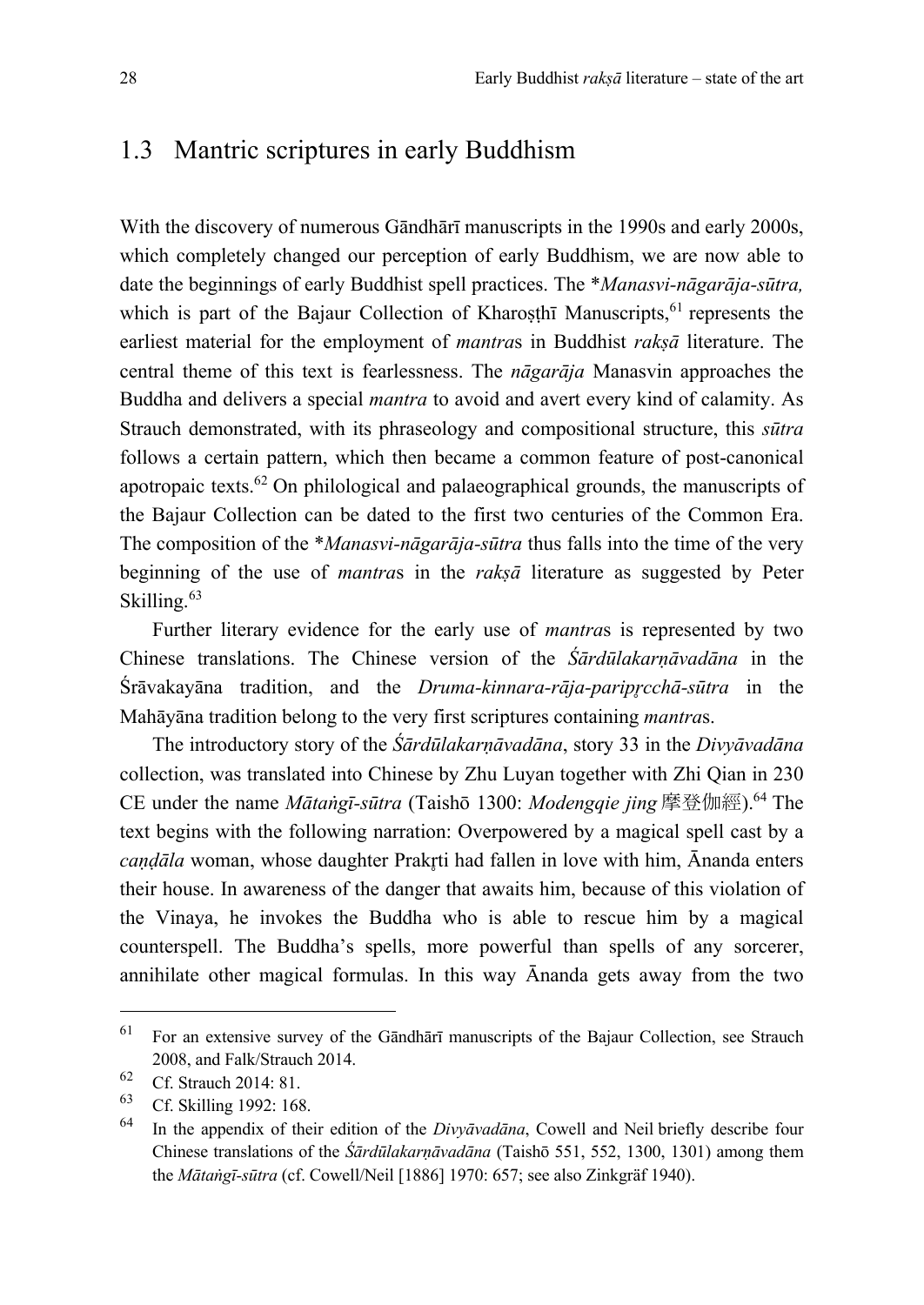women. The *mantra* recited by the Buddha to release Ānanda from the witch's spell consists entirely of grammatically intelligible language. The text of the *Śārdūlakarṇāvadāna* runs as follows:

*atha bhagavān āyuṣmantam ānandaṃ samanvāharati sma | samanvāhr̥tya saṃbuddhamantraiś caṇḍālamantrān pratihanti sma | tatreyaṃ vidyāḥ | sthitir acyutiḥ sunītiḥ | svasti sarvaprāṇibhyaḥ | saraḥ prasannaṃ nirdoṣaṃ praśāntaṃ sarvato 'bhayaṃ | ītayo yatra śāmyanti bhayāni calitāni ca |* [*tasmai*] *devā namasyanti sarvasiddhāś ca yoginaḥ | etena satyavākyena svastyānandāya bhikṣave ||*

(Mukhopadhyaya 1954: 3–4)

The Blessed One then focused his attention on the venerable Ānanda. Having turned his attention [on him] he struck back the *mantra*s of the Caṇḍāla women with the *mantra*s of the Enlightened One. This is the spell then:

Standing firm, imperishable, free from distress, well-being for all sentient beings.

Water, clear, faultless, calm, and entirely fearless,

Where plagues, fears, and disordered senses are extinguished.

To that, gods, all *siddha*s, and *yogin*s will pay homage.

By this assertion of truth, [may there be] well-being for the monk Ānanda.

This passage is followed by the injunction to Ānanda to take up, hold, speak, and master the so-called six-syllables spell,<sup>65</sup> whose benefits and scope of use clearly exceed those of the first *mantra*:

*udgr̥hṇa tvam ānanda imāṃ ṣaḍakṣarīvidyāṃ dhāraya vācaya paryavāpnuhi | ātmano hitāya sukhāya bhikṣūṇaṃ bhikṣuṇīnām upāsakānām upāsikānāṃ hitāya sukhāya | iyam ānanda ṣaḍakṣarīvidyā ṣaḍbhiḥ samyaksaṃbuddhair bhāṣitā caturbhiś ca mahārājaiḥ śakreṇa devānām indreṇa brahmaṇā ca sahāpatinā | mayā caitarhi śākyamuninā samyaksaṃbuddhena bhāṣitā | tvam apy etarhy ānanda tāṃ dhāraya vācaya paryavāpnuhi |* 

(Mukhopadhyaya 1954: 4)

<sup>65</sup> For an investigation of the Tibetan version of the *Ṣaḍakṣara-vidyā* (the six-syllables spell) extracted from the *Śārdūlakarṇāvadāna*, see Holz 2017: 237–241.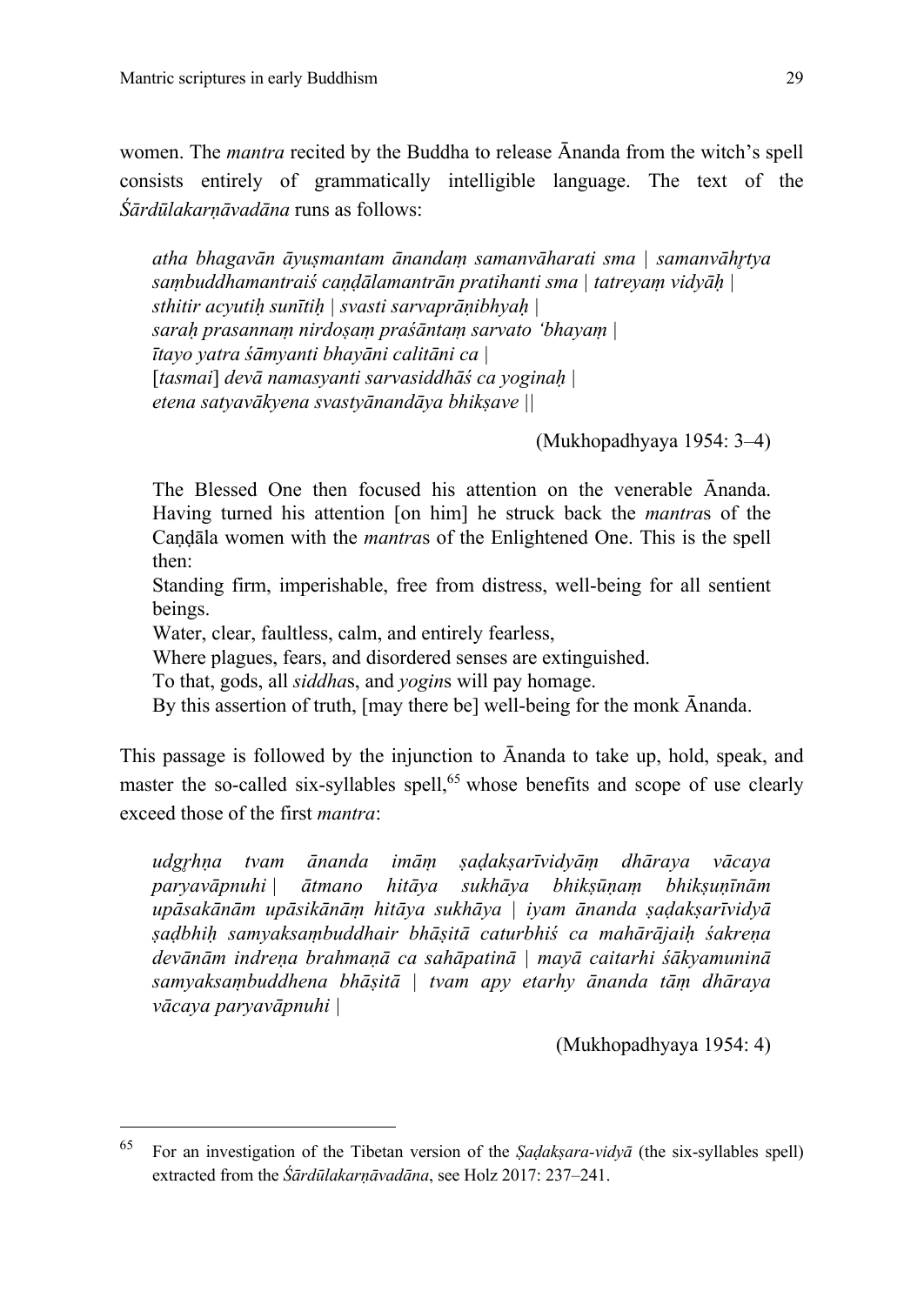Take up, Ānanda, this six-syllables spell, hold it, speak it, master it for your benefit and happiness and for the benefit and happiness of monks, nuns, lay men, and lay women. Ānanda, this six-syllable spell was spoken by the six completely Awakened Ones, and by the Four Great Kings, and by Śakra, the king of the gods, and by Brahma, the Lord of the World. And now it is spoken by me, Śākyamuni, the completely Awakened One. Now you, Ānanda, also hold it, speak it, and master it.

The six-syllables spell strings together a variety of isolated and alinguistic phonemes and words whose sources cannot easily be traced:

*tadyathā | aṇḍare paṇḍare karaṇḍe keyūre 'rcihaste kharagrīve bandhumati vīramati dhara vidha cilimile viloḍaya viṣāni loke | viṣā cala cala | golamati gaṇḍavile cilimile sātinimne yathāsaṃvibhakta golamati gaṇḍavilāyai svāhā |*

(Mukhopadhyaya 1954: 4–5)

The *Druma-kinnara-rāja-paripr̥cchā-sūtra* (henceforth: DKP) represents the second example for the early use of *mantra*s. This *sūtra*, which can well be ascribed to *rakṣā* literature, is the hitherto oldest extant representative of the genre of mantric scriptures in Chinese. The first of two Chinese versions of this text (Taishō 624: *Dun zhentuoluo souwen rulai sanmei jing* 伅真陀羅所問如來三昧經) was translated into Chinese in the late second century CE by Lokakṣema (Zhi Loujiachen 支婁迦讖),<sup>66</sup> and is thereby one of the earliest datable Mahāyāna *sūtras*. In their study of the DKP *mantra* passage, Harrison and Coblin give a rather firm date for the Chinese translation of the text, and therefore the emergence of *mantra*s in apotropaic texts:

Since Lokakṣema's predecessor, An Shigao, is not known to have translated any Mainstream Buddhist sūtras containing mantras or dhāraṇīs, the DKP mantra as it appears in L  $\{Taish\bar{o} 624\}$  is probably the oldest extant example of the genre in Chinese, and may even be the first Buddhist mantra or dhāraṇī text to which we can assign a reasonably firm date (i.e., ca. 170-190  $CE$ ).  $67$ 

The *mantra* occurs in the final chapter of the text. Even though we have with the second Chinese translation produced by Kumārajīva some 200 years later than the

<sup>66</sup> On Lokakṣema's life and work as translator in the time of the Emperor Ling, and in the period from 178–189 CE, see Nattier 2008: 73–89.

<sup>67</sup> Harrison/Coblin 2012: 68.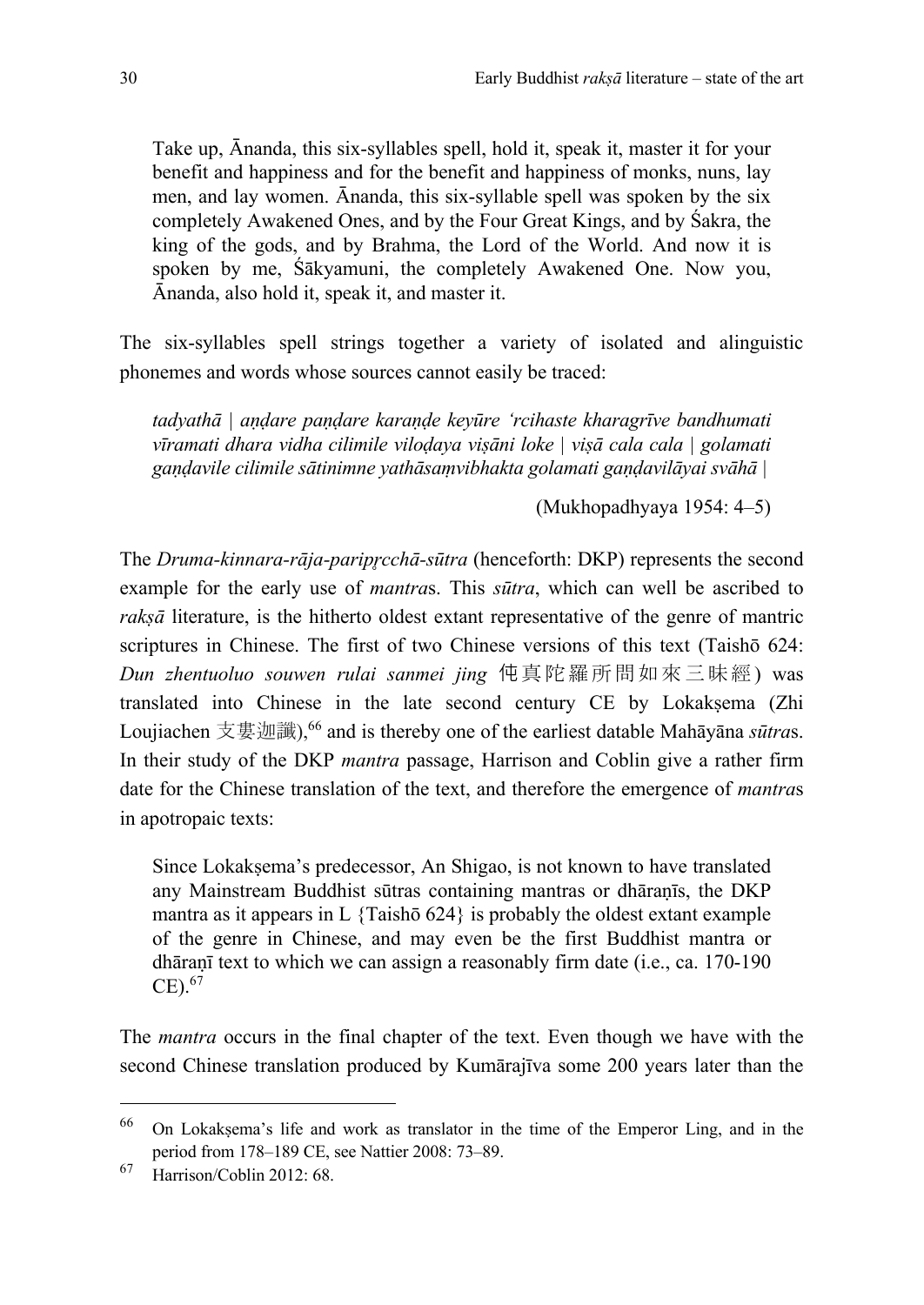Lokaksema translation (Taishō 625 *Dashu jinnaluowang suowen jing* 大樹緊那羅 王所問), and an early ninth century Tibetan version of the text, <sup>68</sup> the best starting point for a comparative study, the *mantra* section remains highly problematic. The *mantra* of both Chinese versions begins with the discourse marker *tadyathā*; the closing marker *svāhā* is, however, missing. As a result, it seems that both translators came to a different conclusion as to where the *mantra* section ends. In both cases the *mantra* starts with a transcription of the Indic sound values, but continues in the second part with a translation. Kumārajīva's text maintains Indic phonetic transcription longer.

The Tibetan language renders the Indic phonemes with greater accuracy than the Chinese language, and so it is a more reliable basis for the reconstruction of the underlying Sanskrit wording of the *mantra*. Even though the *mantra* is not closed by a discourse marker either, the translators, who again must have guessed where the *mantra* ends, remained in transcription mode longest before switching to a translation. On a comparative basis, Harrison and Coblin gave a partial reconstruction of the original Sanskrit wording. Due to the many variant readings between the different Kangyur editions the reconstruction should be considered as a highly tentative attempt, especially for the unintelligible syllables of the first part of the *mantra*. The second part consists of intelligible words, which facilitated the selection of readings to a great extent. The Sanskrit version of the DKP *mantra* reads thus:

*tarabe arabe anobe sarabe hulu mahāhulu hulu hulu āvaṭṭe vikaṭṭe* [emend to *vivaṭṭe*?] *paricchedani nigr̥hṇati praghātani iṭṭi iṭṭi viṭṭi acche gacche māra-nigrahaṇa sarva-parapravādi-nigrahaṇa sarva-mithyā-prayātāna*(*n*) *nigrahaṇa sarva-bhūta-nigrahaṇa sarva buddha-varṇitā dharma-niyataśaya aya*[*ṃ*] *bhūtan* [or: *buddhana*?] *buddha-varṇitan catur-mahārāja-nirdeśana mantra-balān avatāra-prekṣiṇā-nigrahāya.*

(Harrison/Coblin 2012: 71)

Other references, which point to the early use of *mantra*s, can be found in the Vinayas of various Śrāvakayāna schools whose scriptures, or at least parts of them, were not transmitted and are to some extent now lost. Moreover, some Buddhist philosophers and Chinese travellers, in their works and reports, hint to the existence

 $68$  A critical edition of the Tibetan version of the DKP is available in Harrison 1992.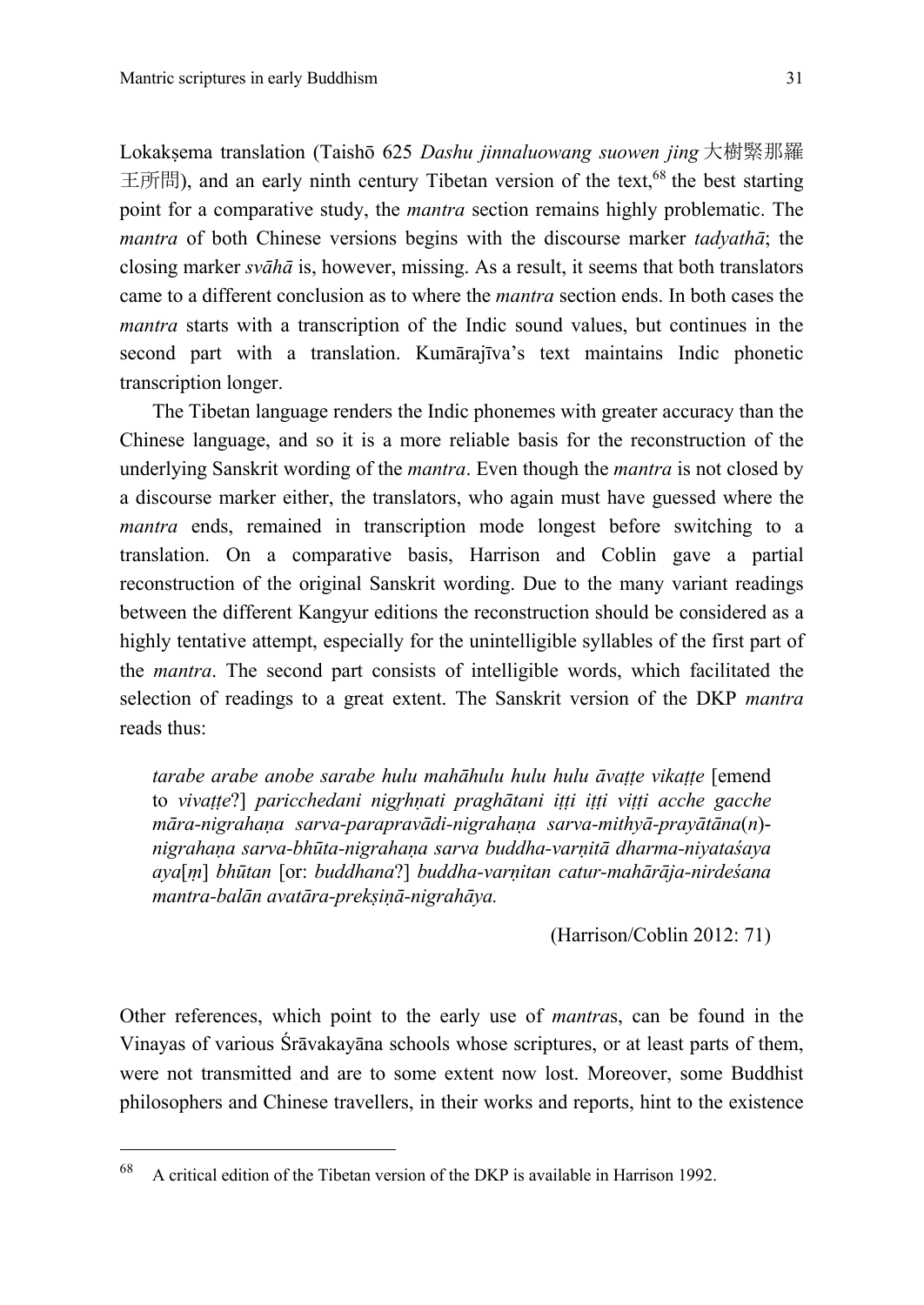of an independent *Dhāraṇī-piṭaka* or *Mantra-piṭaka,* which was often called *Vidyādhara-piṭaka*, <sup>69</sup> a collection of a multitude of mantric scriptures. According to these sources this *piṭaka* was composed together with the other still known canonical *piṭaka*s immediately after the death of the Buddha.

The earliest reference, which mentions *mantra*s as integral part of the canon is Saṅghavarman's Chinese translation of the *Sarvāstivādavinava-mātrkā* in 435 CE:

復有如來四境界. 謂智境界. 法境界. 人境界. 神足境界. 此四境界 中如來制戒. 謂智法人神足境界如是制毘尼. 制波羅提木叉. 修多羅. 阿毘曇. 呪術究竟. 毘 尼集. 毘尼發露罪.

(Taishō 1441.23:608b2–6)

Moreover, here are the four domains (\**viṣaya*) of the Tathāgata, which are the domains of insight, of Dharma, of persons, and of miraculous powers (*r̥ddhipāda*). With reference to these four domains, the Tathāgata institutes discipline. That is to say, insight, Dharma, persons, and miraculous powers institute the Vinaya, institute the *Prātimokṣa*, the Sūtra, the Abhidharma, the conclusion of mantras (? \**mantra-niṣṭhā*), the *Vinayasaṃgraha*, the Vinaya confession … (a lengthy list of other monastic texts follows).

(tr. Davidson 2014b: 123f.)

The term *Vidyādhara-piṭaka* can be found in the works of the two philosophers Bhā(va)viveka, also called Bhavya (500–570 CE), and Candrakīrti (600–650 CE) belonging to the Mādhyamaka school of Mahāyāna Buddhism. <sup>70</sup> Bhā(va)viveka refers to a passage from the *Vidyādhara-piṭaka* of the Siddhārthas in his *Tarkajvālā.* <sup>71</sup> Candrakīrti lists in his work *Triśaraṇasaptati* a *Vidyādhara-piṭaka* as one of the seven *piṭaka*s of the Pūrvaśailas and Aparaśailas. This passage runs as follows:

|57| *|'phags pa nub kyi rir bshad dang | | shar gyi ri pa'i nyan thos kyis |*

<sup>69</sup> The following discussion is based on references given in Skilling 1992: 114f. See also Kariyawasam 1989: 519, and Davidson 2014b: 123–126.

<sup>70</sup> Ruegg (1981) gives an outline of the philosophical literature of the Indian Mādhyamaka school and its philosophers. For the dates of the two scholars Bhā(va)viveka and Candrakīrti, see Ruegg 1981: 61, 71.

<sup>71</sup> Cf. Skilling 1992: 114.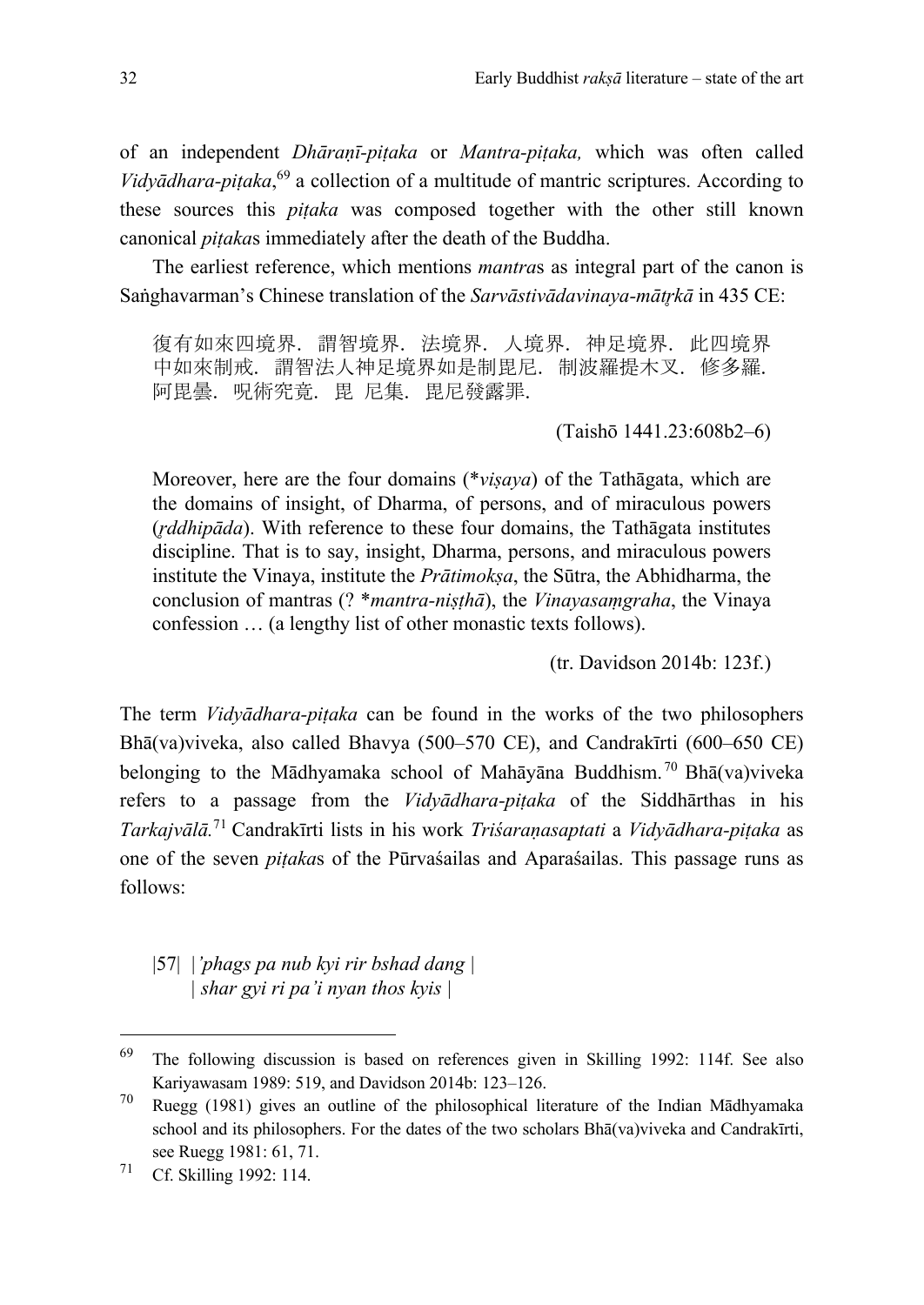*| byang chub sems dpa'i dbang byas pa | | sde snod bdun du bshad pa yin |*

|58*|* | *byang chub sems dpa'i sde snod dang | | de bzhin rig 'dzin zhes bya dang | | mdo sde chos mngon 'dul ba dang | | rgyas dang de bzhin skyes pa'i rabs |*

(TŚS 50.9–12, 52.1–4)

- |57| The advocates of Aparaśaila and the Śrāvakas of Pūrvaśaila maintain [the existence of ] seven baskets (*saptapitaka*) authorizing (\**adhikrta, adhikāra*) a Bodhisattva:
- |58| The basket of a Bodhisattva as well as (*tathā*) the so-called [basket of] 'Science-masters' (*vidyādhara*), [the basket of] Sermons (*sūtranta*), Dogmatism (*abhidharma*) and Discipline *(vinaya*), [the basket of] Extensive (*vaipulya*) [Sūtras] as well as (*tathā*) Birthstories (*jātaka*).

(tr. Sørensen 1986: 51, 53)

The Chinese Buddhist monk Jizang (吉藏, 549–623 CE) pointed to the existence of five *piṭaka*s of the Dharmaguptakas, the three standard *piṭaka*s together with a *Bodhisattva-piṭaka* and a *Dhāraṇī-piṭaka* devoted to *mantra*s or magical formulas. He based his argumentation on a passage from Paramārtha's now missing commentary (mid-sixth century CE) on Vasumitra's work *Samayabhedoparacanacakra* on the origin and doctrines of early Indian Buddhist schools (first two centuries CE), extant in Chinese and Tibetan translation. Demiéville reconstructed the relevant passage of Paramārtha's commentary on the history and development of the Dharmaguptaka school on the basis of citations in other works, and gives the following translation:

Après le Nirvāṇa de Maudgalyāyana, il le repassa dans sa mémoire et en fit les cinq Corbeilles suivantes : Sūtra, Vinaya, Abhidharma, Formules magiques et Bodhisattvas.<sup>72</sup>

<sup>72</sup> Demiéville 1932: 61.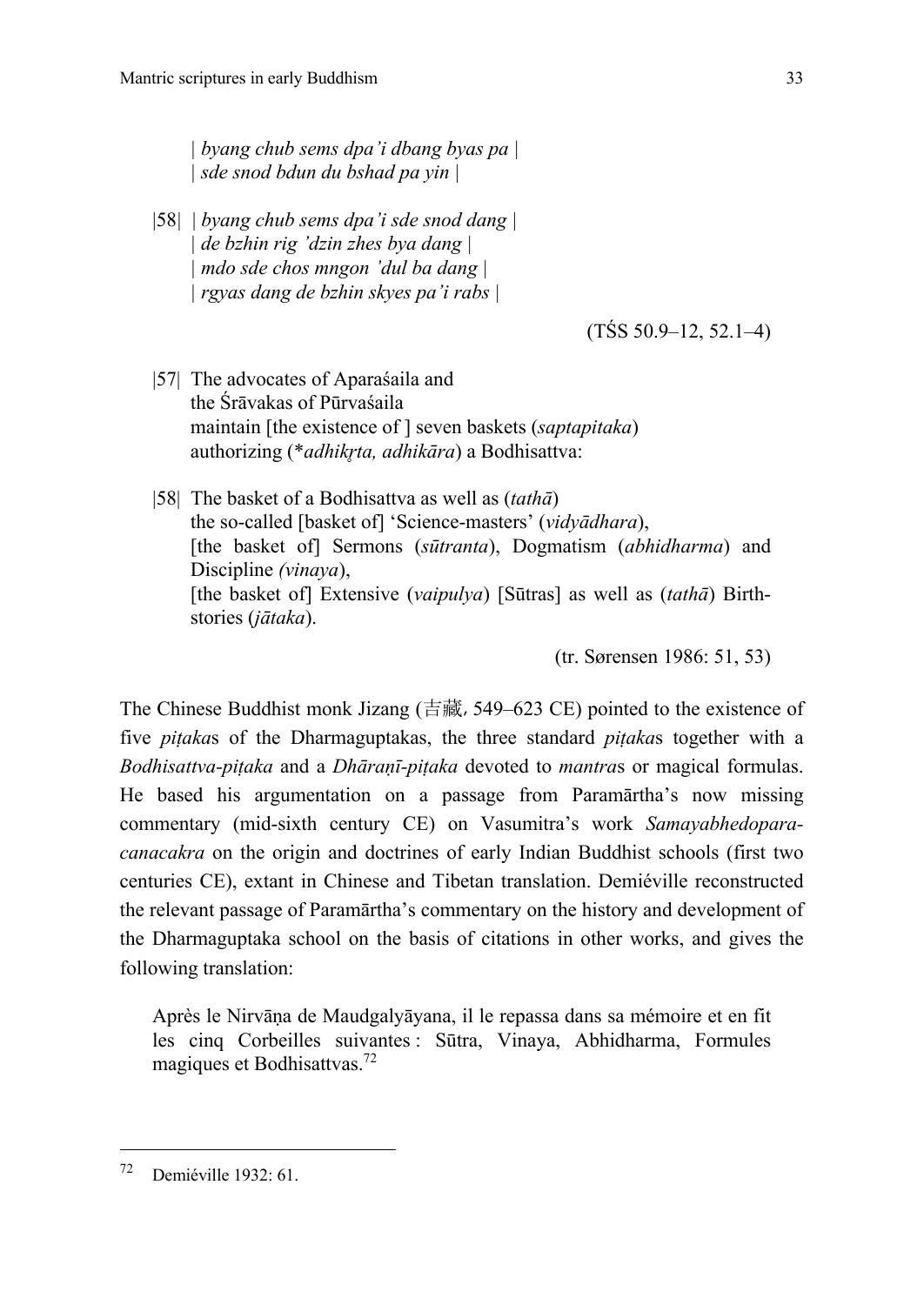The Chinese pilgrim Xuanzang (玄奘, 602–664 CE), who travelled through India in the first half of the seventh century, gives a similar list of five *piṭaka*s of the Mahāsāṃghikas of which one was a *Dhāraṇī-* or *Vidyādhara-piṭaka.* In his travel reports73 he writes that immediately after the death of the Buddha, five *piṭaka*s were compiled – again the three canonical ones and a *Saṁyukta-piṭaka* and a *Dhāraṇīpiṭaka*. La Vallée Poussin translates Kern's summary of the relevant passage in his article on the *Vidhyādhara-piṭaka* as follows:

In Hiouen Thsang [Xuanzang] we find a very important statement. He tells us that at the Council of Rājagrha, immediately after the death of the Buddha, five Piṭakas were composed, that is to say, the three official or canonical ones, and besides them the Saṁyukta Piṭaka and the Piṭaka of Dhāraṇī's, which he elsewhere mentions under the title of Vidyādhara Piṭaka. This statement of the Chinese pilgrim is quite true, if only its true meaning be grasped. There is not the smallest ground to suppose that the charms were younger than the Suttas, the Vinaya, or the Abhidharma. Whether the collection of them, as we now have it, is as old as that of the three Piṭakas can neither be proved nor disproved till it has been edited.<sup>74</sup>

Lamotte, however, suggests translating the respective passage in Xuanzang's reports with *Mantra-piṭaka* rather than *Dhāraṇī-piṭaka*:

Au témoignage, malheureusement tardif, de Hiuan-tsang, les Mahāsāṃghika possédaient un canon en cinq corbeilles comprenant, outre des quatre piṭaka traditionnels – Sūtra, Vinaya, Abhidharma et Kṣudraka –, un Kin-tcheoutsang […] ou *mantrapiṭaka*, et non pas *dhāraṇīpiṭaka* comme on traduit généralement. 75

In the late seventh century the Chinese pilgrim monk Yijing (義淨, 635–713 CE) spent more than ten years in India, most of the time in the then flourishing Buddhist site of Nālandā in North India (present-day Bihar). From India he returned to China with more than 400 Sanskrit texts, which were then gradually translated. In his compilation of the biographies of 60 Buddhist, mostly Chinese, monks where he describes their works and pilgrimages he also mentions a *Vidyādhara-piṭaka* in 100. 000 *śloka*s. This compilation dealing with the cultural and socio-political environment of India and China in the seventh and early eighth centuries became an

 $^{73}$  Xuanzang's travelogues are available in translation with Beal 1973, and Julien 1853.<br> $^{74}$  Kem 1892, 5106 translated lay de Le Vellée Bergein 1805, 4246.

<sup>&</sup>lt;sup>74</sup> Kern 1882: 510f., translated by de La Vallée Poussin 1895: 434f.<br><sup>75</sup> Lamette 1944, 80, IV: 1862

Lamotte 1944–80, IV: 1862.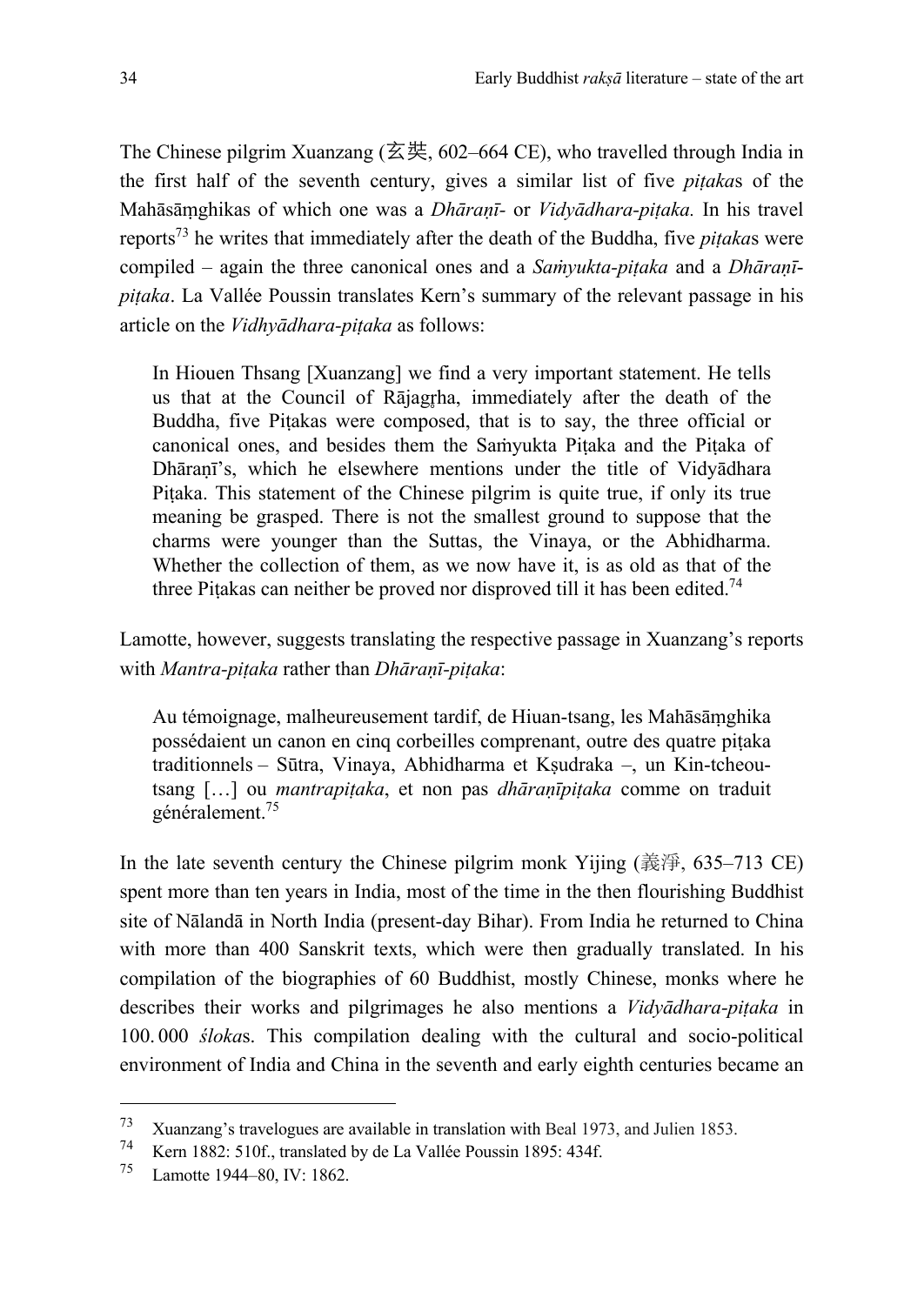outstanding source for the history of Buddhism in those countries. At the time of Yijing most of the Sanskrit original texts were already lost, and only a few were still accessible. The French translation of Yijing's work entitled *Da tang xiyu qiufa gaoseng chuan* (大唐西域求法高僧傳) "Mémoires composé à l'époque de la grande dynastie T'ang sur les religieux éminents qui allèrent chercher la loi dans les pays d'occident" reads as follows:

Il se tint debout de nouveau sur l'autel surnaturel ; il {le maître de la Loi, *Tao-lin*} reçut de nouveau les prières magiques. Voici comment j'essaierai d'expliquer cette expression : les prières magiques se disent en sanscrit pidi tuoluo bidejia (vidyā-dhara-piṭaka). La traduction de pidi (vidyā) est prières magiques; tuoluo (dhara) signifie tenir dans les mains; bidejia (piṭaka) signifie recueil. Il faut donc dire : le recueil des porteurs des prières magiques. Cependant on dit que ce recueil des prières magiques comprenait, dans le texte sanscrit, cent mille stances : la traduction chinoise formerait bien trois cents rouleaux. Or maintenant, si on recherche ces textes, on voit que beaucoup sont perdus et que peu sont intacts.<sup>76</sup>

A verse of a *Vidyādhara-piṭaka* is also cited in the tantric treatise *Ādikarmapradīpa.*  The colophon gives the name of the author with Anupamavajra. Since we do not know the content of this *piṭaka* it is at present not possible to definitely decide whether the *Ādikarmapradīpa* refers to the same work as the Chinese pilgrims. The verse runs:

*na mandacittena sarvadā muditacittena nāpy anyacittena | tathā cokta*[*ṃ*] *Vidyādharapiṭake* 

*japās tapaṃsi sarvāṇi dīrghakālakr̥tāny api | anyacittena mandena sarvaṁ bhavati niṣphalam || iti*

(AKP 203.6–8)

Avec une pensée joyeuse, dit le Mūlasūtra, c'est-à-dire avec une penseé non paresseuse, toujours satisfaite (mudita, comp. anumodanā), non distraite de son objet ; et il est dit dans le *Vidyādharapiṭaka* : « Les prières, les austérités, nombreuses, longtemps prolongeés, mais accomplies avec une pensée distraite, paresseuse, sont sans aucune utilité. »

(tr. La Vallée Poussin 1898: 229)

<sup>76</sup> Chavannes 1894: 101f.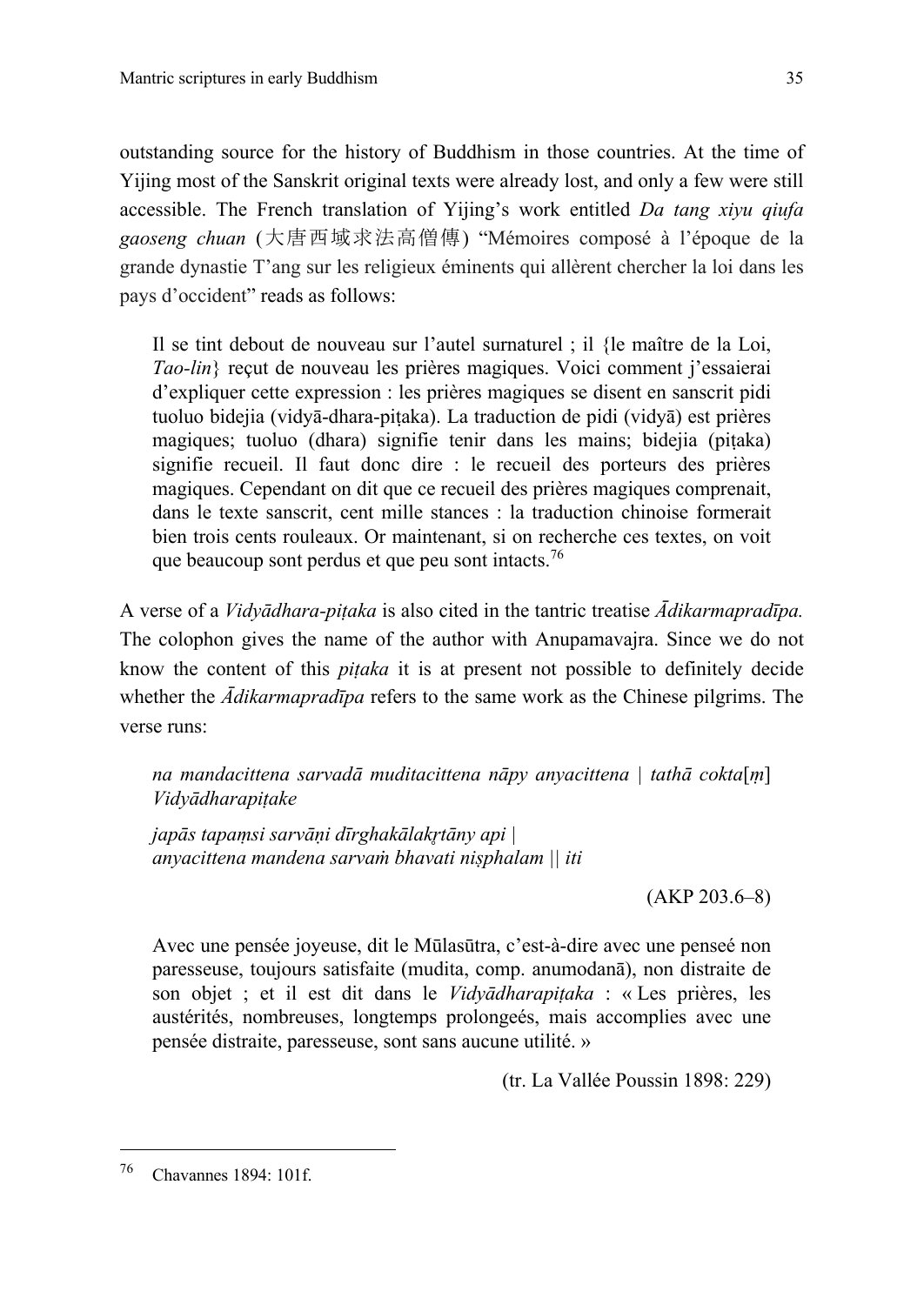In his early eighth century *Śikṣāsamuccaya*, Śāntideva gives a citation of a *Vidyādhara-piṭaka*, which contains a protective *mantra*:

*imām api vidyām anantajātismarahetuṃ mahāprabhāvāṃ saptapañcāśadakṣarāṃ vidyādharapiṭakopanibaddhāṃ sarvabhayarakṣārthaṃ prayuñjīta | tadyathā | aṭṭe | baṭṭe | naṭṭe | kunaṭṭe | ṭake || ṭhake | ṭharake | urumati | rurumati | turuhili mili | sarvajñodupadagga | namo sabbasammasaṃbuddhāṇaṃ | sijjhantu me mantapadāḥ svāhā ||*

 $(Siks 142.12 - 15)$ 

The following spell he should add, remembering the infinity of births; a spell most mighty, with fifty-seven syllables, written in the *Vidyādharapitaka*, with the purpose of guarding against all dangers; thus: 'Atte batte natte kumatte, take thake tharake, urumati rurumati, turu, hili mili, sarvajnodupadagga. Glory to all supreme Buddhas, may my spell be effective: hail!'

(tr. Bendall, Rouse 1971: 140)

Buddhaguhya also mentions a *Vidyādhara-piṭaka* in his *Commentary on the Concentration Continuation* as preserved in the Tibetan Canon (Q 3495 Vol. 78, 70.5.1–4 *Bsam gtan phyi ma rim par phye ba rgya cher bshad pa*; Skt. *Dhyānottarapaṭalaṭīkā*). Hopkins translates the Tibetan expression for *Vidyādhara-piṭaka*, *Rig 'dzin gyi sde snod*, with "The Scriptural Division of the Bearers of Knowledge":

The activities to be done during the concentration of secret mantra repetition are set forth in the *Susiddhi Tantra* (*Susiddhi*), the *Questions of Subahu* (*Subāhuparipr̥chchhā*), the *Compendium of Imaginations* [?], and so forth, which are compendiums of the general rites of all Action Tantras. These [activities] are also described in tantras of specific [lineages and deities] such as the *Vairochanabhisambodhi: the Empowerment of Emanations, the Vajrapani Initiation Tantra*, the *Essence of Enlightenment* [?], the *Scriptural Division of the Knowledge Bearers* (*Vidyādharapiṭaka* [?]), and so forth.77

All the above-mentioned examples show that the term *Vidyādhara-* or *Dhāraṇīpiṭaka* is well attested in both Sanskrit and Tibetan sources. All of these notices were, however, only compiled in the late sixth or seventh centuries CE. On this account, it is impossible to trace the existence of such a *piṭaka* back to the centuries

<sup>77</sup> Hopkins 1987: 50.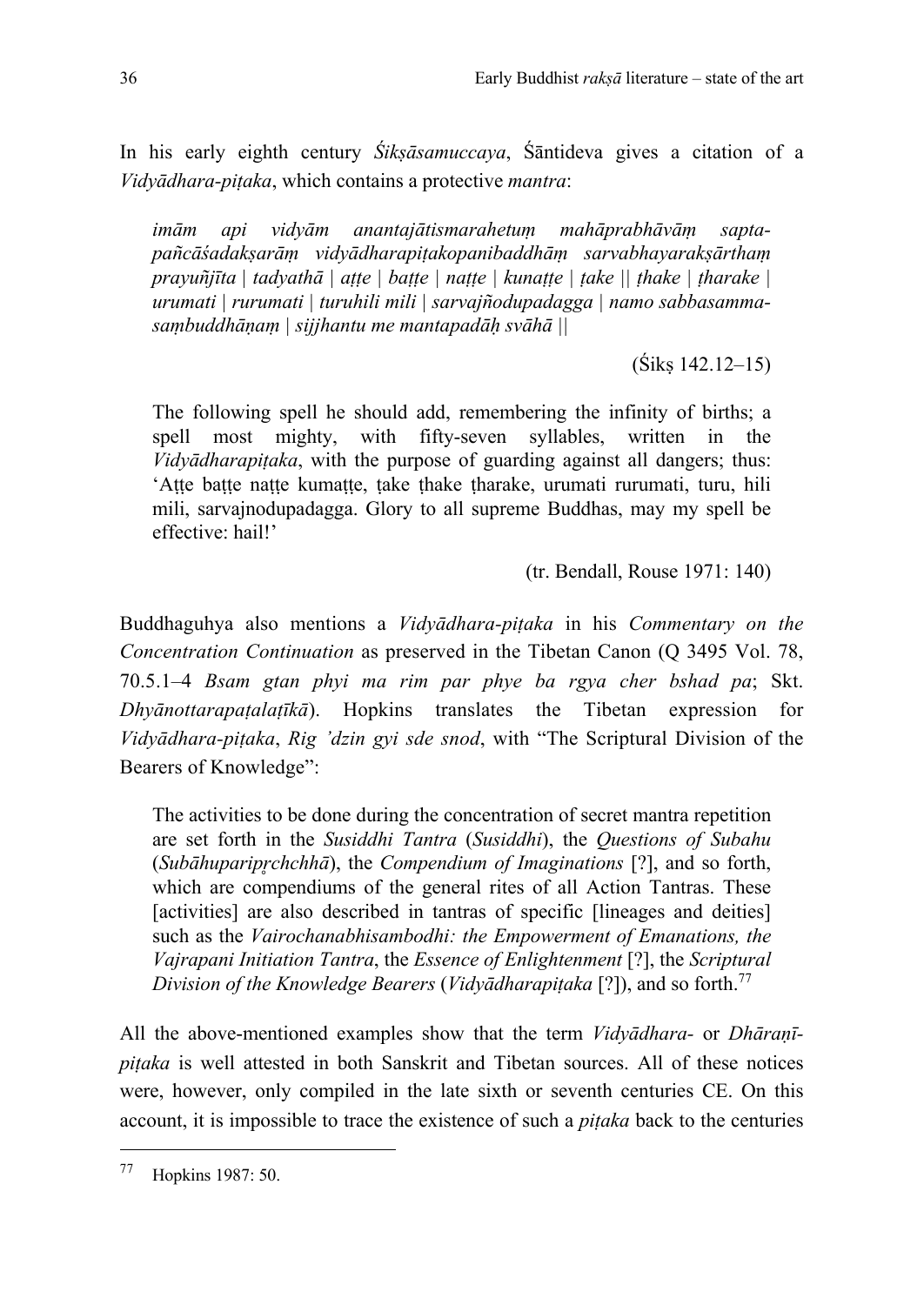following the Buddha's death. Furthermore, we can only speculate whether an independent *piṭaka* dedicated to *mantra*s and spells has ever been in use, since most of the Sanskrit original texts were already lost in the late seventh century, the time when the literary evidence that speaks in favour of the existence of a *Vidyādharapiṭaka* originated. Recent research even declares a *Vidyādhara-piṭaka* to be an "imaginary construct of a container that never existed".78 In his *Study on Dhāraṇī Literature III*, Davidson discusses, whether there ever existed a canon of *dhāraṇī* texts, a basket exclusively containing mantric scriptures. According to him, the *Dhāraṇī-saṃgraha*s, compendia of *dhāraṇī*s, which existed much earlier than any reference of a *piṭaka* of spells, must have served as basis for this invention:

[T]he indistinct parameters of this *piṭaka* appear in some measure a reflection of actual *dhāraṇī* collections, the various compendia generally known by the designation *Dhāraṇīsaṃgraha*; these collections preceded *Dhāraṇī-piṭaka* statements and seem to have provided a prototype for the new *piṭaka*. 79

To conclude, with the discovery of the Gāndhārī \**Manasvi-nāgarāja-sūtra*, the hitherto oldest *rakṣā* text containing *mantra*s, we are now in a position to date the beginning of Buddhist spell practice to the first two centuries of the Common Era. Further evidence for the early use of *mantra*s can be found in the late second to third centuries Chinese translations of the *Druma-kinnara-rāja-paripr̥cchā-sūtra* and the *Śārdūlakarṇāvadāna*. References to a *Vidyādhara-*, *Dhāraṇī*- or *Mantrapiṭaka* of the Pūrva- and Aparaśailas, Dharmaguptakas, and Mahāsāṃghikas frequently appear in the accounts of the Chinese pilgrims and in philosophical works. These treatises, and travelogues were, however, only composed in the sixth or seventh century, and it is at the moment not possible to trace back the existence of such a *piṭaka* to the time when the other standard *piṭaka*s were compiled, and we, therefore, cannot definitely decide whether a distinct *piṭaka* dedicated to *mantra*s existed as such.

 $^{78}$  Davidson 2104b: 157.

Davidson 2014b: 120.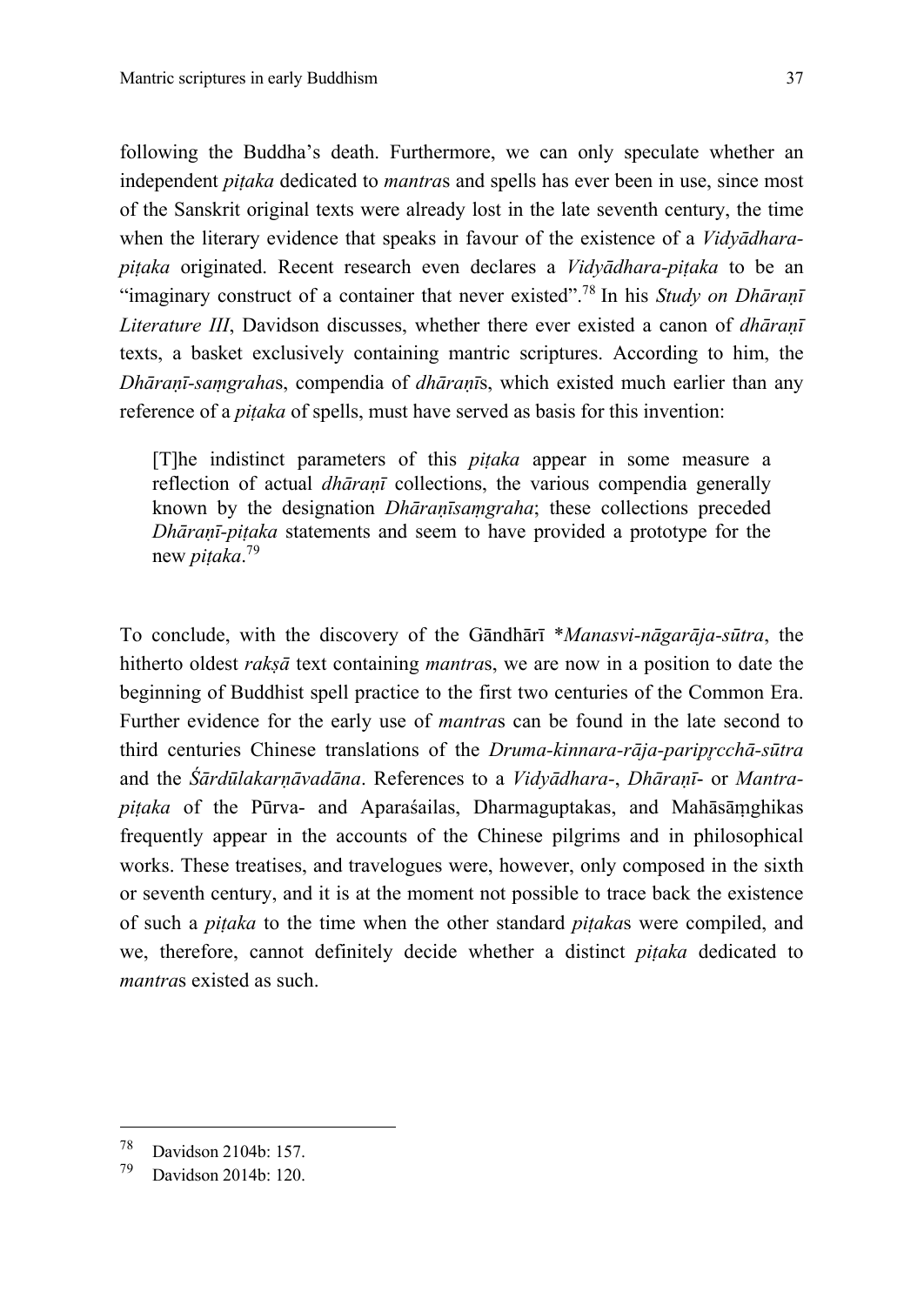## 1.4 The spread of *rakṣā mantra*s

Due to its favourable climatic conditions the northern regions of the Indian subcontinent preserved the earliest Indic manuscripts and it is therefore not suprising that the earliest texts known to us containing *mantra*s evolved in North India by the beginning of the Common Era. As we have seen above, the Gāndhārī \**Manasvi-nāgarāja-sūtra* (first two centuries CE) discovered in Gandhāra in Northwest India represents the oldest preserved example of post-canonical Buddhist *rakṣā* texts that used *mantra*s in order to attain protection and other benefits. There is only one more Gāndhārī text of the Bajaur Collection, though poorly preserved (reverse of fragment 1), which can tentatively be ascribed to *rakṣā* literature. According to palaeographic features these two texts of the Bajaur Collection of Kharosthī Manuscripts can be dated to the first two centuries CE. This is exactly the period when Buddhist practices expanded from South Asia to Central and East Asia.

This crucial period marks the beginning of the expansion of Buddhism, the rise of trade networks, and with them the transmission of Buddhist scriptures. Numismatic and epigraphic sources,  $80$  as well as archaeological remains and other artefacts reflect an economic trade and an exchange of religious ideas between Gandhāra, Gilgit, and Khotan from the first century onwards.<sup>81</sup> With the distribution of manuscripts, *rakṣā mantra*s also disseminated and found their way into new compilations of protective texts. Most of the *rakṣā* manuscripts written on birchbark, palm leaf, and paper almost exclusively survived in the northern parts of the Indian subcontinent, that is Gandhāra, Gilgit, and Nepal. Innumerable manuscripts have also been found beyond South Asia in the ancient oasis towns along the Silk Road in Central Asia.

<sup>80</sup> A few bilingual coins of the Indo-Scythian and Kuṣāṇa rulers issued by Khotanese kings bearing inscriptions in both Chinese characters and Kharoṣṭhī script have been discovered in the ancient area of Khotan, the major city on the southern Silk Road. This find stresses a close economic contact between Khotan and Gandhāra. Cribb identified 13 groups of Sino-Kharosthī copper coins from Khotan datable to the first two centuries CE. For an examination of these coins and an illustration of the political, economic, and cultural background, see Cribb 1984–5.

<sup>81</sup> For the early Buddhist expansion to the Central Asian Silk Road, particularly to Kashgar and Khotan, see Neelis 2011: 289–297.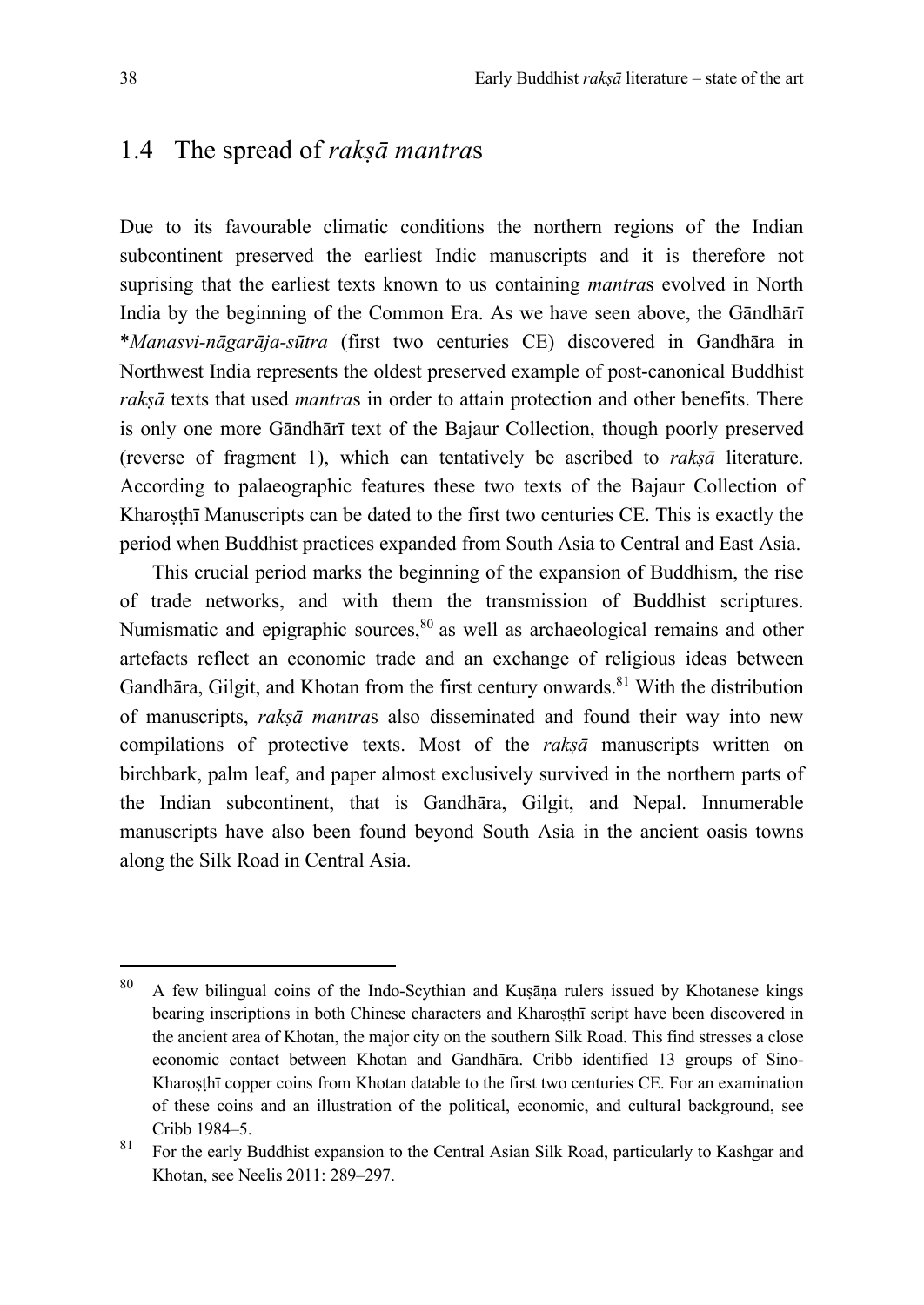One important provenance of numerous *rakṣā* manuscripts containing *mantra*s is the ancient library of Naupur near Gilgit. <sup>82</sup> Some of the texts mention in the colophons as donors of the manuscripts four of the Palola Ṣāhis, who ruled in the seventh century.<sup>83</sup> It is, however, important to bear in mind that the library must have grown over a longer period of about a century.<sup>84</sup> Two of the most evidenced protective scriptures from Gilgit are the *Mahāpratisarā* and the *Mahāmāyūrī*, both belonging to the *Pañcarakṣā* collection. <sup>85</sup> The Gilgit *rakṣā* manuscripts are of special relevance. As von Hinüber highlighted, the *mantra*s have been dedicated to certain persons, including the local rulers, who sought protection:

Die Bedeutung der Texte liegt auch darin, daß es sich um persönliche dhāraṇīs handelt. Während sonst die Pañcarakṣā ohne Bezug auf bestimmte Personen überliefert ist, wird hier die Mahāmāyūrī sogar so umformuliert, daß der Name eines Herrschers an die Stelle des Namen Svāti tritt, also des Mönches, für den der Buddha ursprünglich diese dhāraṇī spricht.<sup>86</sup>

Von Hinüber then concludes that these texts were not meant for recitation. The short formulas suggest instead that the manuscripts are destined to be deposited in *stūpa*s in order to protect certain persons named in the texts throughout their life. These names predominantly are local names, so that most of the manuscripts seem to be local productions, copied from a prototype imported to the area of Gilgit and adapted in Gilgit.

The most popular discovery location of *rakṣā* manuscripts was, however, the Kathmandu Valley of Nepal with the exceptional number of more than 300

<sup>82</sup> Both Fussman (2004: 134), and Schopen (2009: 204) stressed the prominence of manuscripts produced for the use in healing, apotropaic or death rituals among the Gilgit finds. For a list of *rakṣā* texts found in Gilgit, see *Bibliographical Guide to Identifications and Editions of the Gilgit Manuscripts* in von Hinüber 2014: 91–118.

 $83$  Cf. von Hinüber 2004: 6f.

This can easily be judged from the span of the reign of the four Palola Şāhis rulers mentioned in the colophons, which expands of more than a century, even if the suggested dates are tentative: Vajrādityanandi (\*585–\*605), Vikramādityanandi (\*605–\*625), Surendravikramādityanandi (\*625–644/\*655), and Navasurendrādityanandi (\*644/\*655– died before 706/7) (cf. von Hinüber 2014: 84).

<sup>85</sup> Cf. von Hinüber 1981: 163.<br>86 Von Hinüber 1981: 169.

<sup>86</sup> Von Hinüber 1981: 169.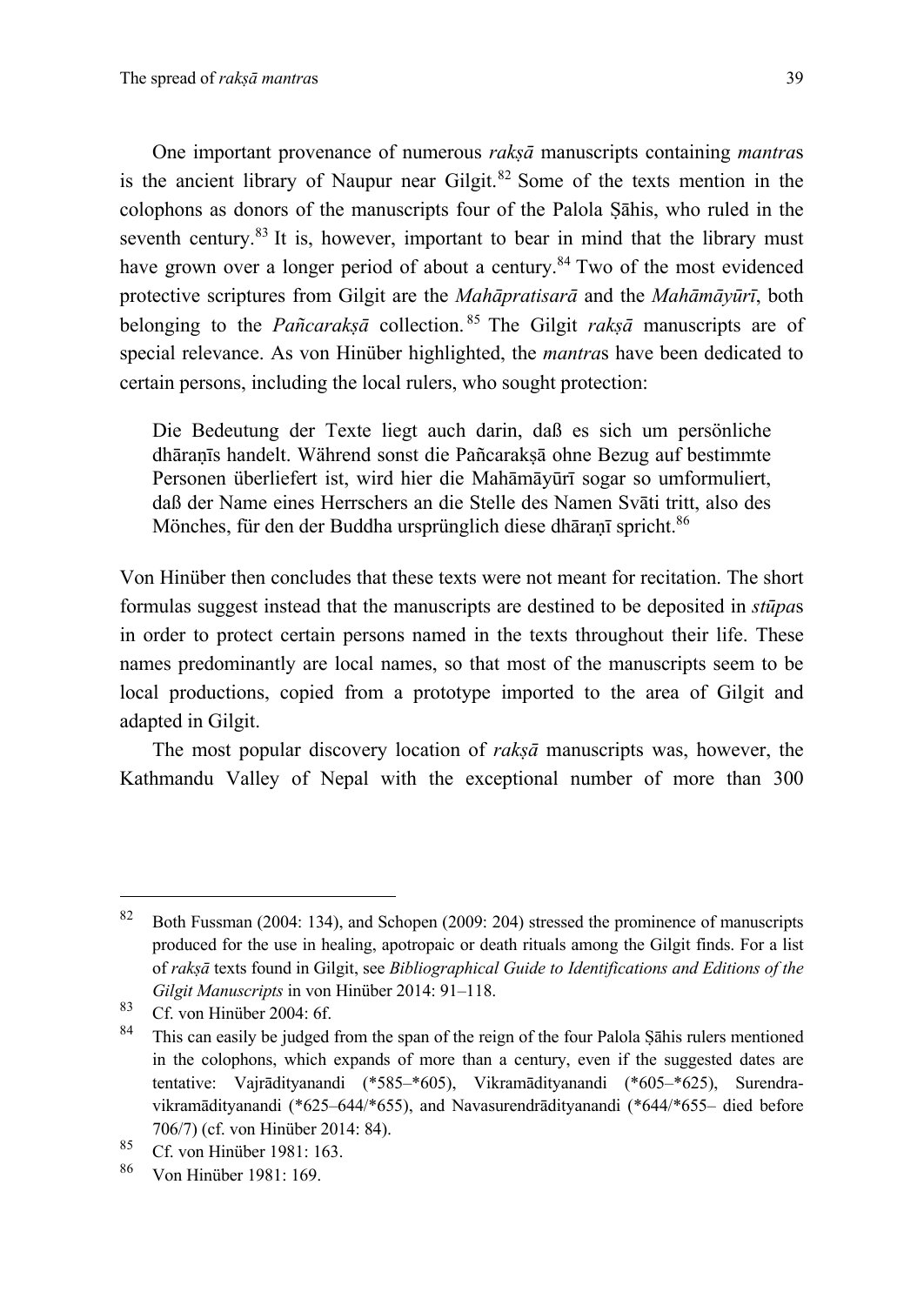manuscripts only of the *Pañcaraksā* collection, <sup>87</sup> and a multitude of other compendiums and individual texts. Most of them remain, however, unpublished. On the basis of catalogues, Hidas estimated the total number of surviving manuscripts to be over 1300.<sup>88</sup> The hitherto oldest Sanskrit edition of the *Pañcarakṣā* collection found in Nepal is the Calcutta Asutosh Museum manuscript illustrating the *Pañcarakṣā* goddesses. It was produced in 1105 CE during the reign of Sīhadeva, King of Nepal.<sup>89</sup>

*Rakṣā mantra*s not only figured prominently in the scriptures of Buddhist schools based in the northern parts of the Indian subcontinent. There is no doubt that the scriptures of the Pāli *paritta* collection of the Theravādin school were and still are among the most copied and most popular texts in Śrī Laṅkā, which one can still find in every household. As we have already seen above, canonical *paritta*s do not contain any *mantra*s. That mantric scriptures nevertheless found their way into the tradition of the Theravādins is well-attested by para-canonical *paritta*s, among them the *Mahādibba-manta*, <sup>90</sup> *Dhāraṇa-paritta*, *Gini-paritta*, <sup>91</sup> *Sut Catuvik*, and *Yot brahkandatraipitaka*, which do bear *mantras*.<sup>92</sup> The *paritta* collection, including those para-canonical *paritta*s containing *mantra*s, are, however, not exclusive to the Buddhist community of Śrī Laṅkā, but vernacular translations from Śrī Laṅkā spread to other countries where the Theravada tradition is the predominant school.<sup>93</sup> *Paritta* texts are among the most commonly used texts in the Southeast Asian

<sup>87</sup> The modern Newari translation of the Sanskrit version of the five *Pañcarakṣā* texts are up to the present day held in high esteem by Newari Buddhists based in the Kathmandu Valley and are still today recited for specific purposes (cf. Lewis 2000: 124).

 $^{88}$  Cf. Hidas 2015: 131.

<sup>&</sup>lt;sup>89</sup> Cf. Bhattacharya 1972: 91.

<sup>90</sup> Jaini (1965) studied the only extant palm leaf manuscript of the *Mahādibba-manta* from Cambodia kept in the National Museum of Bangkok.

<sup>91</sup> For a short summary of the *Gini-paritta*, and a quotation of its *mantra*, see De Silva 1981: 10.

<sup>&</sup>lt;sup>92</sup> This short list of extra-canonical *parittas* is extracted from Skilling 1992: 157.<br><sup>93</sup> The efficience of the sanks Duddhist to disting in Sautheast, Asia to the Theo

The affiliation of the early Buddhist tradition in Southeast Asia to the Theravāda school is supported by Pāli inscriptions found in Burma (datable between the fifth and seventh centuries CE), and Thailand (datable between the sixth and eighth centuries CE). Besides the content of the inscriptions, which clearly points to the Theravāda school, the use of the Pāli language is another strong indicator for the school affiliation. Since different schools transmitted their canons in different Indic dialects, Skilling (1997b: 97) convincingly concludes that it is unlikely that another school but the Theravādins would have used the Pāli language for their inscriptions in this region.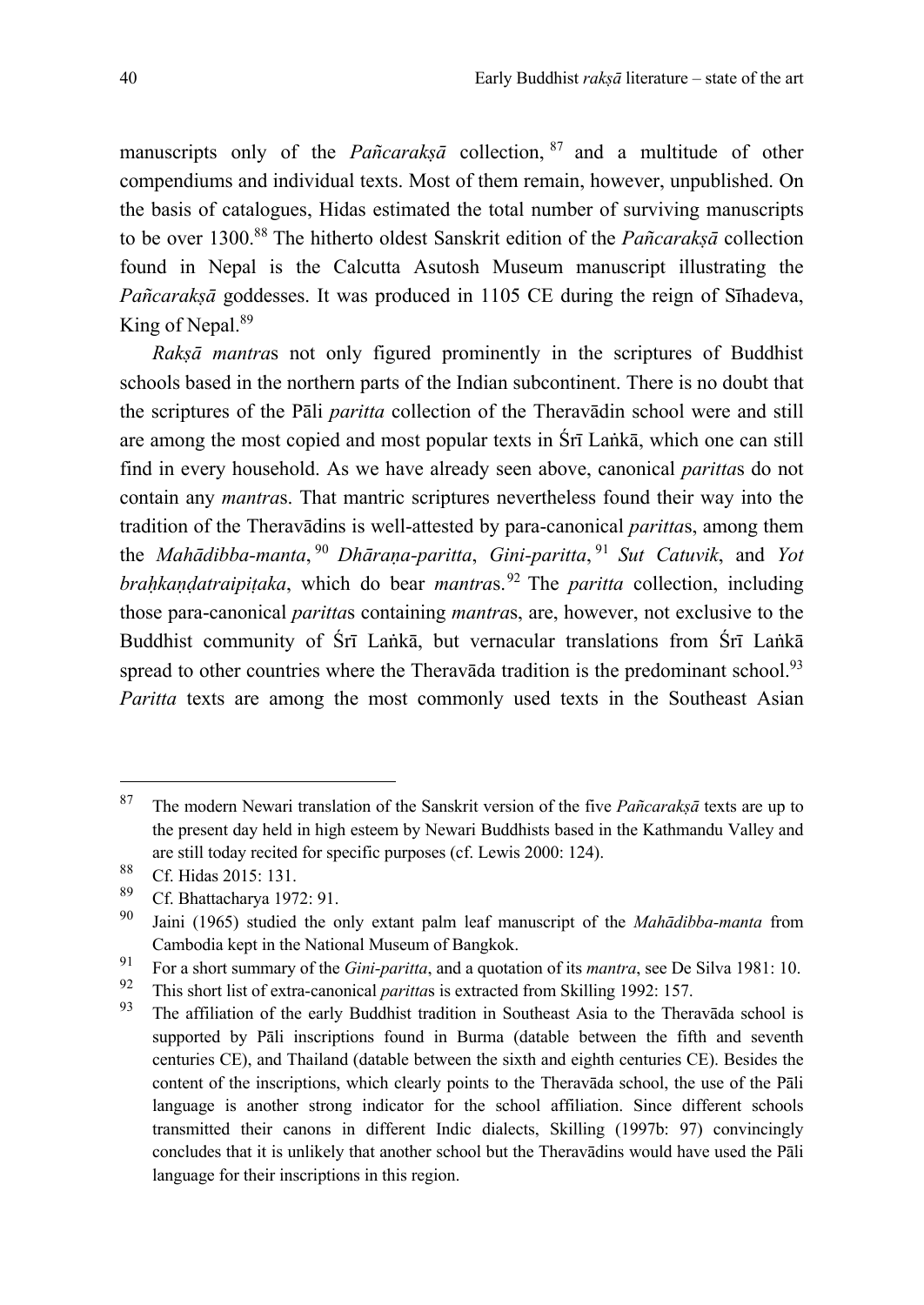countries Cambodia, Thailand, <sup>94</sup> Laos, <sup>95</sup> and Burma, <sup>96</sup> and are an important part of monastic and secular life.

Buddhist mantric scriptures expanded over almost all regions where Buddhism flourished in the course of centuries and remained in use in some regions up to the present day. It is, therefore, not surprising that *rakṣā mantra*s also spread beyond South Asia, not only to Central Asia where they still used the Sanskrit language to transmit Buddhist scriptures, but also to China, Tibet, and East Asia where the texts have been translated into local languages. Protective *mantra*s also found their way into later *dhāraṇī* scriptures. Hidas already noted that *mantra*s were phonetically transcribed in order to keep the Indic sound substance of the mantric syllables. Oftentimes the Indic Siddham script was employed,  $97$  which enabled the translator to exactly display the original sound value:

Both individual dhāraṇīs and complete dhāraṇī scriptures gained remarkable influence in Buddhist lands of Asia from the early centuries of the Common Era onwards. The incantations were usually adopted in the original Sanskrit, often transcribed phonetically into Chinese or Tibetan characters for example, and in East Asia many times the Indic Siddham script was used to represent the mantric syllables. The sūtras themselves were translated into local languages, sometimes rewritten and transformed.<sup>98</sup>

*Rakṣā mantra*s were not only preserved in manuscript form within the frame of larger apotropaic texts or *dhāraṇī*s, they have also been found as isolated *mantra*s inscribed on archaeological artefacts outside of their narrative context and without ritual instructions on their use. A number of so-called *dhāraṇī* stones, pillars, seals, and stamps inscribed with *mantra*s have been unearthed on the Indian subcontinent, in Central Asia, China, and Southeast Asia.

These objects bearing inscribed *mantra*s help to understand the context in which these texts they are extracted from were used in actual Buddhist practices. After identification of these *mantra*s with their source texts, it is evident that most of them

<sup>94</sup> For the most popular extra-canonical *paritta* in Thailand, the *Jinapañjara*, though it does not contain any *mantra*s, see McDaniel 2011: 77–85, and Kieffer-Pülz 2018.

<sup>95</sup> For an outline of the *paritta* collection from Laos, see Finot 1917: 53–60. Finot also briefly describes the above-mentioned *Sut Catuvik* (cf. Finot 1917: 59).

<sup>96</sup> Fragments of three Pāli *paritta*s, the *Maṅgala-sutta*, the *Ratana-sutta*, and the *Mora-sutta*, inscribed on a stone slab were found in Śrīkṣetra in Burma (cf. Skilling 1997c: 152–156).

<sup>&</sup>lt;sup>97</sup> For the use of the Siddham script in Central Asia, China, and Japan, see Salomon 2016:  $26-46$ .<br><sup>98</sup> U.J.  $2015:125$ 

Hidas 2015: 135.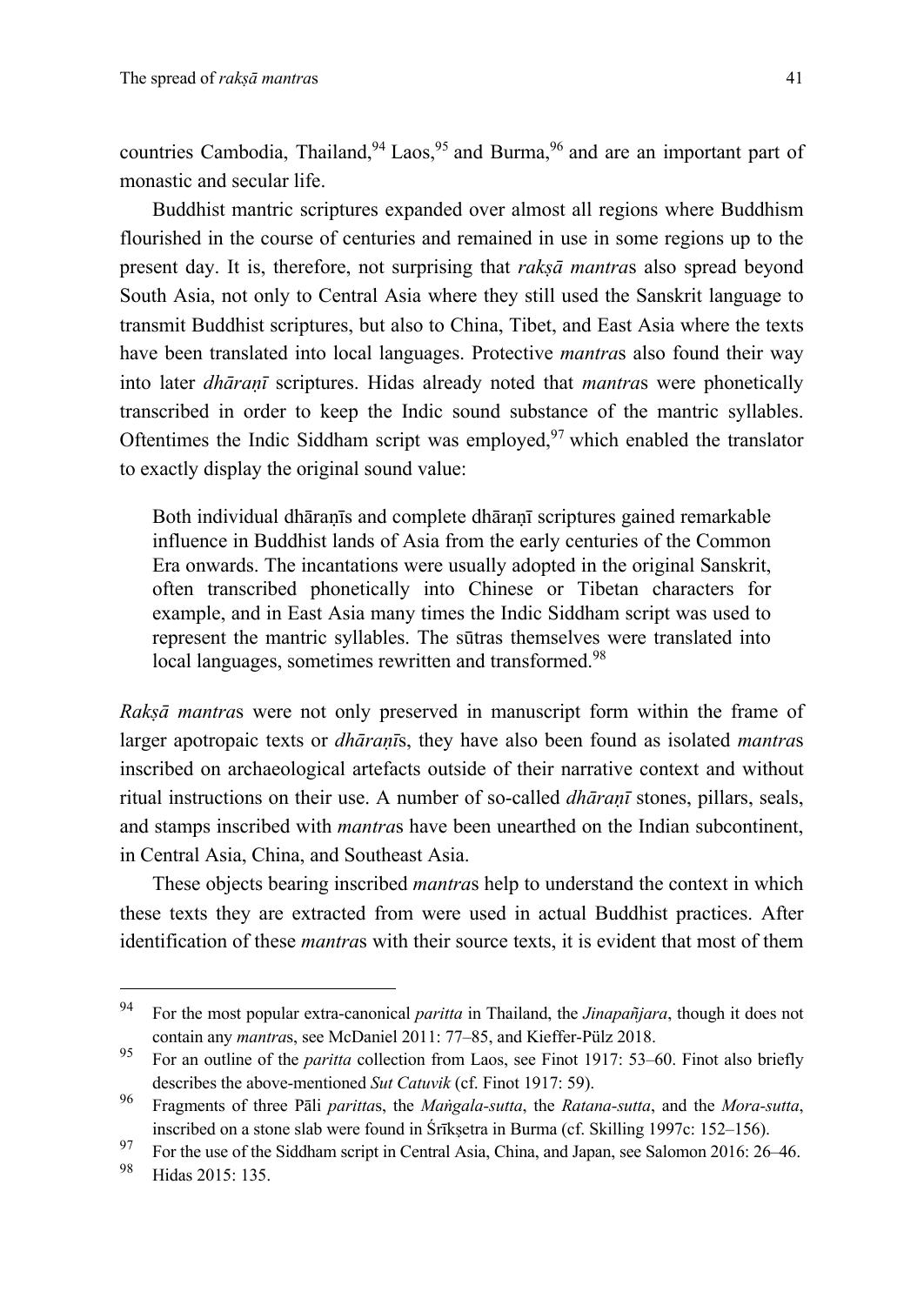were taken from four *dhāraṇī*s, the *Uṣṇīṣavijaya*, the *Vimaloṣṇīṣa*, the *Guhyadhātukaraṇḍa*, and the *Bodhigarbhālaṃkāralakṣa*, along with the verse of Interdependent Origination (*Pratītyasamutpāda*), which give explicit instructions to ritually deposit the entire text or their *mantra* in *stūpa*s what will bring about blessings, merit, and apotropaic benefits.

Eight granite tablets were found southeast of a *stūpa* at the ancient site of Abhayagiriya (Śrī Laṅkā) inscribed in northeastern Devanāgarī of the ninth century CE. Six of these *dhāraṇī* stones give fragments of one and the same *mantra* taken from a Mahāyāna *sūtra*. Even though it seems that the Sanskrit text is now lost, on the basis of Chinese and Tibetan parallels Schopen was able to identify the *mantra* on the *dhāraṇī* stones with a text entitled, according to the transliterated Sanskrit title at the beginning of the Tibetan translation, *Sarvatathāgatādhiṣṭhānahr̥dayaguhyadhātukaraṇḍamudra-nāma-dhāraṇī-mahāyāna-sūtra* (henceforth: *Guhyadhātukaraṇḍa*)*.* <sup>99</sup> According to epigraphical and archaeological finds this text not only circulated in Śrī Laṅkā, but had a widespread distribution throughout the Buddhist world. The same text was deposited in *stūpa*s in Hangchow and Chekiang (China) in the tenth century.

Another text of the same genre, the \**Raśmivimalaviśuddhaprabhā-dhāraṇī*, was deposited in a *stūpa* in Korea (751 CE) and all over Japan (eighth century). Yet, another example is the *Samantamukhapraveśara-vimalosnīsaprabhāsasarvatathāgatahr̥daya-samayavilokita-dhāraṇī* (henceforth: *Vimaloṣṇīṣa*) in the polyglot inscription of Juyongguan. <sup>100</sup> The *Vimaloṣṇīṣa* circulated at Gilgit, written on separate strips of birchbark inside one of the *stūpa*s, and was also discovered inscribed on seals in India at Bodhgayā, Nālandā, Ratnagiri, Paharpur, and Udayagiri.<sup>101</sup>

Two of the hundreds of terracotta tablets found in votive *stūpa*s at Nālandā each bear an inscription in early medieval Nāgarī, which was in use from the sixth to ninth centuries CE, with the *Bodhigarbhālaṃkāralakṣa-dhāraṇī* (henceforth: *Bodhi*). <sup>102</sup> The same text is found in the Cuttack stone inscription now in the Provincial Museum of Orissa.<sup>103</sup> Lawson presented eleven seals kept in British

 $^{99}$  Cf. Schopen 1982: 102.<br><sup>100</sup> Cf. Schopen 1982: 106

 $\frac{100}{101}$  Cf. Schopen 1982: 106.

<sup>&</sup>lt;sup>101</sup> Cf. Schopen 2005: 332–336, and 2012: 284.<br><sup>102</sup> See Schopen 2005 for an edition and translat

<sup>&</sup>lt;sup>102</sup> See Schopen 2005 for an edition and translation of the Tibetan and Sanskrit text.<br><sup>103</sup> Eiget published by Gosh (1041); identified by Schopen (2005; 314–321).

First published by Gosh (1941); identified by Schopen (2005: 314–321).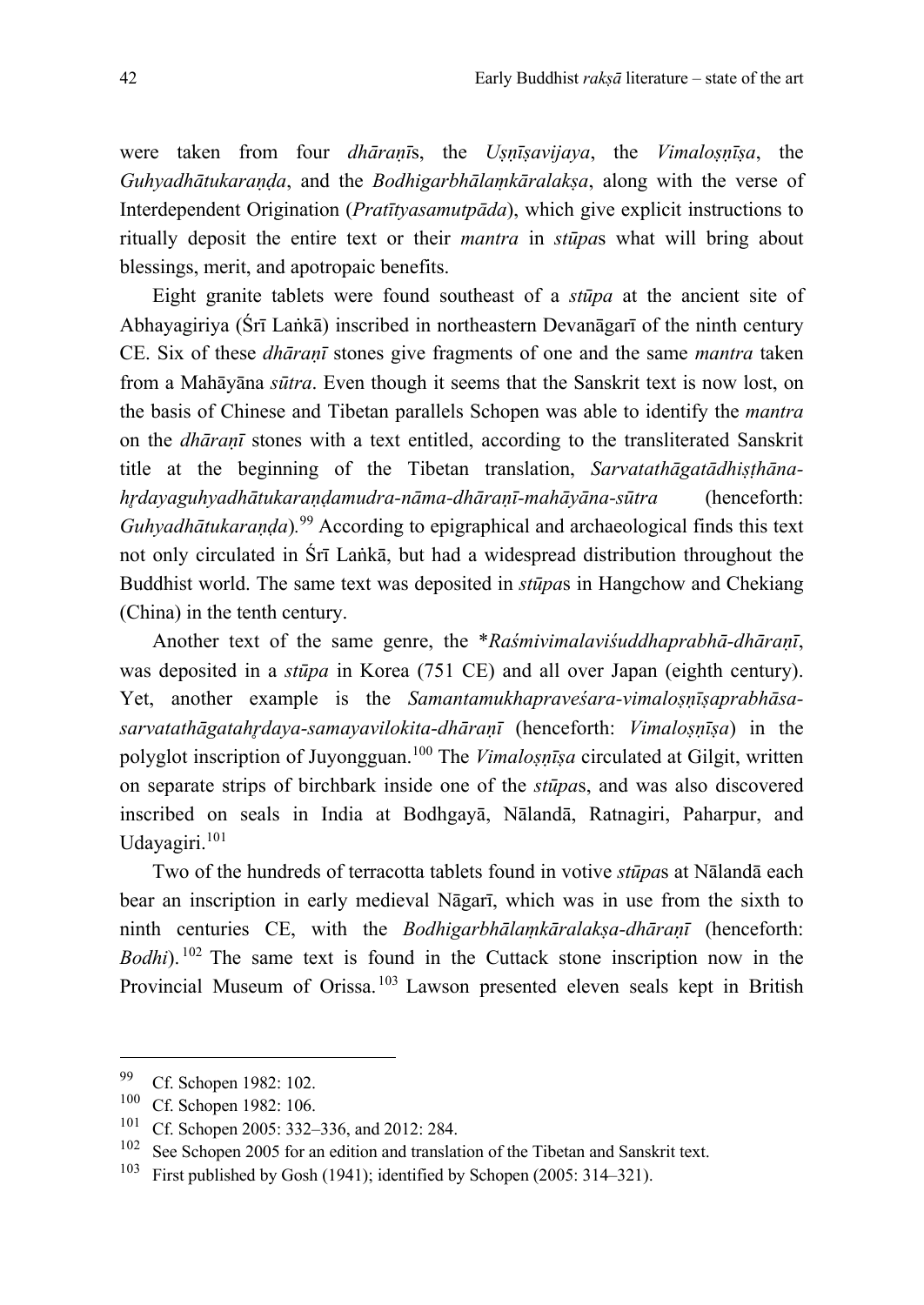collections, five from Śrāvastī and six of unknown origin (eighth to tenth centuries), bearing the *Bodhi*, though he was not able to identify the inscribed *dhāraṇī*. 104

On the basis of epigraphical evidence the *dhāraṇī* passage of this text was not only restricted to East India, but was in use in the Northwest of the Subcontinent as well. In an addendum to his edition and translation of this text Schopen added some new information on finds from Qunduz, Afghanistan he had received in a letter from Fussman: "a stamp used to imprint a *dhāraṇī* on a clay bulla. The stamp would have been found in the region of Qunduz, in Bactrian Afghanistan. It is inscribed in Brāhmī of the fifth-sixth centuries."<sup>105</sup> This stamp was then published by Strauch.<sup>106</sup> In his examination of the *Bodhi*, Strauch provides a list of 20 objects inscribed with the text of the *Bodhi* together with specification of their location (Cuttack museum, Nālandā, Ratnagiri, Śrāvastī, Kashmir, Hund), material, technology of inscribing, and their textual or pictorial context.<sup>107</sup>

Approximately 300 inscribed *dhāraṇī* pillars, dating from 697 to 1285, have been found in the central, eastern, and southern parts of China, originally located in courtyards of Buddhist monasteries, in private cemeteries, near private houses, buried under *stūpa*s, or at crossroads or markets. Over nine-tenths of these pillars bear the *Uṣṇīṣavijaya-dhāraṇī* in Chinese characters. Other inscriptions on these pillars include the *Prājñāpāramita-hr̥daya*, the *Ṣaṇmukhī-dhāraṇī*, the \**Raśmivimalaviśuddhaprabhā-dhāraṇī*, and the *Sitātapatrā-dhāraṇī*. Further pillars bearing the *Uṣṇīṣavijaya* are found in Vietnam, Korea, and Japan. 108

The production of *dhāraṇī* stones and other apotropaic objects bearing *rakṣā mantra*s also was popular among Buddhist circles in Southeast Asia. Griffiths recently drew our attention to material from Indonesia, inscriptions on gold or silver foil, stone or clay seals. Here we have evidence concerning *mantra*s extracted from the *Mahāpratisarā* (Sambas, West Kalimantan, eighth century), a *dhāraṇī* taken from the *Aparimitāyuḥ-sūtra* (Sumatra, eighth century), the *Sarvadurgatipariśodhana-dhāraṇī*, *Bodhi* and *Kāraṇḍavyūha-sūtra* (Central Java), as well as *mantra*s from the *Vimaloṣṇīṣa* (800–1000 CE) and *Amoghapāśahr̥dayadhāraṇī* (Bali).<sup>109</sup> Some years earlier Gippert presented a Prakrit stone inscription

 $^{104}$  Cf. Lawson 1985: 709.<br> $^{105}$  Sobonan 2005: 338

 $\frac{105}{106}$  Schopen 2005: 338.

 $\frac{106}{107}$  Cf. Strauch 2009.

 $\frac{107}{108}$  Cf. Strauch 2009: 38f.

<sup>&</sup>lt;sup>108</sup> For an intensive study of these *dhāraṇī* pillars, see Kuo 2014.

Cf. Griffiths 2014.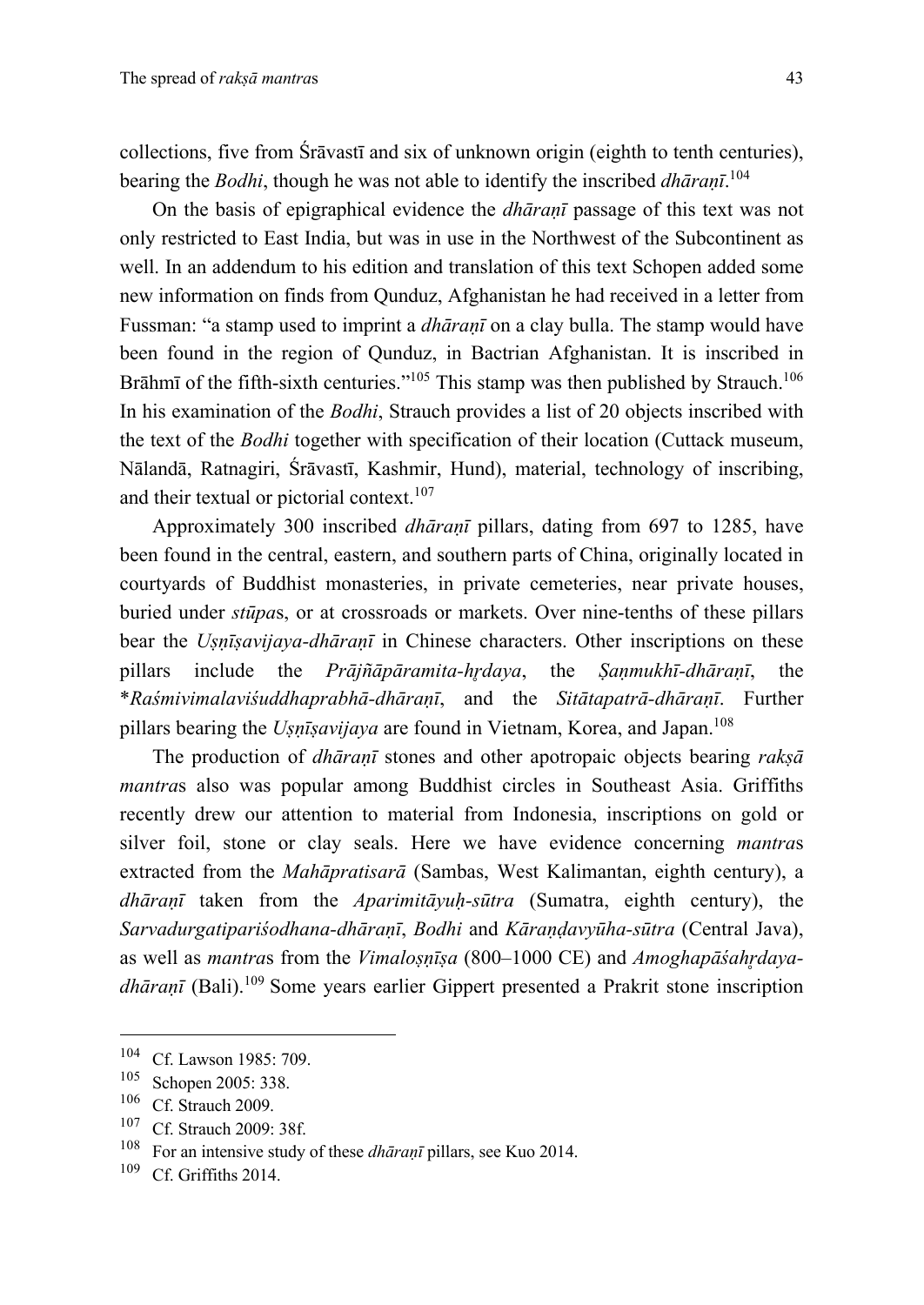(sixth–eighth centuries) bearing protective *mantra*s from the island of Landhoo, Maldives, showing that *rakṣā* practices flourished among the inhabitants of the Southeast archipelago. Even though he was not able to identify the source text, he indicated that the *mantra*s share much in common with the *mantra*s of other classical *rakṣā* texts, such as the *Sitātapatrā-dhāraṇī* and the *Āṭānāṭika-sūtra*. 110

It is not the aim to present here a systematic survey of the available epigraphical material and archaeological artefacts, but rather to show the engagement with these texts in a large geographical area to better understand their significance and meaning for the history of Buddhism and the spread of Buddhist practices from the historical heartland. It is also important to keep in mind that there always existed several specimens of one and the same text with significant variant readings. The transmission of texts throughout Buddhist Asia cannot be regarded as very uniform and the reading of one *mantra* or inscription may thus considerably differ from the same text found in another part of Asia.

To conclude, most of the *rakṣā* texts survive in manuscript form written on palm leaf, birchbark, or paper from the northern parts of the Indian subcontinent, that is Gandhāra, Gilgit, Bamiyan, and Nepal. With the expansion of Buddhism beyond its homeland, *rakṣā* texts containing *mantra*s also spread to Central Asia, and, translated into local languages, to China, Tibet, and East Asia. The distribution of *rakṣā mantra*s and their popularity among Buddhists from different traditions in different countries is evident from further epigraphical and archaeological finds. A number of so-called *dhāraṇī* stones, pillars, seals, and stamps inscribed with *rakṣā mantra*s have been found on the Indian subcontinent, in Central Asia, China, and Southeast Asia giving hints on the actual use of *rakṣā mantra*s or texts in ritual practices.

<sup>110</sup> Cf. Gippert 2004.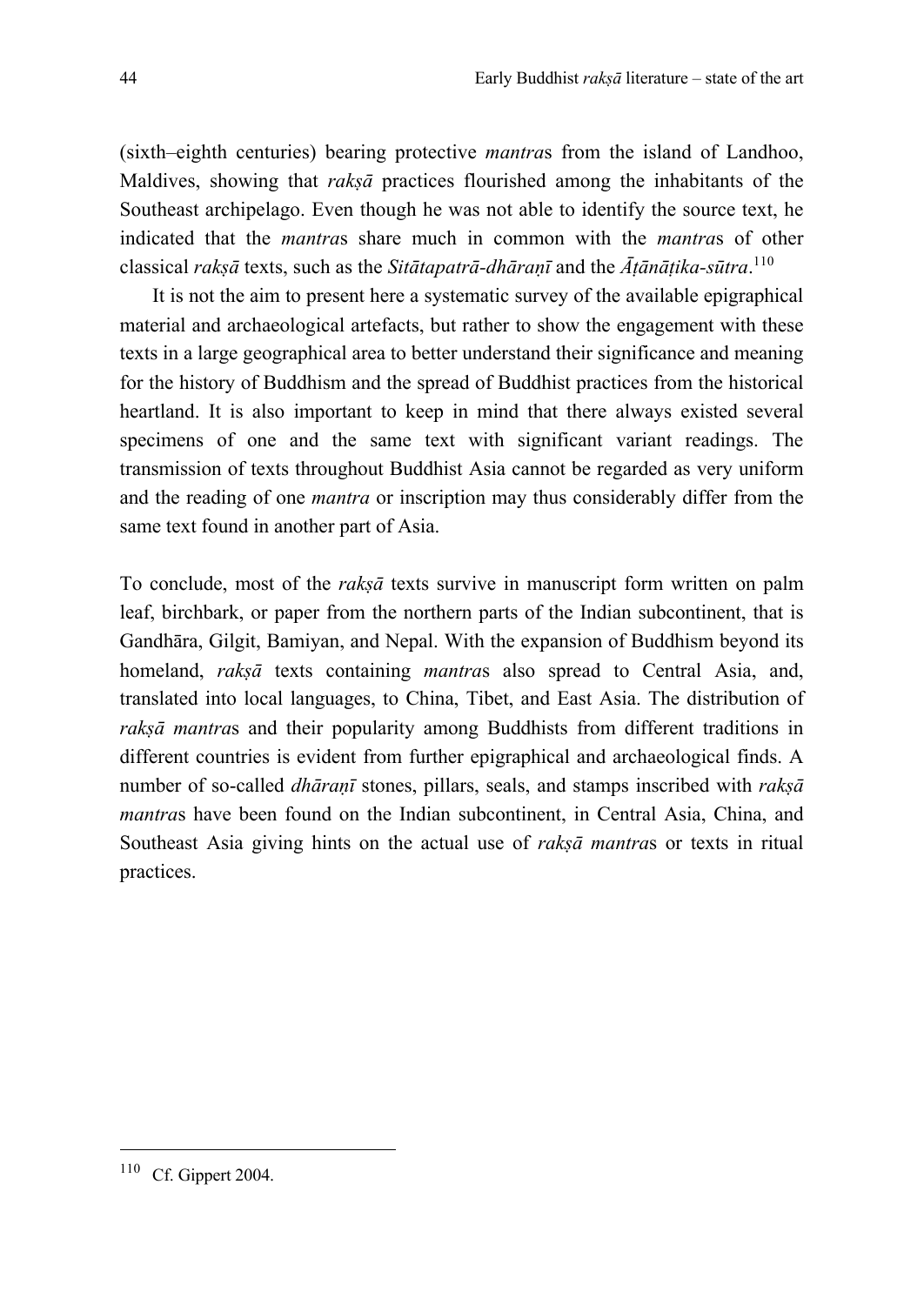# 1.5 Means of efficacy

How do protective texts become efficacious? The efficacy of *rakṣā* texts is closely related with the Buddha's capability to provide protection through his mere presence. In Buddhist texts we encounter many episodes, where it is said that people do not have to fear any miseries when the Buddha is present. This idea is expressed in the *Soṇadaṇḍa-sutta*<sup>111</sup> of the Pāli *Dīgha-nikāya*:

*samaṇo khalu bho gotamo yasmiṇ gāme vā nigame vā paṭivasati, na tasmiṃ gāme vā nigame vā amanussā manusse viheṭhenti.*

(DN I 116.14)

In whatever town or village the *samana* Gotama stays, non-humans do not harm the people of that town or village.

(tr. Skilling 1992: 111)

The Mūlasarvāstivādin *Vinaya-vibhaṅga* in Chinese and Tibetan translation references protective measures against *vetāḍa*s, a kind of demon or zombie, <sup>112</sup> which emanate from the presence of the Buddha, a *cakravartin*, or a Bodhisattva. 113 The Tibetan version reads as follows:

*gal te de na srung par byed pa 'di lta bu 'di lta ste* […] *rgyal ba bzhugs pa 'am rgyal bas bka' stsal pa 'am 'khor los sgyur ba 'am 'khor los sgyur ba'i ma'i mngal du 'khor los sgyur ba zhugs pa 'am byang chub sems dpa'i 'am byang chub sems dpa'i ma'i mngal du byang chub sems dpa' zhugs pa 'dug pa 'am*

(Skilling 2007: 325f.)

<sup>111</sup> A Sanskrit version of this text, the *Śroṇatāṇḍya-sūtra* of the *Dīrgha-āgama* of the (Mūla-) Sarvāstivādins, is preserved in Central Asian manuscripts. For a description of contents and structure of the Sanskrit *Dīrgha-āgama*, see Hartmann 2004.

<sup>112</sup> Cf. BHSD 508/1: "(Skt. *vetāla*) a kind of demon."

<sup>113</sup> For the context of the respective passage in the *Vinaya-vibhaṅga*, as well as the Tibetan text together with an English translation, see Skilling 2007.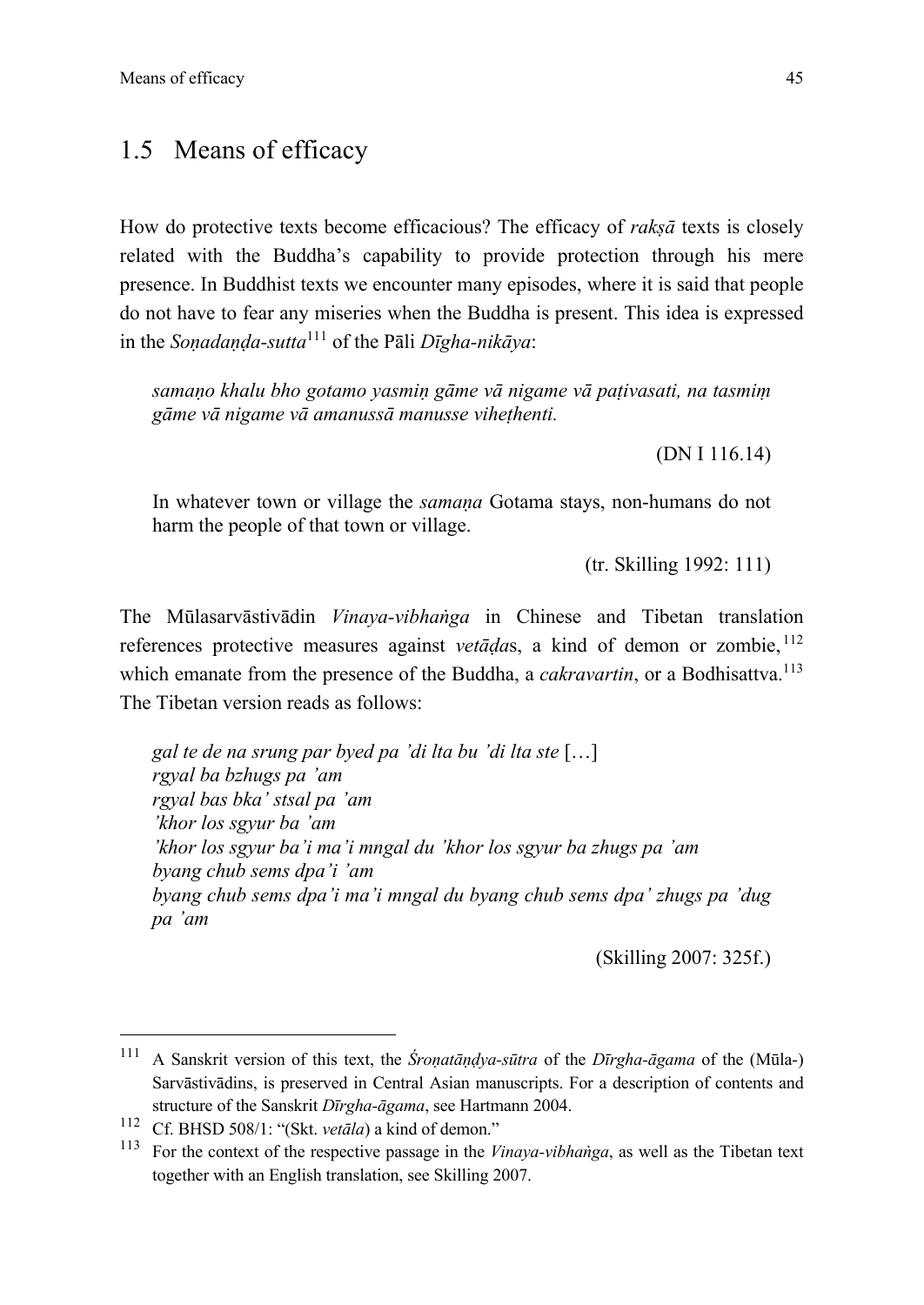If protective measures are taken, such as: […] if the Conqueror (Jina) is staying here, or one appointed by the Conqueror [is staying here], if a Wheel-turning Emperor (*cakravartin*) [is staying here], or a Wheel-turning Emperor is entering his mother's womb, if a bodhisattva [is staying here], or a bodhisattva is in the process of entering his mother's womb,

(tr. Skilling 2007: 318f.)

These episodes show that the Buddha's capacity to safeguard human beings through his mere presence is widely accepted among Buddhist communities, and that protection plays an important role in the monastic code. The notion of protection through the Buddha's presence also occurs in *rakṣā* texts. The *Mahāsāhasrapramardana-sūtra*, just like the *Soṇadaṇḍa-sutta*, says that humans do not face any harm by non-humans when the Buddha is present:

*yasyāṃ diśi buddhā bhagavanto viharanti* / *na tatra manuṣyāmanuṣyān viheṭhayitavyān manyate* /

(Iwamoto 1937a: 21.21)

In whatever direction the Buddhas, the Blessed Ones dwell, humans and non-humans are not considered to cause harm there.

The Buddha's presence is, however, not the only protective means that appears in *rakṣā* literature. The attainment of benefits, protection, and well-being through ritual practices and recitation takes up an equally significant position. This paragraph will elaborate on these protective means, which are believed to bring about the desired effect. It will also discuss limitations of the effectiveness of protective texts, as well as warnings to the practitioner who contravenes the spells' instructions.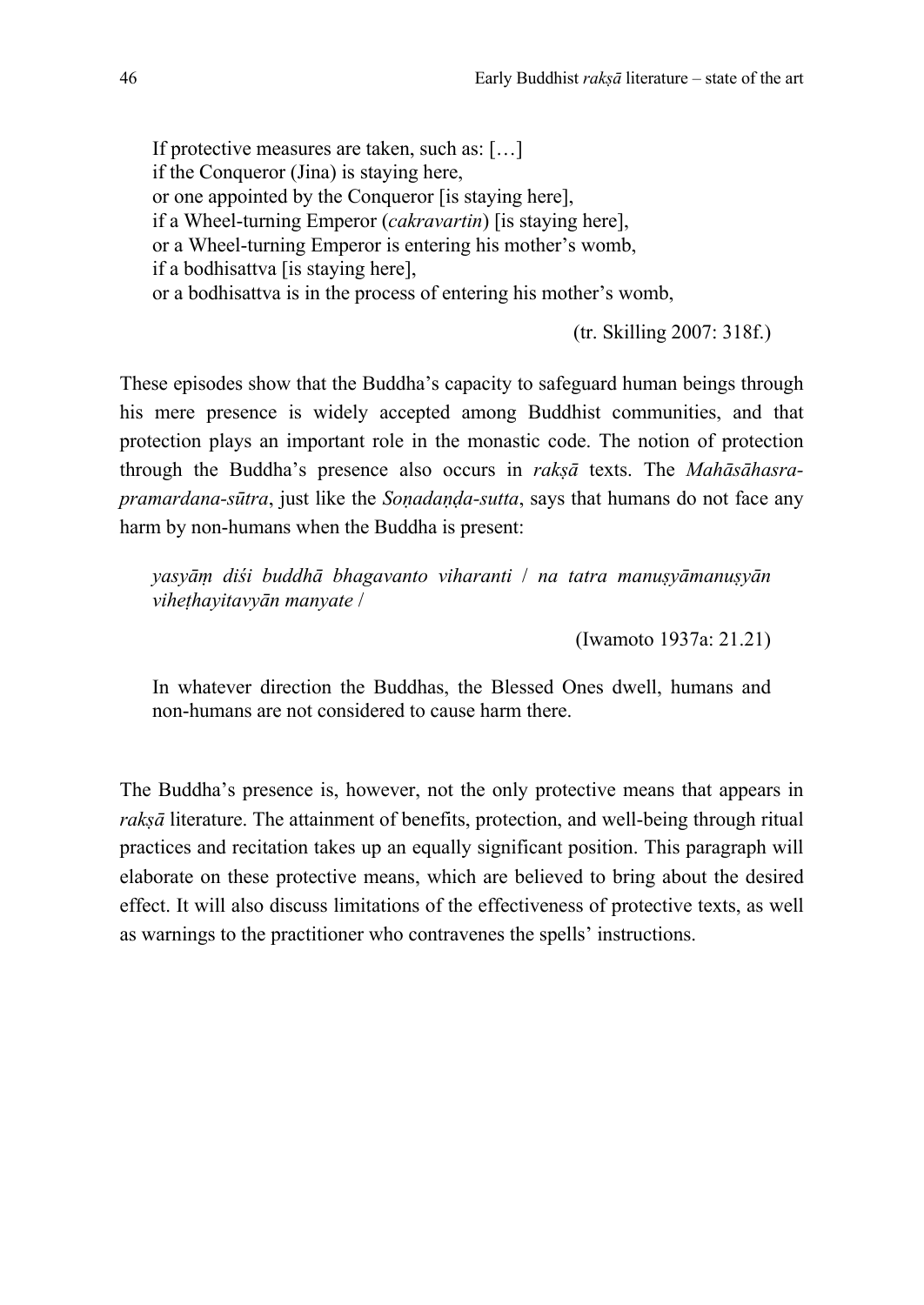#### 1.5.1 The concept of *maitrī*

By the power of *maitrī* (Skt. for "friendliness, benevolence")<sup>114</sup> the Buddha tamed a furious elephant, <sup>115</sup> and monks were protected from threats of fire, poison, and weapons. The declaration and cultivation of friendliness towards all sentient beings and even insentient things like fire, water, poison, and weapons functions as a method of self-protection for monks living in dangerous environments.<sup>116</sup> It is, therefore, not surprising that the concept of *maitrī* found its way into magical practices, and eventually, due to the strong belief in its protective powers, into *rakṣā*  literature as a means of efficacious practice.

The concept of *maitrī* is, however, not an exclusive Buddhist phenomenon and has its historical roots before the rise of Buddhism in the Vedic period. The Buddhists then adopted and adapted this concept according to their own doctrine.<sup>117</sup> Rhys Davids pointed out the different perceptions of the idea of friendliness of Buddhists and other traditions. The main difference lies in the conception of nonviolence towards even the most wicked spirits. Unlike in other traditions, no sentient being is seen as condemned in Buddhist view. It is, after all, possible to alleviate their malignancy by the power of love. Rhys Davids expressed this as follows:

This is not altogether because the agencies whose power to harm is deprecated are not, as in other cults, cursed and anathematized, but are blessed with good wishes, and suffused with an outgoing love. […] even the most malignant spirits and beasts were looked upon, not as hopelessly and eternally damned, but as erring unfortunates upon their agelong upward way, and capable of being doctored and softened by the lovely power of  $love.<sup>118</sup>$ 

Buddhist *rakṣā* literature takes up the Vedic idea of friendliness towards all sentient beings and insentient things. By cultivating benevolence, dangerous animals and other threats are warded off, and well-being and other advantages are secured. The *Mettānisaṃsa-sutta*, a text belonging to the collection of canonical Pāli *paritta*s, lists eleven benefits, which will occur through the practice of *maitrī*. Any person

<sup>114</sup> MW 834/2: *maitrī* "friendship, friendliness, benevolence, good will" and PTSD 538: *mettā*: "love, amity, sympathy, friendliness, active interest in others."

<sup>115</sup> Jā V: 333f.

<sup>&</sup>lt;sup>116</sup> For more examples on the application of the power of *maitrī*, see Zin 2006.<br><sup>117</sup> For the Vadio hackground of the concept of *maitrī*, see Schmithausen 1997:

<sup>117</sup> For the Vedic background of the concept of *maitrī*, see Schmithausen 1997: 25–33.

<sup>118</sup> Rhys Davids 1921: 186.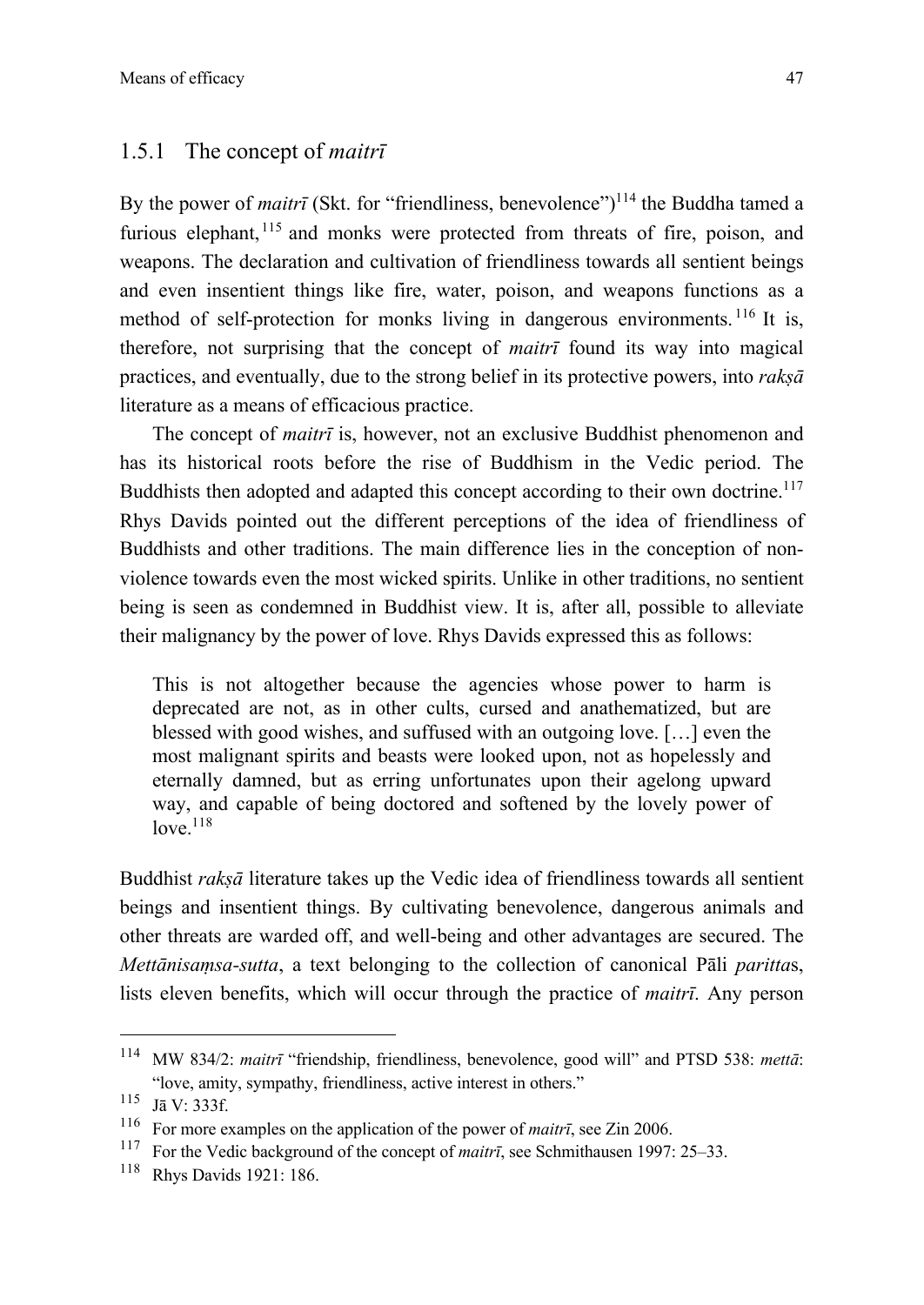will be protected and cannot be harmed by fire, poisons, or weapons. The relevant passage of the *Mettānisaṃsa-sutta* runs as follows:

*sukhaṃ supati, sukhaṃ paṭibujjhati, na pāpakaṃ supinaṃ passati. Manussānaṃ piyo hoti, amanussānaṃ piyo hoti, devatā rakkhanti, nāssa aggī vā visaṃ vā satthaṃ vā kamati, tuvataṃ cittaṃ samādhiyati, mukhavaṇṇo vippasīdati, asammūḷho kālaṃ karoti, uttariṃ appaṭivijjhanto brahmalokūpago hoti.*

(AN V 342.6–11)

(1) One sleeps well; (2) one awakens happily; (3) one does not have bad dreams; (4) one is pleasing to human beings; (5) one is pleasing to spirits; (6) deities protect one; (7) fire, poison, and weapons do not injure one; (8) one's mind quickly becomes concentrated; (9) one's facial complexion is serene; (10) one dies unconfused; and (11) if one does not penetrate further, one fares on to the brahmā world.

(tr. Bodhi 2012: 1573)

A similar, though not entirely identical list, appears in the *Megha-sūtra*:

*yaduta maitryā tatva bhujaṅgādhipate maitrīvihāriṇo devamanuṣyāḥ | agninā na dahyante | śastreṇa na kṣaṇyante | udakena nohyante | viṣeṇa na hanyante | paracakreṇa nābhibhūyante | sukhaṃ svapyanti | sukhaṃ ca pratibudhyante svapuṇyarakṣatāś ca bhavanti | mahāpuṇyatejastejitāḥ | anavamardanīyāś ca bhavanti sadevakena lokena prāsādikāś ca bhavanti | priyadarśanāḥ sarvatrāpratihatagatayaś ca bhavanti sarvaduḥkhapratipraśrabdhāḥ sampraharṣitāś ca bhavanti sarvvasukhasamarppitāḥ ||*

(Bendall 1880: 294,9–15)

Even by charity; therein devas and men, snake-king, living in charity, are not burned by fire, nor hurt by weapons, nor carried away by water, nor slain by poison, nor overcome by a neighbour's host; they shall slumber sweetly, and sweetly they awake and are guarded by their own holiness, being glorified by the glory of great holiness, and are indestructible by this world with the world of devas, and gracious, and fair of countenance, and everywhere unhindered in their goings, with all griefs subsided, gladdened and endowed with all bliss.

(tr. Bendall 1880: 295)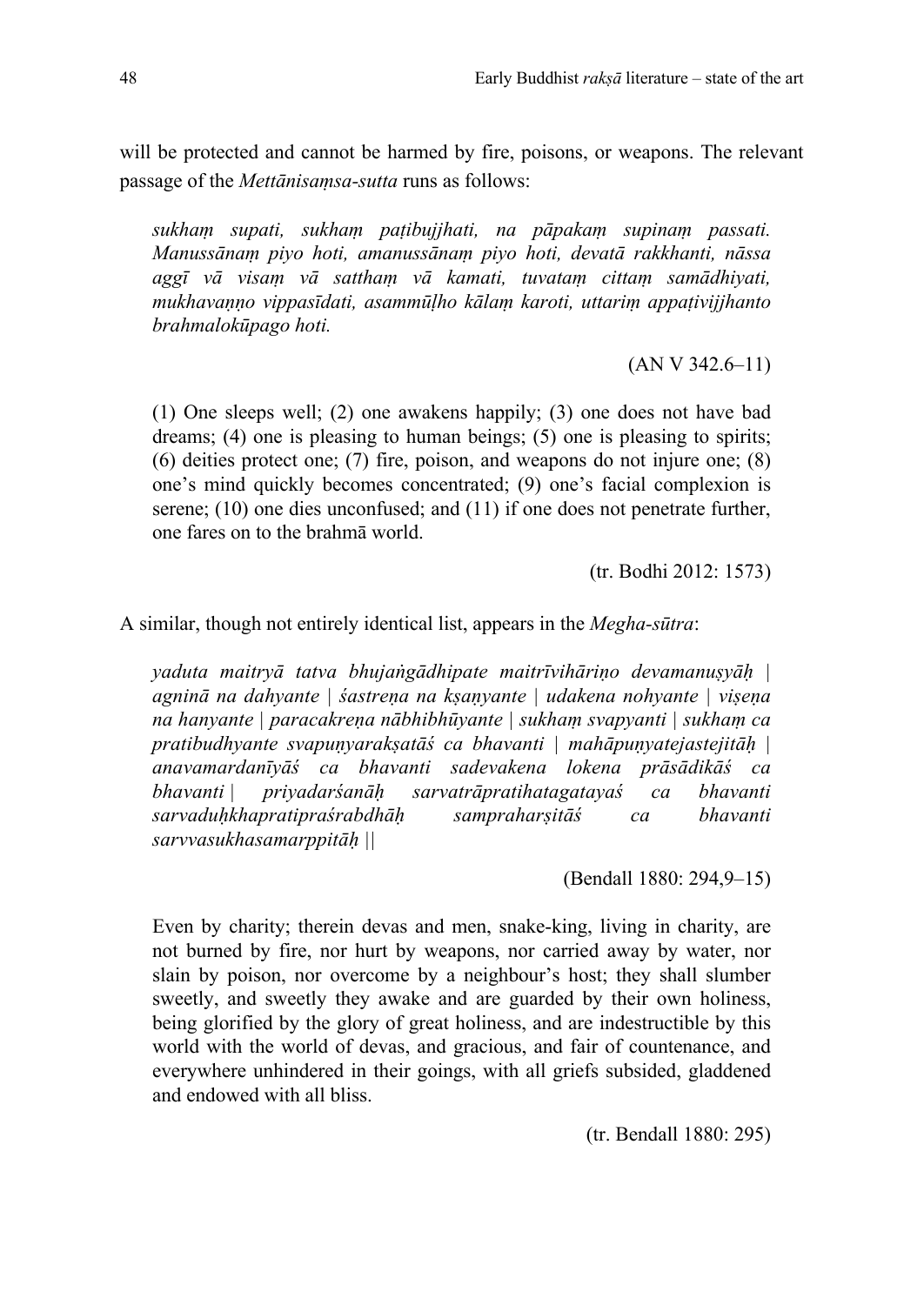The most prominent function of *maitrī* is protection against snakebites. This idea features in three popular *rakṣā* texts, that is the *Khanda-paritta* of the Theravāda tradition, the *Upasena-sutta* of the *Saṃyutta-nikāya* or *Upasena-sūtra* of the *Saṃyukta-āgama* of the Central Asian (Mūla-) Sarvāstivādins, and the *Mahāmāyūrī* of the *Pañcarakṣā* collection.119 In each of the three texts, the Buddha bestows the same *maitrī* verses, a declaration of friendliness towards or friendship with different royal *nāga* families. While in the *Khanda-paritta* and *Upasena-sūtra* it is explicitly said that the recitation of the *maitrī* verses protects from death through snake poison, the *Mahāmāyūrī* version expands this protection to all sorts of calamities, diseases and pain, possession by all kinds of demons, as well as harm through weapons and human violence. The *maitrī* verses of the *Mahāmāyūrī* are also found in the Bower Manuscript.

The introductory story is similar in all the different texts. A monk has been bitten by a snake and died hereafter. Several monks then approached the Buddha and informed him about this incident. The Buddha replied that the monk would not have been bitten and killed if he would have had a friendly mind towards the different snake families and he then pronounced the *maitrī* verses. The text of the *Khanda-paritta* reads:<sup>120</sup>

*Anujānāmi bhikkhave imāni cattāri ahirājakulāni mettena cittena pharituṃ attaguttiyā attaparittāyāti.*

(AN II 72.26–28)

I enjoin you, bhikkhus, to pervade these four royal families of snakes with a mind of loving-kindness, for your own security, safety, and protection.

(tr. Bodhi 2012: 456)

*Virūpakkehi me mettaṃ mettaṃ Erāpathehi me Chabyaputtehi me mettaṃ Kaṇhāgotamakehi ca* 

I have loving-kindness for the *virūpakkha* snakes; for the *erāpatha* snakes I have loving-kindness. I have loving-kindness for the *chabyāputta* snakes; for the black *gotamakas* I have loving-kindness.

<sup>119</sup> Waldschmidt (1958: 403–405) refers to some more manuscripts containing *maitrī* verses against snakebites.

<sup>120</sup> This story is told in the *Aṅguttara-nikāya* under the title *Ahi(metta)-sutta* (AN II 72) and in the *Cullavagga* (Vin II 110). A similar version can also be found in the *Khandavatta-jātaka* (Jā 203 at Jā II 144). For a more detailed summary of the *Khanda-paritta* and its parallels, see Schmithausen 1997: 17–23.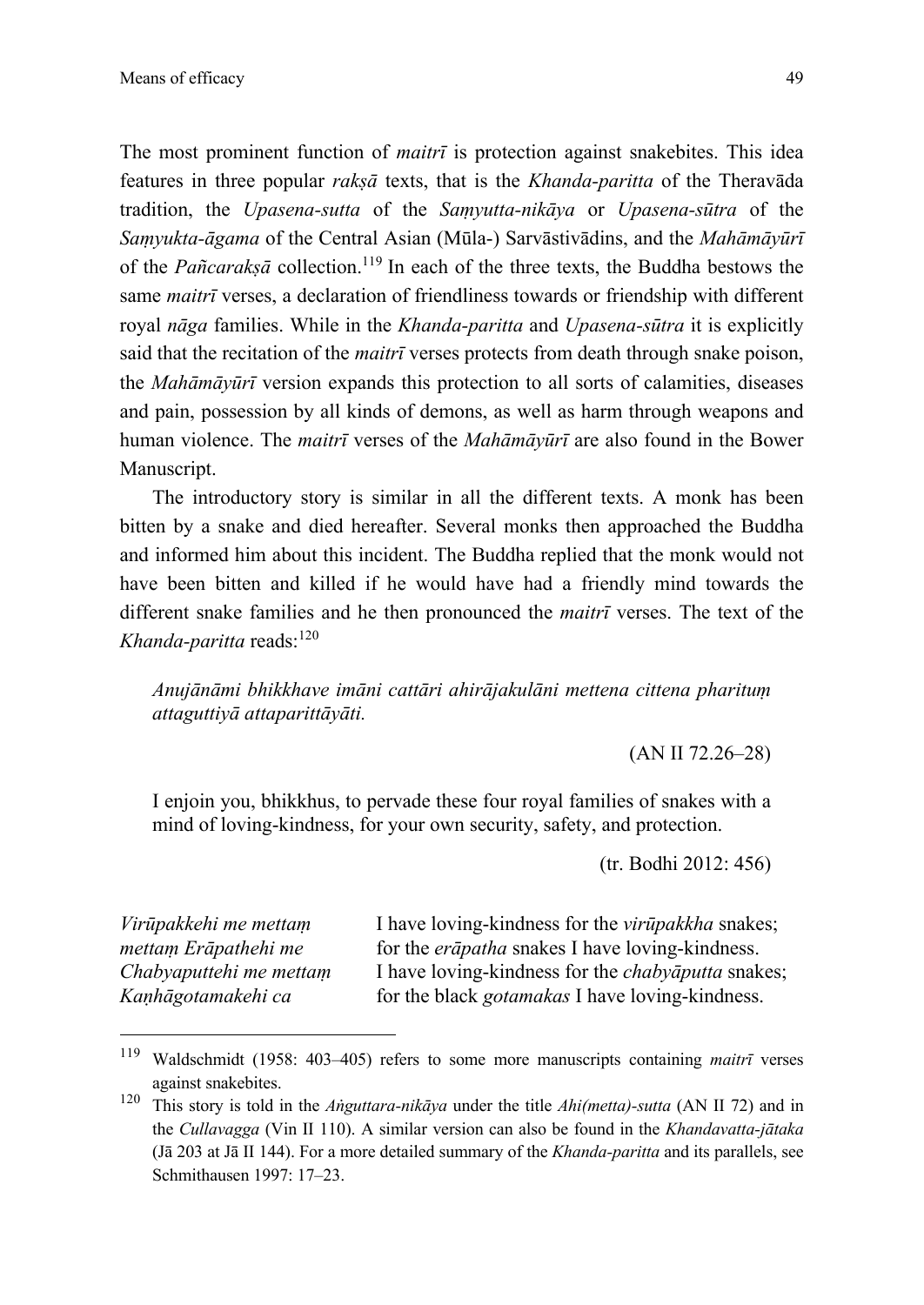| Apādakehi me mettam     | I have loving-kindness for footless creatures;    |
|-------------------------|---------------------------------------------------|
| mettam dipādakehi me    | for those with two feet I have loving-kindness.   |
| Catuppadehi me mettam   | I have loving-kindness for those with four feet;  |
| mettam bahuppadehi me   | for those with many feet I have loving-kindness.  |
| Mā mam apādako himsi    | May footless beings not harm me;                  |
| mā mam himsi dipādako   | may no harm come to me from those with two feet;  |
| Mā mam catuppado himsi  | may four-footed beings not harm me;               |
| mā mam himsi bahuppado  | may no harm come to me from those with many feet. |
| Sabbe sattā sabbe pāņā  | May all beings, all living things,                |
| sabbe bhūtā ca kevalā   | all creatures, every one,                         |
| Sabbe bhadrāni passantu | meet with good fortune;                           |
| mā kañci pāpam āgamāti. | may nothing bad come to anyone.                   |
| $(AN II 72.29 - 73.5)$  | (tr. Bodhi 2012: 456f.)                           |

1.5.2 The concept of *saccakiriyā*

Another means of protective efficacy is the concept of *saccakiriva*,  $^{121}$  the "Profession of Truth" or an "Act of Truth".<sup>122</sup> It is believed that protective texts become efficacious through the irresistible power of the expression of truth or truth magic. The power of truth provides well-being for all beings, renders poison ineffective, causes rain to fall, and ensures various other benefits. The *Mahāvastu* tells the story of a *kiṃnarī*, who is bound by truth magic and therefore cannot disappear, $123$  and of an ascetic boy, who has been killed by a poisoned arrow and who could be revived by a statement of truth.<sup>124</sup>

<sup>121</sup> Cf. BHSD 554/1 for *satyavacana* and *satya-vākya*: "(= Pali *sacca-vacana*, more often *saccakiriyā*), *solemn statement of truth* as a means of magic control of events."

<sup>122</sup> The meaning of the word *saccakiriyā*, as well as the effectiveness of *rakṣā* texts through the power of truth have already been discussed in detail by the author elsewhere (cf. Holz 2015: 100–107). Other valuable publications on the concept of *saccakiriyā* in a Hindu and Buddhist tradition include Brown 1968, 1978, Burlingame 1917, Kong 2012, Lüders 1944, and Wayman 1984a.

<sup>123</sup> Mv II 97.8–10: *kathan te manuṣyāṇāṃ kinnarīyo vaśagatā bhavanti* // *r̥ṣi āha* // *satyavākyena etā badhyanti na śaknonti antarahāyituṃ* // "How have the Kinnarīs got into the power of those humans?" The seer replied, "They are bound by a spell [statement of truth], and they cannot disappear" (tr. Jones 1952: 94).

<sup>124</sup> Mv II 218.4–5: *vayan taṃ r̥ṣikumāraṃ satyavākyena upasthāpeṣyāmaḥ satyavākyena ca taṃ mrgavisam hanisyāma* "By means of an incantation [statement of truth] we will restore the young seer to life, and by means of an incantation we will destroy the poison that was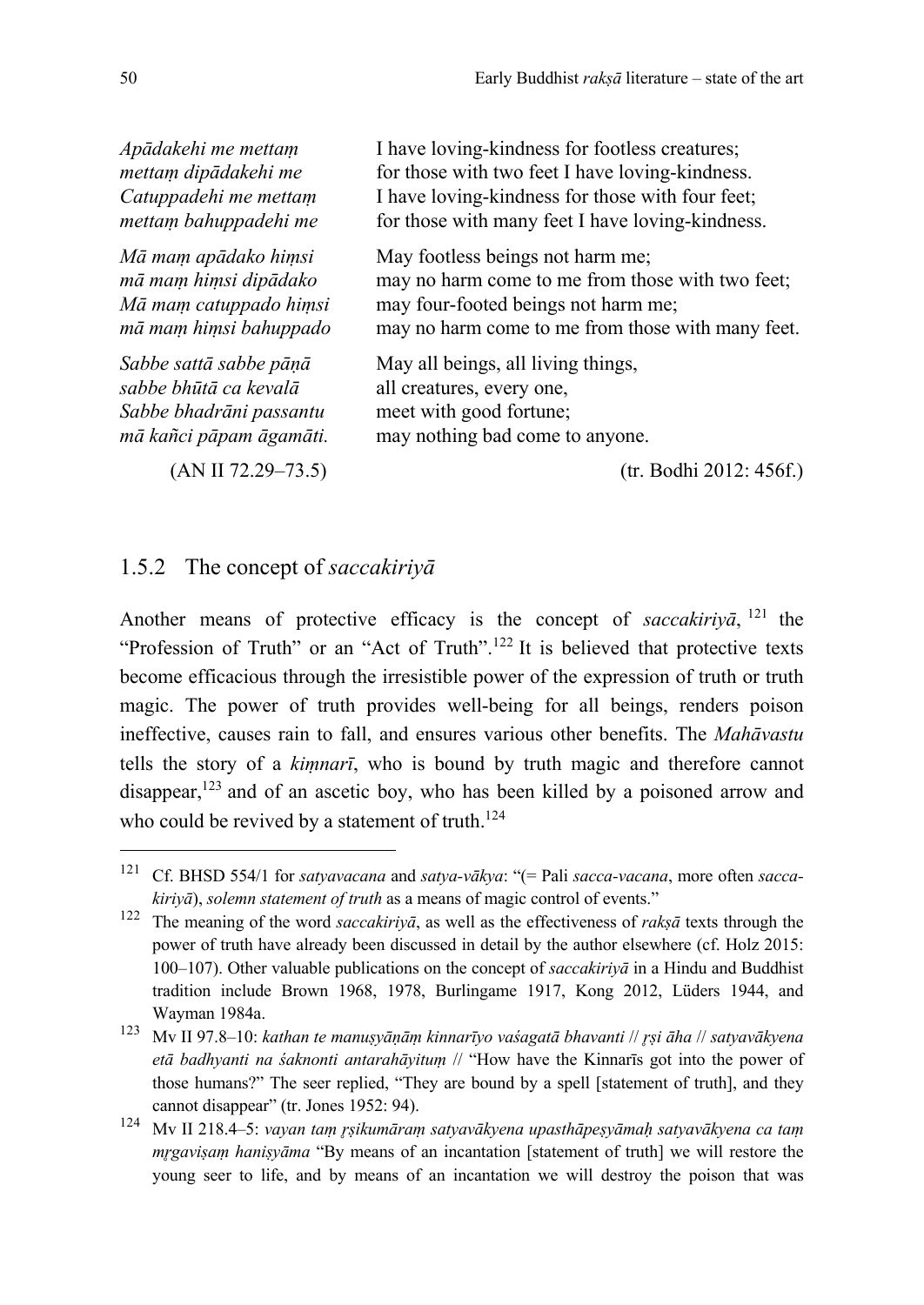In the Buddhist *rakṣā* literature the concept of *saccakiriyā* is always expressed by a certain phraseology. In Pāli texts we find in addition to *saccakiriyā* the wording *etena saccena* "by this truth" and *etena saccavajjena* "by this truth-speaking". Sanskrit scriptures use the corresponding expressions *etena satyena* and (*anena*) *satyavākyena*. The Sanskrit equivalent \**satyakriyā* is not attested in any literary genre.125 Furthermore, the term *satyādhiṣṭhānena* "truthful resolve" is employed in a Mahāyāna context.126 (See table below for *saccakiriyā* phrases applied by different schools).

Table 4: *Saccakiriyā* phrases in *rakṣā* literature.

| Text                                                       | Saccakiriyā formula                        |  |  |  |
|------------------------------------------------------------|--------------------------------------------|--|--|--|
| Theravāda                                                  |                                            |  |  |  |
| Ratana-sutta<br>(Sn II 39.13 etc.)                         | etena saccena suvatthi hotu                |  |  |  |
| Angulimāla-sutta<br>(MN II 103.15)                         | tena saccena sotthi te hotu                |  |  |  |
| Vattaka-paritta<br>$(J\bar{a} I 214.10)$                   | tena saccena kāhāmi saccakiriyam anuttamam |  |  |  |
| Mūlasarvāstivāda                                           |                                            |  |  |  |
| Sārdūlakarnāvadāna<br>(Divy 613.9)                         | etena satyavākyena svasti                  |  |  |  |
| Upasena-sūtra<br>(Waldschmidt 1967b: 41)                   | yena me satyavākyena                       |  |  |  |
| Prātihārya-sūtra<br>(Divy 154.25)                          | anena satyena satyavākyena                 |  |  |  |
| Lokottaravāda                                              |                                            |  |  |  |
| Ratana-sutta<br>(Mv I 291.8 etc.)                          | etena satyena susvasti bhotu               |  |  |  |
| Pañcarakṣā collection                                      |                                            |  |  |  |
| Mahāmāyūrī-vidyārājñī<br>(Takubo 1972: 15)                 | anena satyavākena svastir bhotu            |  |  |  |
| Mahāsāhasrapramardana-sūtra<br>(Iwamoto 1937a: 24, 25, 26) | etena satyena ihāstu svasti                |  |  |  |
| Mahāyāna                                                   |                                            |  |  |  |
| Megha-sūtra<br>(Bendall 1880: 300)                         | satyādhisthānena                           |  |  |  |

intended for the deer" (tr. Jones 1952: 207). For more examples for the use of *saccakiriyā* see Burlingame 1917: 439–466.

- <sup>125</sup> The term *satyakriyā* is, however, included in the PW 582: "die mystische Kraft der Wahrheit (bei den Buddhisten)."
- <sup>126</sup> Cf. BHSD 554/2: "Could also perhaps be rendered, (act of) taking one's stand on truth."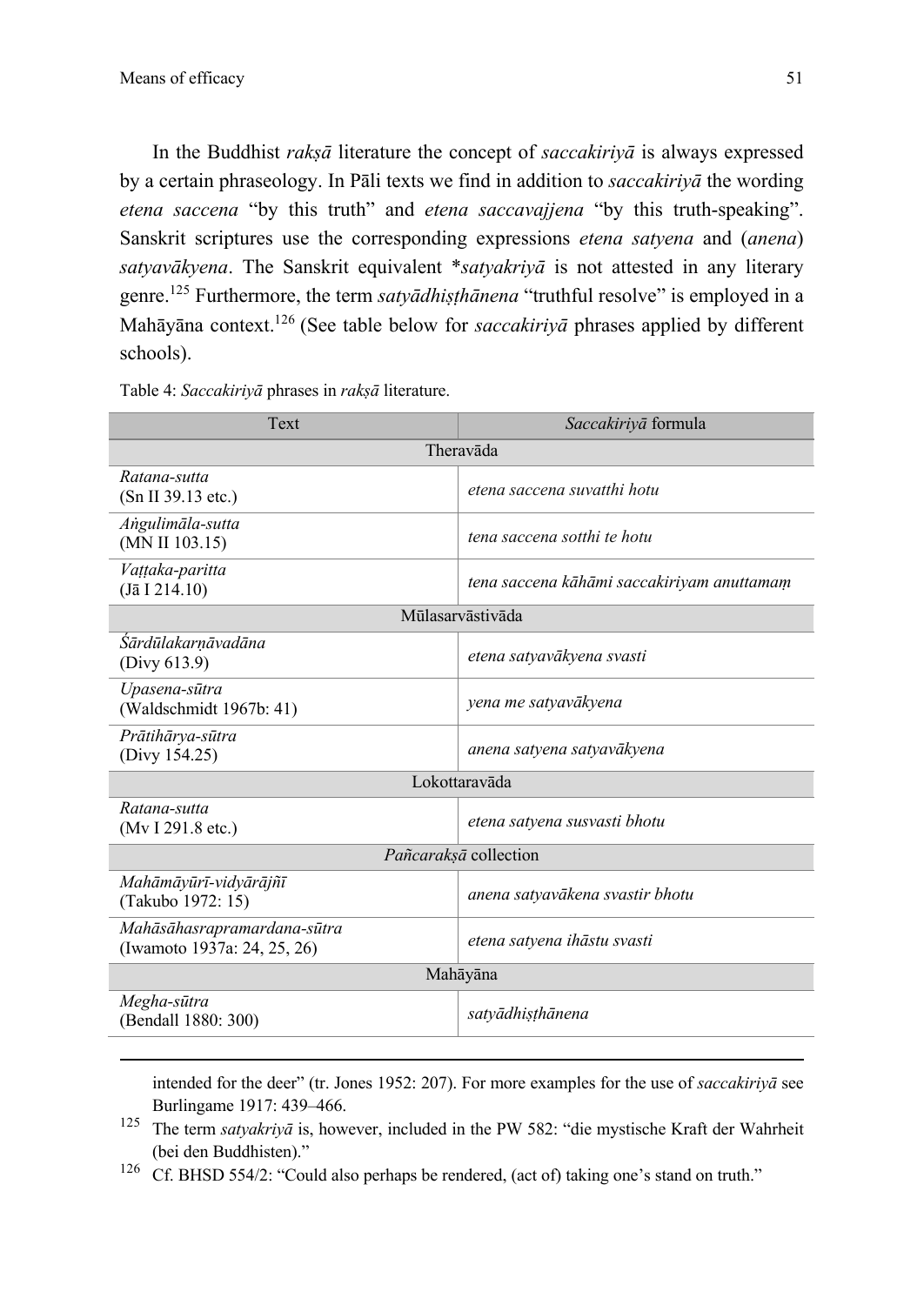In *rakṣā* texts, *saccakiriyā* phrases are often used alone as means of efficacy, but can also serve as a supportive means to other protective elements, such as the concept of *maitrī*. In the *Upasena-sūtra*, for example, the power of truth is employed as additional protective device. The Buddha first pronounced the *maitrī* verses against snakebites and adds that through friendliness and benevolence towards all sentient beings any kind of poison will be defeated. One will not only be free from snake venom, but also from the three poisons of desire, hatred, and delusion. The protective spell becomes potent through the statement of truth at the end of the incantation. The *saccakiriyā* verse the Buddha has declared subsequent to the *maitrī*  verses reads as follows:

*sarpaśauṇḍikaprāgbhāre nityaṃ viharato mama | āśīviṣo ghoraviṣo jīvitam uparundhati ||*

*yena me satyavākyena śāstā lokeṣv anuttaraḥ | tena me satyavākyena mā me kāye viṣam kramet ||*

*rāgo dveṣaś ca mohaś ca ete loke viṣattrayam | nirvviṣo bhagavā(n) buddhaḥ satyadharmahataṃ viṣam ||*

(Waldschmidt [1957] 1967b: 342f.)

Für die, welche ständig in der Schlangenkopfgrotte weilen, *soll keinerlei Böses nahen und sich sammeln,* (auch nicht) die grausam verletzende, böse Giftschlange, die aller Wesen Leben zu verletzen vermag.

Da dies ein Wort der Wahrheit ist, das der höchste Lehrer verkündet hat, *das ich jetzt rezitiere und anwende,* (*werden durch*) *des großen Lehrers* Wort der Wahrheit keinerlei böse Gifte meinen Körper zu schädigen vermögen.

Leidenschaft, Haß und Verblendung sind in der Welt die drei Gifte. Wie man diese drei Gifte für immer abtut, (indem) man das Juwel ,Buddha' anruft, (*ebenso*) *vernichtet das Juwel ,Lehre' alles Gift,* (*und*) *für das Juwel ,Gemeinde' ist es auch nicht anders.*<sup>127</sup>

(tr. Waldschmidt [1957] 1967b: 337f.)

<sup>127</sup> The translation is based on the parallel passage in the Chinese *sūtra* Taishō II 252. Italics indicate sections not present in the Sanskrit version.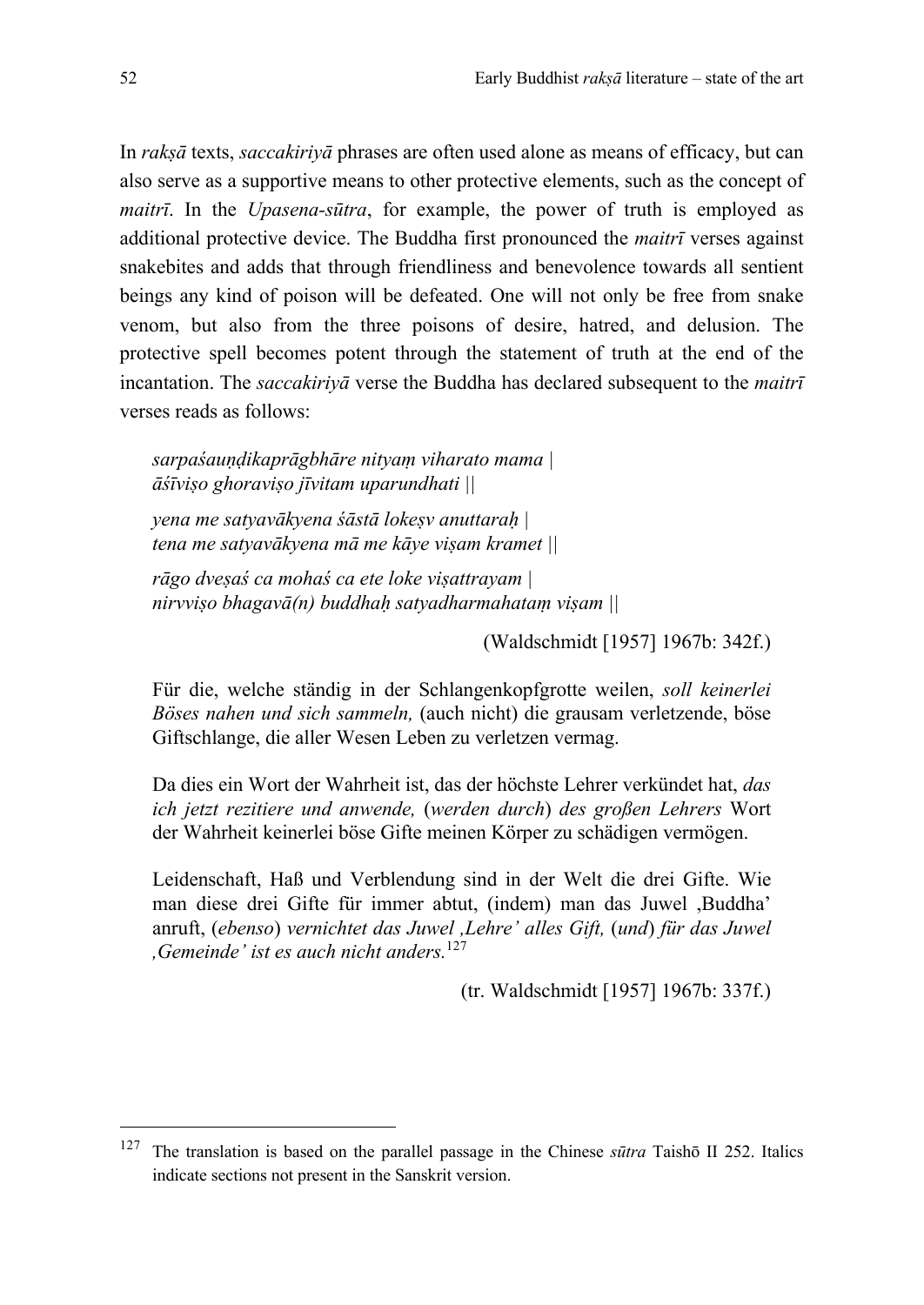#### 1.5.3 Limitations and warnings

Throughout *rakṣā* literature we find references to limitations of the efficacy of the protective functions of *rakṣā* texts, as well as warnings to those not acting in accordance with the texts' injunctions regarding the realization of the benefits. The texts, thereby, give an explanation in case the effect did not automatically occur by recitation of the protective formulas. In most cases protection fails to appear due to past *karma* of the practitioner. For such a statement Skilling introduced the term "escape clause," which became a common element of apotropaic scriptures. He remarked:

Common also is the 'escape clause' which, after lauding the multiple and powerful effects of *mantra* or other *rakṣā*, notes that it might not succeed 'due to the fruition of past *karma*' (*varjayitvā paurāṇaṃ karmavipākam*, or variants thereof).<sup>128</sup>

Variants of the escape clause are included in the *Mahāmāyūrī* (*sthāpayitvā ānanda paurāṇaṃ karmavipākaṃ*),<sup>129</sup> the *Mahāsāhasrapramardana-sūtra* (*anyatra pūrvakarmavipākena*), <sup>130</sup> the *Śārdūlakarṇāvadāna* (*varjayitvā paurāṇaṃ karmavipākam*), <sup>131</sup> the *Nagaropama-vyākaraṇa* (*anyatra pūrvakeṇa karmaṇā*), <sup>132</sup> the *Aṣṭasāhasrikā-prajñāpāramitā* (*sthāpayitvā pūrvakarmavipākam*), <sup>133</sup> and the *Ekādaśamukha-hr̥daya* (*sthāpya paurāṇaṃ karma vipacyat*(*e*)). 134

The karmic explanation is common to a wide range of texts. A similar statement, though not entirely identical, appears in the *Milindapañha*, in the episode where the King Milinda asks the sage Nāgasena about the efficacy of *paritta*s. Nāgasena explains that *paritta*s do not work in the same way for all people, and gives three reasons why *paritta*s might not be efficacious, that is obstruction of past *karma*, sin, and unbelief. The respective passage on limitations due to one's past *karma* reads:

- $\frac{130}{131}$  Iwamoto 1937a: 41.4.
- $131$  Mukhopadhyaya 1954: 5.<br> $132$  Bongard Levin et al. 1996
- $^{132}$  Bongard-Levin et al. 1996: 85.<br> $^{133}$  Voidsm 1060a: 28.24
- <sup>133</sup> Vaidya 1960a: 28.24.<br><sup>134</sup> GBMEE page 2421.3
- GBMFE page 2421.3.

 $\frac{128}{129}$  Skilling 1992: 148.

 $\frac{129}{130}$  Takubo 1972: 59.<br>130 Turquoto 1937a: 4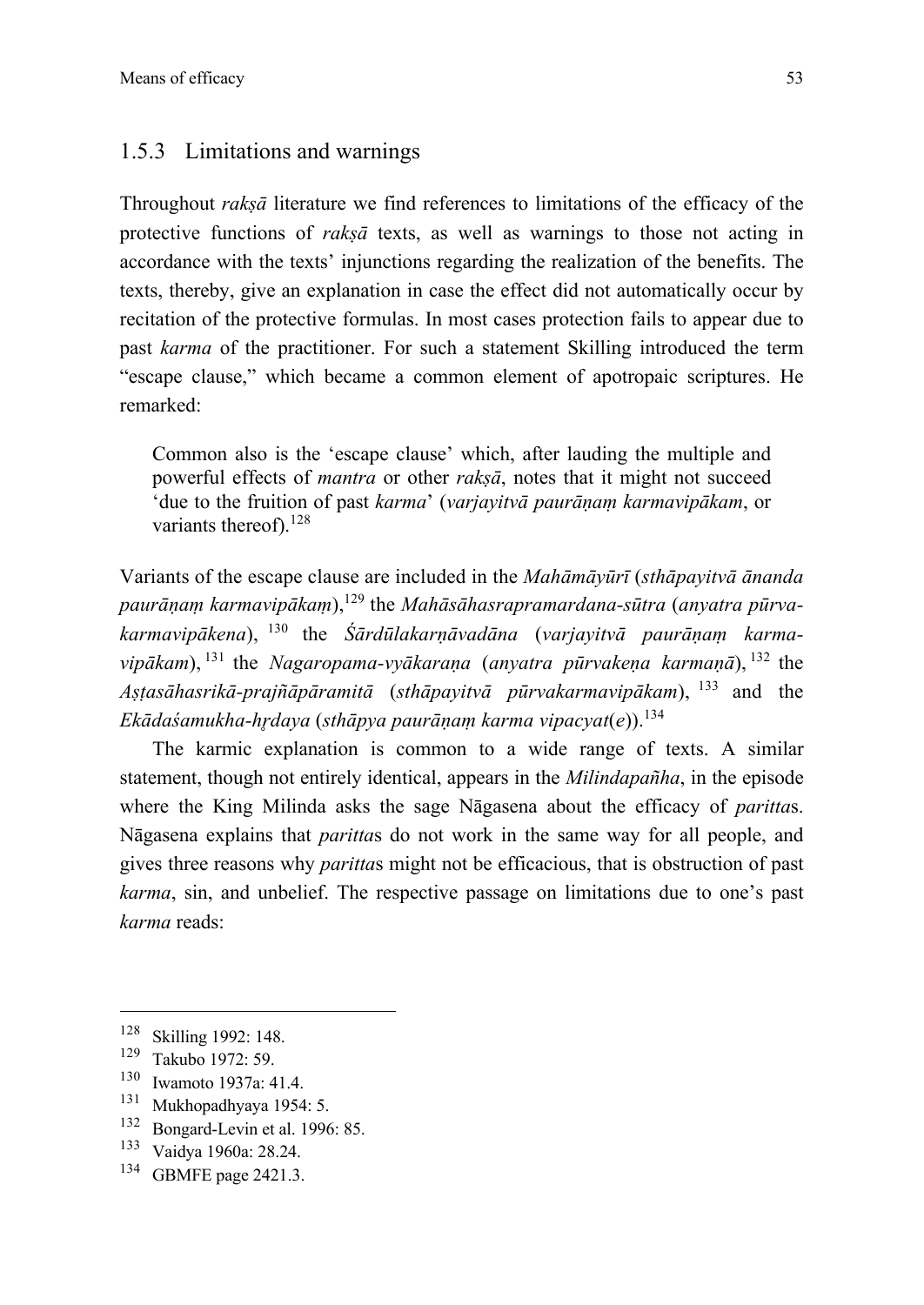*Parittā ca bhagavatā uddiṭṭhā. Tañca pana sāvasesāyukassa vayasampannassa apetakammāvaraṇassa natthi mahārāja khīnāyukassa ṭhitiyā kiriyā vā upakkamo vā.* 

(Mil 151.15–18)

[The Blessed One sanctioned *paritta*.] But that is only meant for those who have some portion of their life yet to run, who are of full age, and restrain themselves from the evils of past Karma. And there is no ceremony or artificial means for prolonging the life of one whose allotted span of existence has come to an end.

(tr. Rhys Davids 1890: 214)

Another characteristic phraseology are warnings to those not adhering to the spell's injunctions. These warnings are usually expressed through a metaphor with the *arjaka* tree.It is said that when a branch of this tree falls to the ground, it bursts into seven parts, and so may the head of someone who contravenes the ritual practices of *rakṣā* texts split into seven pieces. The warning reads in general:

#### *saptadhāsya sphalen mūrdhā ārjakasyeva mañjarī*

May his head burst into seven pieces like the cluster of blossoms of an *arjaka* tree.

This warning is known to a variety of *rakṣā* texts, including the *Āṭānāṭiya-sutta*, 135 and *Āṭānāṭika-sūtra*, <sup>136</sup> the *Saddharmapuṇḍarīka-sūtra*, <sup>137</sup> and the Tibetan version of the *Ṣaḍakṣara-vidyā*, <sup>138</sup> as well as some manuscripts from Central Asia. <sup>139</sup> A

<sup>135</sup> DN III 203.22–23.: *api ssu naṃ mārisa amanussā sattadhā pi'ssa muddhaṃ phāleyyuṃ.*

<sup>136</sup> Hoffmann [1939: 73] 1987: 57: *saptadhāsya sphalen mūrdhā ārjukasyeva mañjarī*. See also p. 96 n. 34 in the same work for some references.

<sup>137</sup> Vaidya 1960b: 235.10: *saptadhāsya sphuṭen mūrdhā arjakasyeva mañjarī.*

<sup>138</sup> Cf. Holz 2017: 232.

<sup>&</sup>lt;sup>139</sup> For Sanskrit manuscripts from Turfan, see: SHT III 900r4f.: *sa*[*pt*](*adhāsya sphalen mūrdhā arjukasye*)*va mañjari.* SHT III 903r1: *sapt*[*ā*]*rddhasya sphale m*[*u*]*rddhna a*(*r*)[*j*]. SHT III 904v6: [*s*](*ap*)*t*(*a*)[*dha*]*sya phale mūrdhna arjukasyaiva māñjarī.* SHT III 906d v3: *saptadāsya spale murdhna ārjukasyaivā maṃñcari.* SHT III 906g r6: *saptārdhasya sphale mūrdhna ārjukasyaiva māñca.* SHT III 984A1: (*m*)[*ū*]*rdhn*(*ā*) *ārjuka*[*sy*](*eva mañja*)[*r*](*ī*).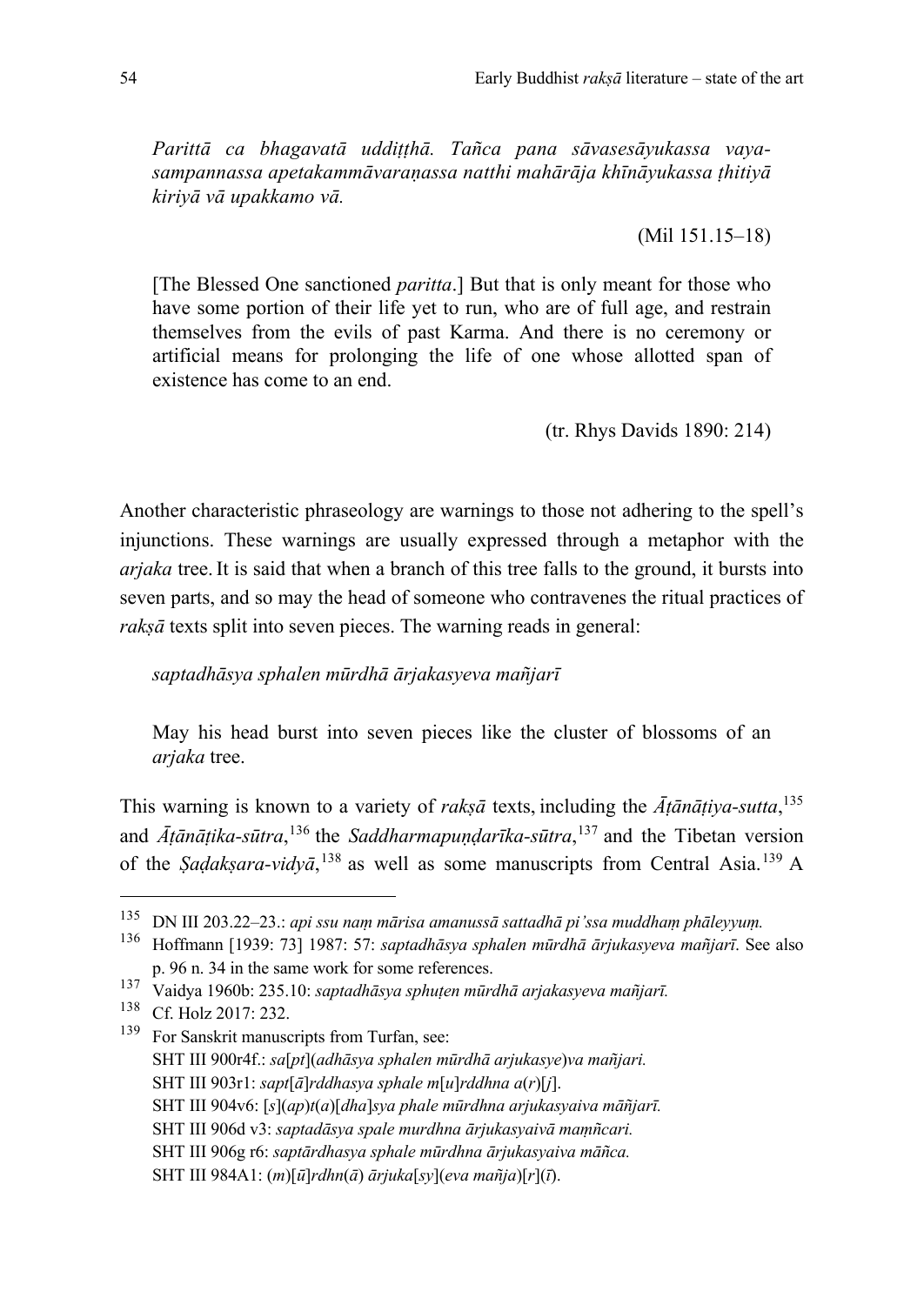more elaborate statement can be found in the *Mahāmāyūrī*, where it is said that the protector Vajrapāṇi will break the head into seven pieces like the blossom of an *arjaka* tree. All noble Buddhist beings will intervene and cause calamities with their weapons on the transgressor. The *Mahāmāyūrī* reads:

*Yaś cemām Ānanda Mahā-māyūrī-vidyā-rājñīm atikramet tasya Vajrapāṇiḥ sapta-dhā mūrdhānam Arjakasyeva mañjarīṃ sphoṭayiṣyati. sarvabuddha-bodhisatva-pratyekabuddha-śrāvakānāṃ tejasā naṣṭa āloko naṣṭaś cetasaḥ. ārya-pudgalās tena visaṃvāditā bhaveyuḥ. catvāraś cainaṃ mahārājānaḥ kṣura-paryantaiḥ śastrair mahāntaṃ vyasanam āpādayeyuḥ. Śakraś cāsya devānām Indras tri-daśa-gaṇa-parivr̥to vajreṇa mūrdhānam abhibhindyāt. Brahma-tejasā cāsya vibhūtir bhasmaṃ gacchet.*

(Takubo 1972: 58.12–17)

And whoever, O Ānanda, might transgress against the Great Peacock Spell, the Queen of Spells, Vajrapāṇi will break his head into seven parts, like the blossom cluster of an *arjaka*. And with the majesty of all the Buddhas, Bodhisattvas, Pratyekabuddhas and Śrāvakas, his light and mind will be destroyed. That is what would be the case for one who has deceived the noble beings. And the four Great Kings would visit enormous calamity on him with their weapons, edges sharp as razors. And Śakra, the Indra of the gods, surrounded by his retinue of [gods of the] thirty[-three], would split his head with his vajra, and by the majesty of Brahma, his wealth will be turned into ashes.

(tr. Davidson 2014a: 32)

Interestingly, a similar statement in the *Mahā-daṇḍadhāraṇī-śītavatī* is used not to warn the person seeking protection, but the *graha* who would not release this person. The stock-phrase, which generally acts as a warning to the recipient is here applied for his protection. The passage reads:

*yo graho na muñcet saptadhāsya sphuṭen mūrdhā arjakasyeva mañjarī | vajrapāṇiś cāsya mahāyakṣasenāpatir vajreṇādīptena samprajvālitena ekajvālībhūtena dhyāyitvā mūrdhānaṃ sphoṭayet | catvāraś ca mahārājāno* 

SHT III 984B2: [*ā*]*ruka*[*sy*](*eva mañja*)*rī.*

SHT VI 1269B1: [*mū*]*rdhnā ā*(*rj*)[*u*](*ka*)*sy*(*e*)*va maṃcari*.

SHT VI 1310: (*sa*)*ptadhāsya sphale* [*mū*](*rdhā*) [*ā*](*r*)*ju*(*kasye*)[*v*](*a*) *m*(*a*)*ñjari*.

For further examples of this phenomenon in Buddhist as well as non-Buddhist literature, see Witzel 1987.